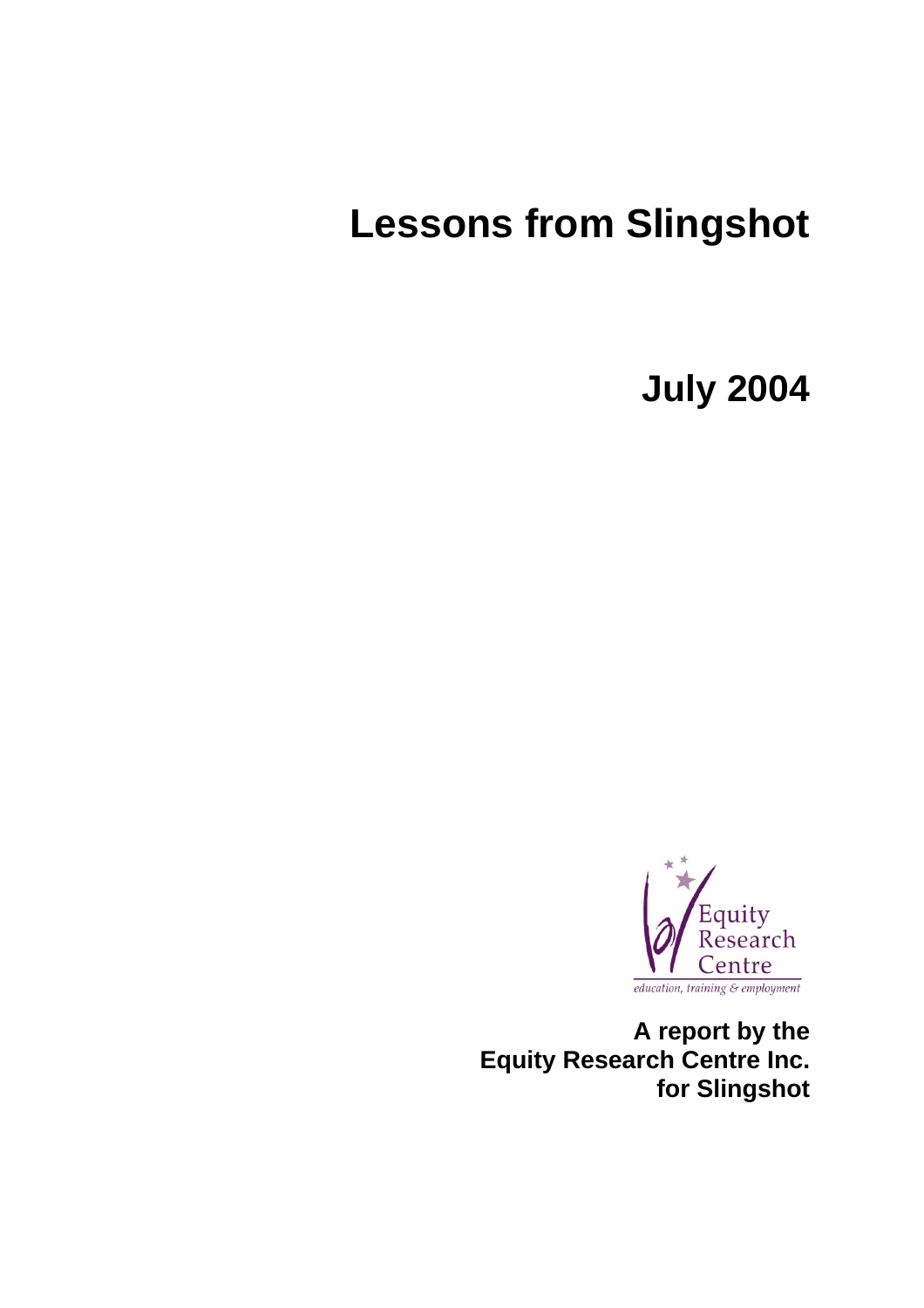## **Written and researched by Lois Bedson, Koto Fukushima and Fiona Macdonald**

**Equity Research Centre Inc.** 

[www.equityresearch.org.au](http://www.equityresearch.org.au/)

**for Slingshot** 

#### **Acknowledgements**

Many people involved in Slingshot project assisted with this report. Particular thanks are due to Slingshot program manager Anne Howie who provided a great deal of information and was generous with the time she gave to review drafts and answer questions. Thanks also to the current and former Slingshot participants who spoke to us about their experiences and also to the mentors who participated in telephone interviews. Members of the Slingshot Committee of Management and the trainers at Victoria University also gave us their time for which we are grateful.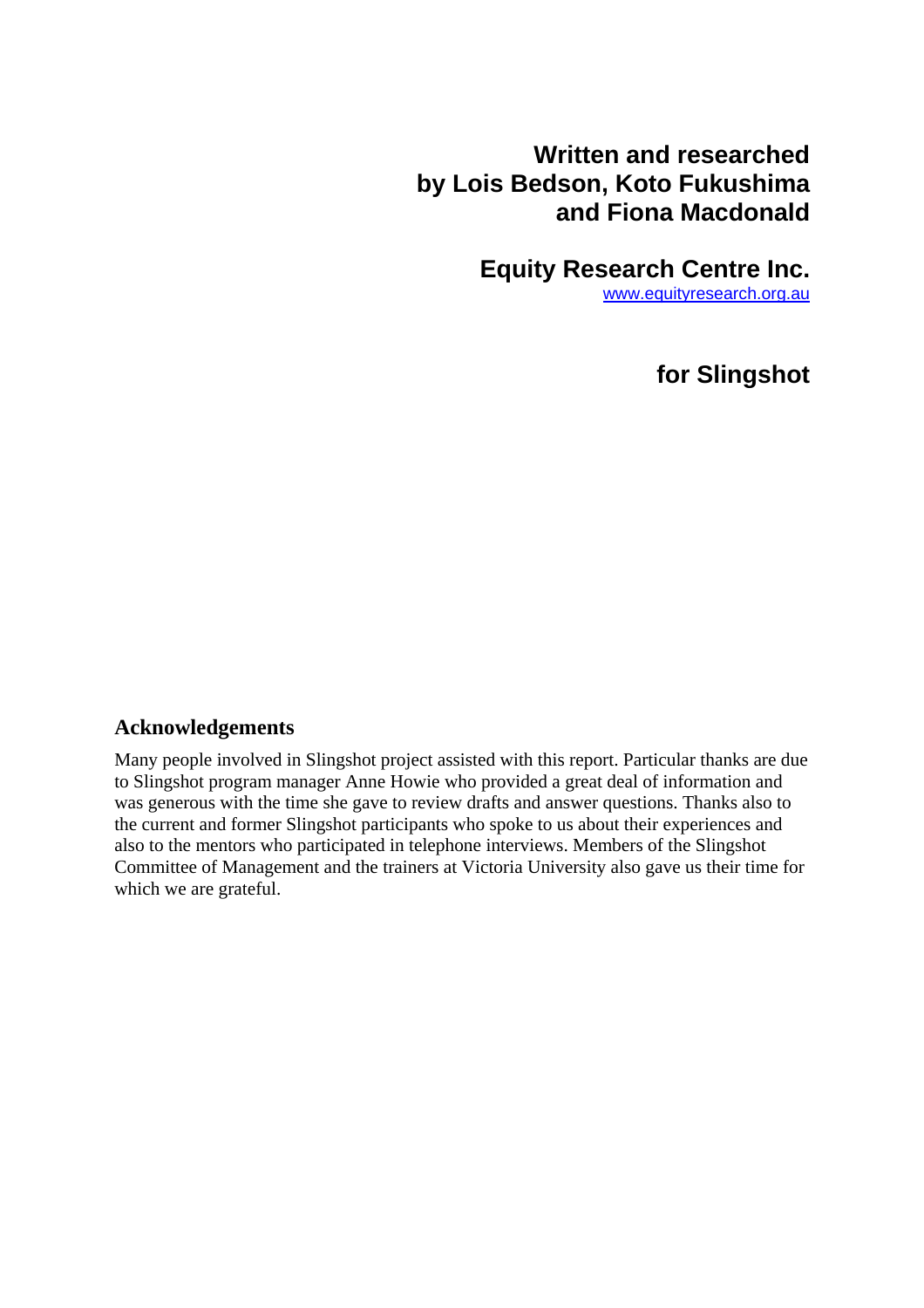# **Table of Contents**

| 1. |  |
|----|--|
|    |  |
|    |  |
|    |  |
| 2. |  |
|    |  |
|    |  |
|    |  |
|    |  |
| 3. |  |
|    |  |
|    |  |
|    |  |
|    |  |
|    |  |
|    |  |
| 4. |  |
|    |  |
| 5. |  |
|    |  |
|    |  |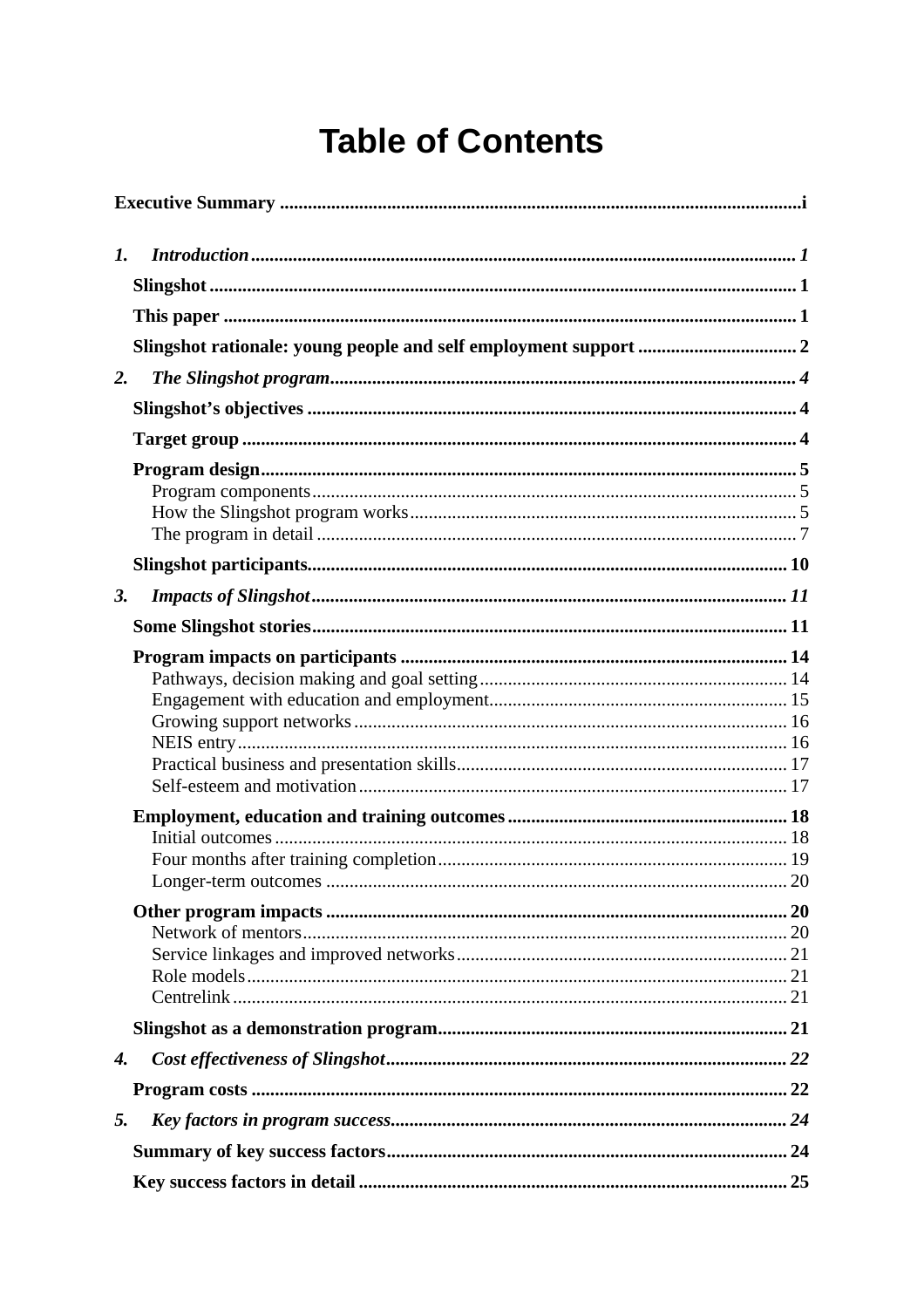| 6.              |  |
|-----------------|--|
|                 |  |
|                 |  |
|                 |  |
|                 |  |
|                 |  |
|                 |  |
|                 |  |
|                 |  |
|                 |  |
|                 |  |
|                 |  |
|                 |  |
|                 |  |
|                 |  |
|                 |  |
|                 |  |
| $\mathcal{I}$ . |  |
|                 |  |
|                 |  |
|                 |  |
|                 |  |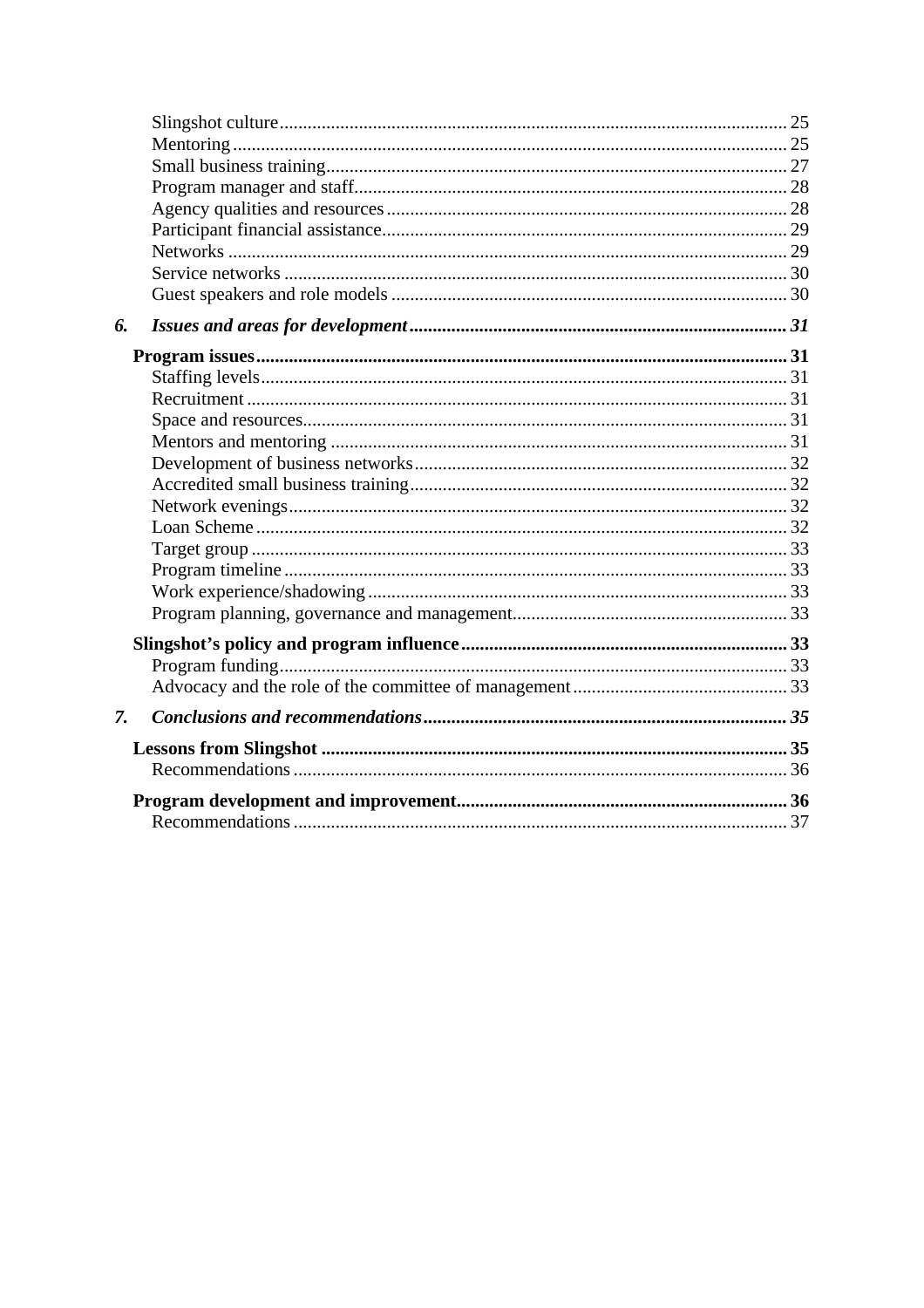# **Executive Summary**

## *The Slingshot program*

Slingshot was designed to assist young people who have an interest in running their own business to learn relevant skills and to explore the opportunities presented by selfemployment. Slingshot was established in metropolitan Melbourne in June 2001 and in the three years to mid 204 89 young people participated in the program. Slingshot's participant target was young people aged 18 to 24 years old who might otherwise not have the opportunity to establish their own enterprises, with a particular focus on young people who face barriers to education and skills development and to employment.

The Slingshot program comprised formal small business training, case management, business mentoring, network development, business review panel and access to a lowinterest loan scheme. An initial  $8-10$  weeks' formal small business training culminated in a presentation to a business review panel. Other program components were provided simultaneously and the mentoring, network development, loan access and case management support was provided for up to 12 months

An initial focus on Slingshot participants gaining entry to the New Enterprise Incentive Scheme (NEIS) as a program outcome was later broadened to incorporate a range of positive outcomes in employment (especially self-employment), education and training, and the development of individual pathway plans for all participants.

## *This paper*

This paper, commissioned by the Slingshot Committee of Management, documents and reviews what has been learned from the program over its three years of operation as a demonstration project established to inform policy and practice in the area of youth employment programs. Specifically, the paper considers how Slingshot has achieved its objectives, documents the reasons for success and gauges the impact of Slingshot on the experiences and pathways of the young people involved.

The information, analysis and views presented in this paper are the result of consultations and interviews with key program stakeholders – the young people and program mentors, the program manager, the Slingshot Committee of Management members, and the trainers. The paper is also informed by examination of Slingshot program documentation and other relevant literature relating to self-employment and enterprise development programs.

# *Program impacts*

### **The participants**

Slingshot successfully targeted disadvantaged young people between the ages of 18 and 24 years old. Over all intakes, at program commencement:

- early school leavers made up just over half of all Slingshot participants, and half of this group had left school before completing year 11;
- the majority of participants (57%, 51 participants) were unemployed and not engaged in any paid work or study; and
- 67 of the 89 young people (75% of all participants) were either unemployed, underemployed or in insecure work.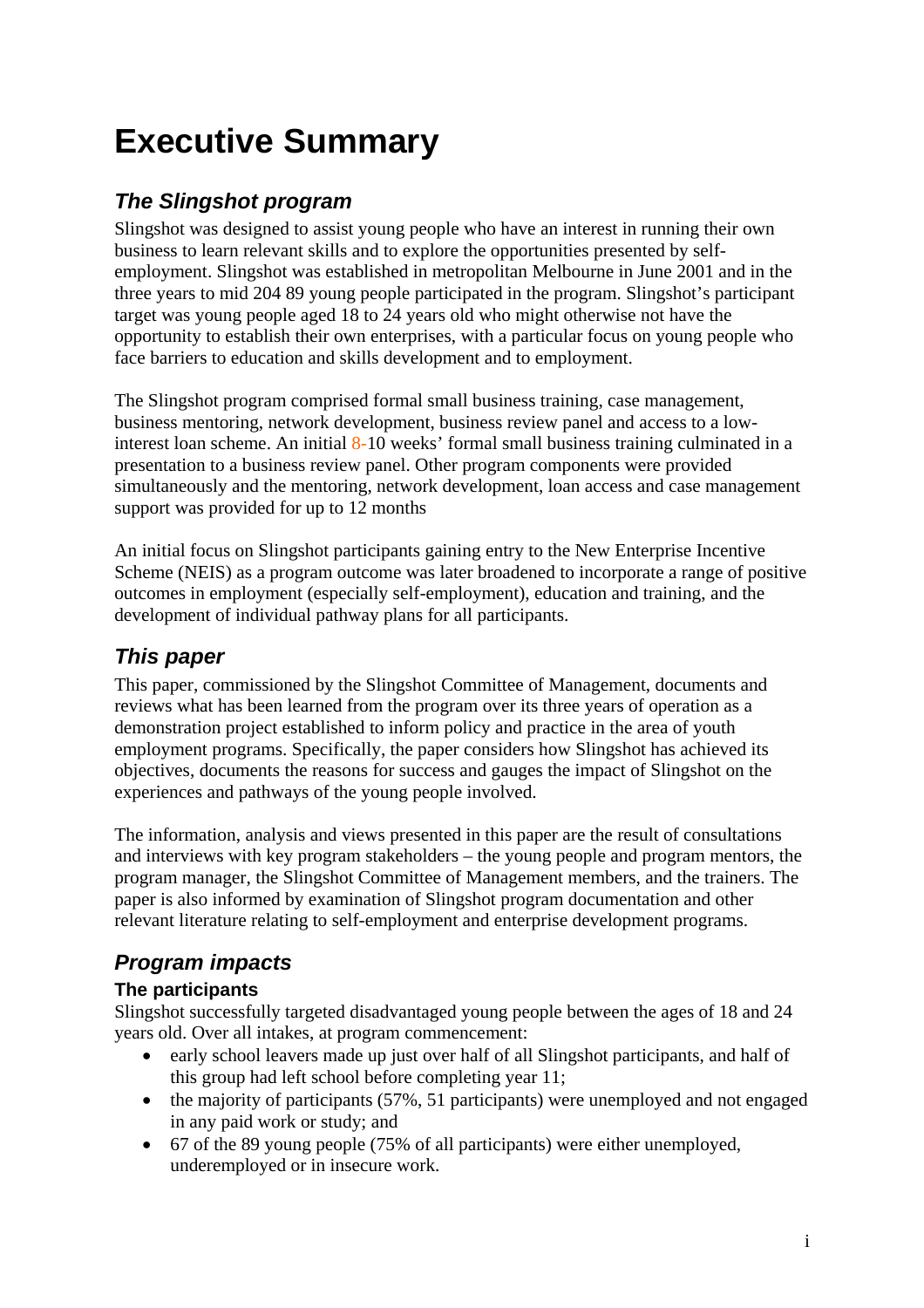#### **Impacts on young people**

Positive program impacts for the young people involved were identified in the following areas:

- Pathways, decision making and goal setting young people felt that Slingshot training in business and goal setting skills helped them make informed decisions about self-employment pathways, and that guest speakers, trainers and staff helped motivate them to pursue their dreams.
- Engagement in education and employment some young people chose to pursue further education and training in fields they were passionate about, some participants decided to work part-time to support themselves while they developed their business or business plan.
- Growing support networks some participants appreciated and made use of Slingshot's support network of 'like-minded' young people for support, inspiration and information, some participants used mentor business networks to develop their business ideas.
- NEIS entry some young people used Slingshot as a stepping stone to NEIS, gaining entry on the basis of a well-developed business idea.
- Practical business and presentations skills some young people felt that Slingshot training gave them the skills required to set up a business, some participants reported applying these skills to running their business and/or in daily life.
- Self-esteem and motivation young people felt that Slingshot had a positive effect on their levels of confidence and/or motivation, crediting guest speakers' motivational stories and mentors, trainers and staff' personal interest and encouragement.

#### **Education and employment outcomes**

Many of the young people who completed Slingshot training continued to be engaged in self employment activities four months after completing the training and most had positive outcomes in regard to employment and education participation.

- On program completion 72% of all young people who completed the formal training component of Slingshot were engaged in self employment, full-time employment, in education or in a combination of these and were not in receipt of income support payments due to unemployment.
- Four months after completion of training 72% of all participants who completed the initial formal training component of Slingshot and for whom outcomes are known (38 of 53 with whom contact was made, 59% of all completers), were self employed or were in other full-time employment, in education or combining education and employment.

Case studies provide an insight into the mix of young people who have participated in Slingshot and of breadth of pathways embarked on.

#### **Cost effectiveness**

Given the high level of needs of the target group and the level of support and assistance provided by Slingshot program it appears to provide good value for money when compared with other available employment assistance for young people. The most telling comparison is with NEIS the only assistance specifically designed to assist people establish small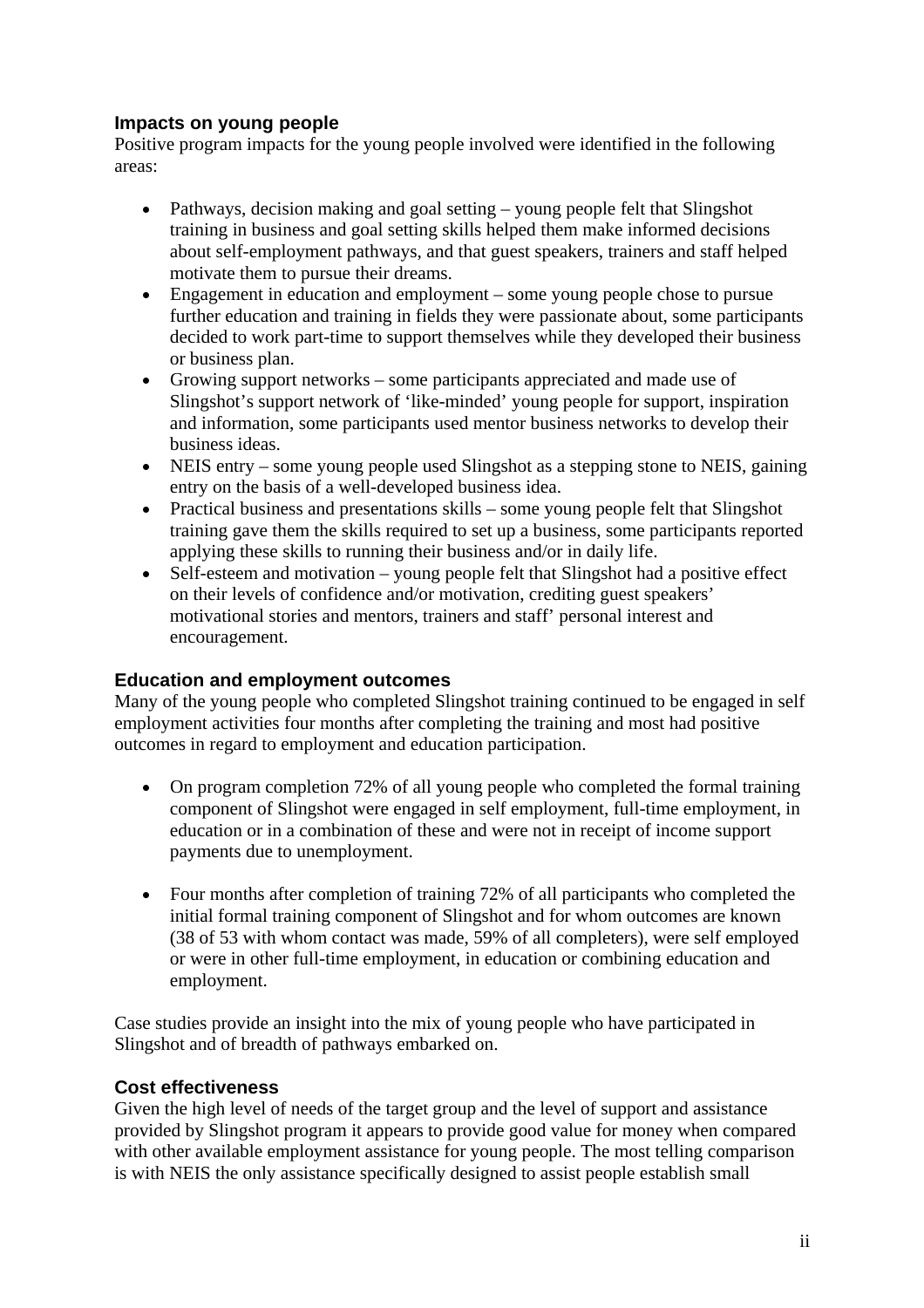businesses. The cost effectiveness of Slingshot compares very favourably with NEIS given that entry to the latter program is highly competitive.

#### **Slingshot influence**

While Slingshot was highly successful in attracting substantial independent funding, early aims to seek influence through a widespread rollout of the program were not achieved. One Committee of Management member commented that the philanthropic sector had 'done its bit' in providing seeding while support from the corporate had not been forthcoming. Most of the advocacy and promotional activity of Slingshot was directed to the expansion of the program.

## *Key program success factors*

The comprehensive and integrated design of Slingshot addresses a number of recognised barriers to young people's self-employment. The program reduces a range of barriers faced by young people, including lack of business management skills, less life and work experience than older people, limited access to capital, and limited access to business networks. Strong youth services linkages were key to addressing the welfare issues of participants.

The case management component of the program is key to ensuring the best possible outcomes for young people are achieved. The case manager (the program manager) stayed in regular contact and provides encouragement and support. The young person's progress and engagement with the program was tracked and the manager identified and addressed barriers and problems as they arose.

Young people indicated that they felt comfortable and empowered by Slingshot's supportive and welcoming culture. Some saw mentors were invaluable to their successes, providing business and emotional support and expanding their business networks. Training the mentors and young people together strengthened mentoring relationships.

The flexible and 'laid back' style of training, its focus on the individual's business idea, and the personal business experience of trainers, were all recognised as important to program successes.

## *Program issues and areas for development*

Interviews and consultations indicated that program resources could have been increased. More staff and additional facilities for the young people may have improved program recruitment levels, retention and outcomes.

The role and accountability of Slingshot mentors needs to be clearly defined and understood by new mentors, particularly in light of the different support needs, skill levels and capacities of the young people.

A high level of resources and skills are required to build the necessary business networks, source funding and influence key parties. Consultations suggested these key roles for the committee of management members could have been developed further.

Stakeholder consultations highlighted some tension between ensuring disadvantaged young people were targeted to participate and achieving successful program outcomes. Other issues relating to matching training needs with participant abilities, facilitating better mixing at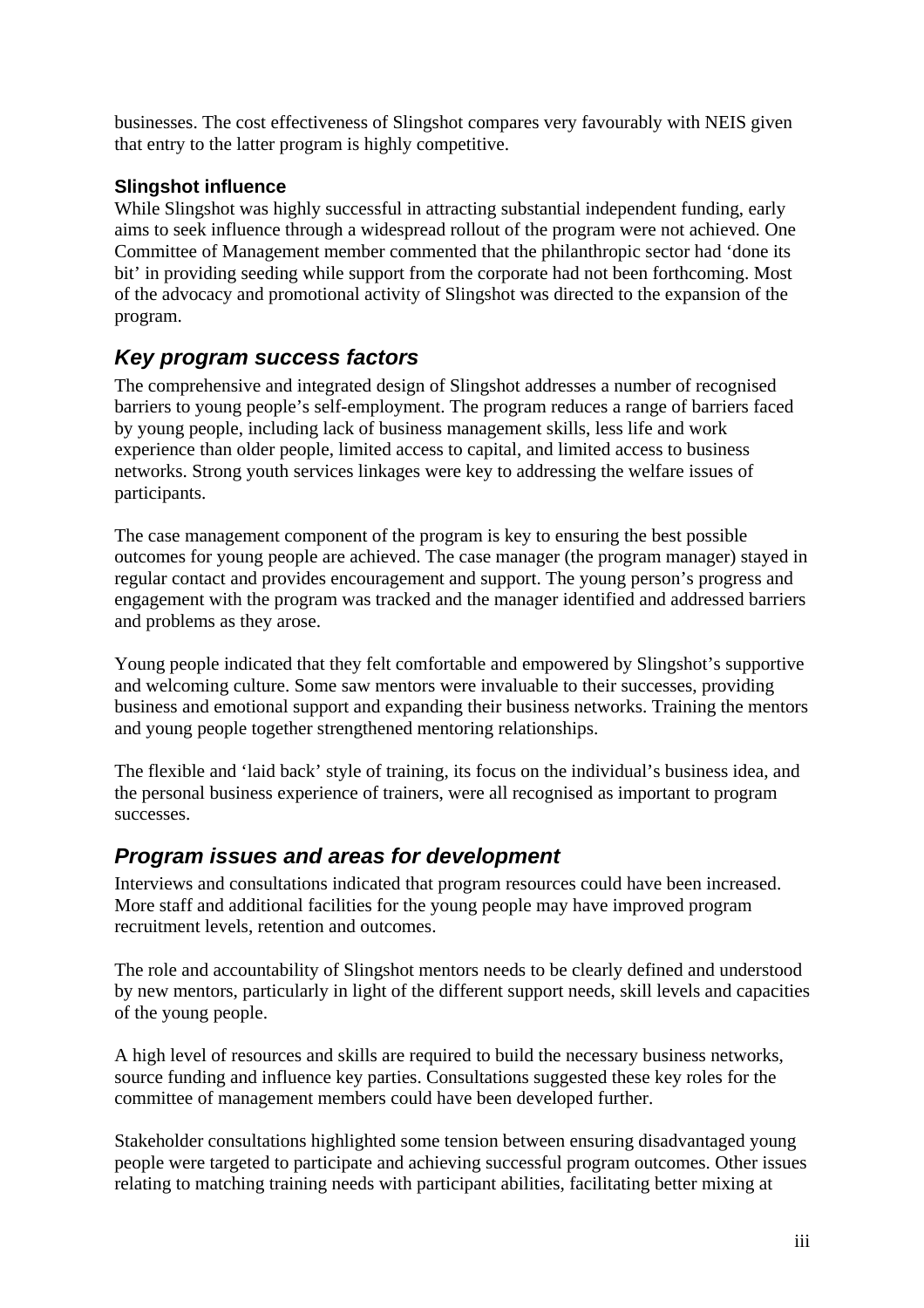networking evenings, and including work experience opportunities for participants were also considered.

### *Conclusions and recommendations*

Slingshot has played an important role for the young people in the program. It clearly meets a need not addressed by other employment and training programs. This is especially the case for disadvantaged young people whose access to other supports is limited and who may have little experience of success in other education and work contexts. Slingshot acts as a pre-NEIS program for many young people who have been or would be likely to be unsuccessful gaining entry to NEIS.

Slingshot has achieved positive employment, education and training outcomes for participants and, given the high level of support and assistance provided and the relative disadvantage of the program target group, is a cost-effective program meeting an identified need for a small group of young people.

At the same time Slingshot performs a broader transition support role for young people, ensuring individual needs are met through an intensive and holistic approach. As such, for some young people interested in self-employment Slingshot provides a 'next step' from JPET. For other young people, especially those not in positive education, training or work situations, it provides skills, knowledge and networks to enable them to develop pathways to self-employment and/or other options.

The program environment that existed when Slingshot came into being in 2000 has changed little. If anything, with the demise of approval by Centrelink for unemployed people to undertake self employment activities (i.e. SEDS), there are now fewer options for young people interested in self-employment than there were in 2000.

The potential for the achievements of the Slingshot program as a workable pilot to influence policy and program change is still to be realised. With the discontinuation of Slingshot as an independent body it is important that Slingshot stakeholders ensure that the achievements and lessons from the program are used as a basis for seeking government support for self employment assistance for young people.

#### **Recommendations**

*It is recommended that the Slingshot partners pursue the reinstatement of self employment development activities as approved activities for Newstart and Youth Allowance recipients, with the Federal Government.* 

*It is recommended that the Slingshot partners approach the Federal Government and advocate for the introduction of funding for community employment and youth agencies to provide self-employment development assistance to disadvantaged young people interested in small business, in partnership with registered training organisations.*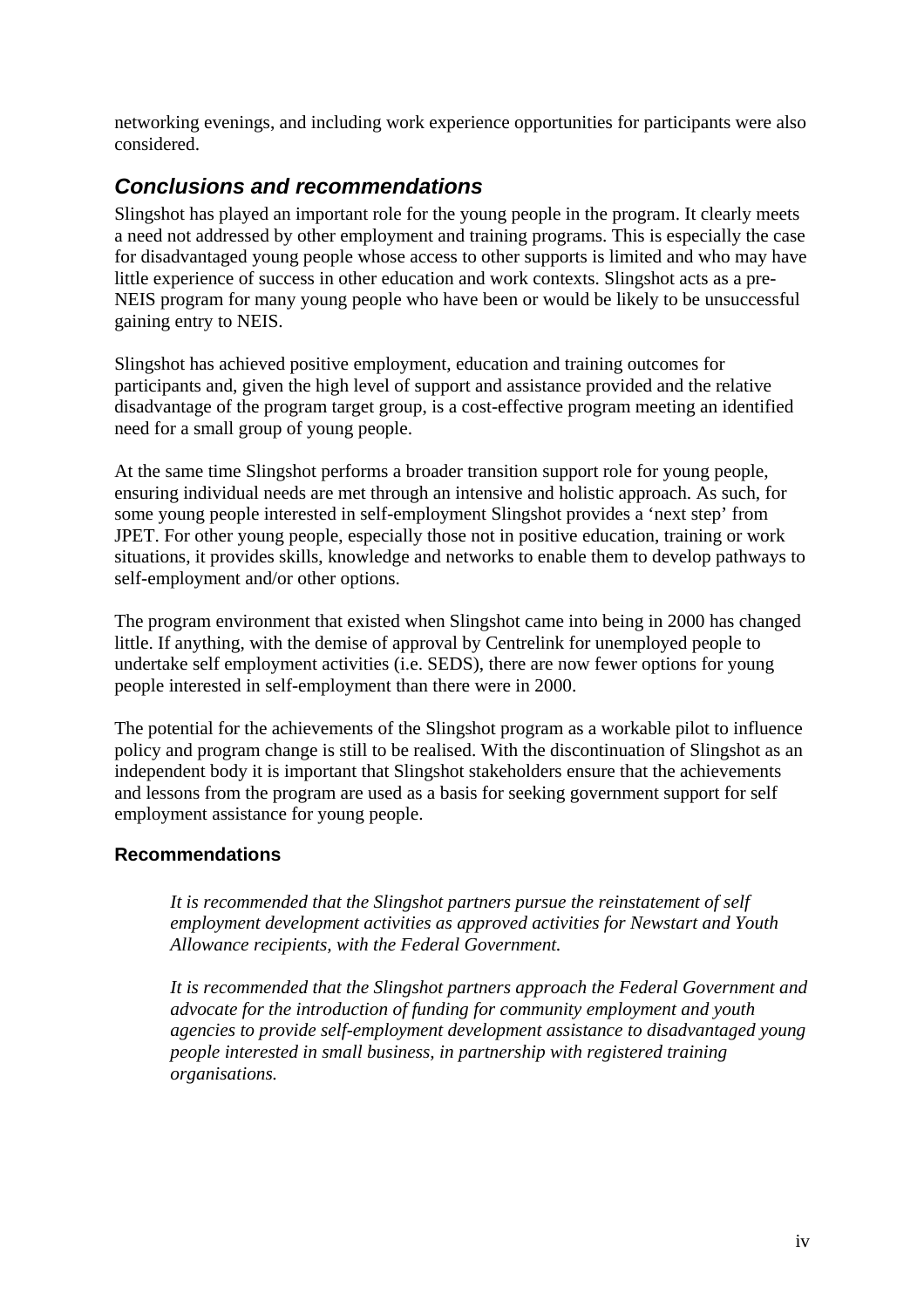## *Program development and improvement*

A range of issues and areas for program improvement and development have been identified in this paper. The immediate continuation of the Slingshot by Melbourne Citymission at its new enterprise incubator has provided an opportunity for the program manager to deal with many of these issues.

A key factor behind Slingshot's success is the integration of various program components in a responsive and flexible way to address a range of personal support, guidance and small business development needs. The program successfully combined the critical elements of transition programs for disadvantaged young people with many of the key features of small business development support programs.

At the same time, a number of stakeholders identified some tension inherent in the program in relation to achieving successful self employment outcomes while targeting disadvantaged young people as participants. It is important that all young people interested in self employment are given the opportunity to access the program. A key characteristic of the Slingshot program is its flexibility in regard to entry with a strong emphasis on individual motivation and interest.

A very strong theme emerging from the individual young people's stories is the role the program played in assisting them to develop the self belief and confidence needed to set and pursue their own goals. While for some people these impacts do not translate into immediate employment and training outcomes, it is likely that the long-term benefits to individuals will be significant.

#### **Recommendations**

*It is recommended that Slingshot providers review and address program issues and areas for development identified in this paper, with particular attention to ensuring adequate staffing and to the development of recruitment strategies.* 

*It is recommended that Slingshot partners, in promoting and providing Slingshot and self-employment programs for young people in the future, continue to advocate for flexible entry to these programs.* 

*It is recommended that program providers maintain a focus on the development of individual pathways plans as appropriate measures of program outcomes.*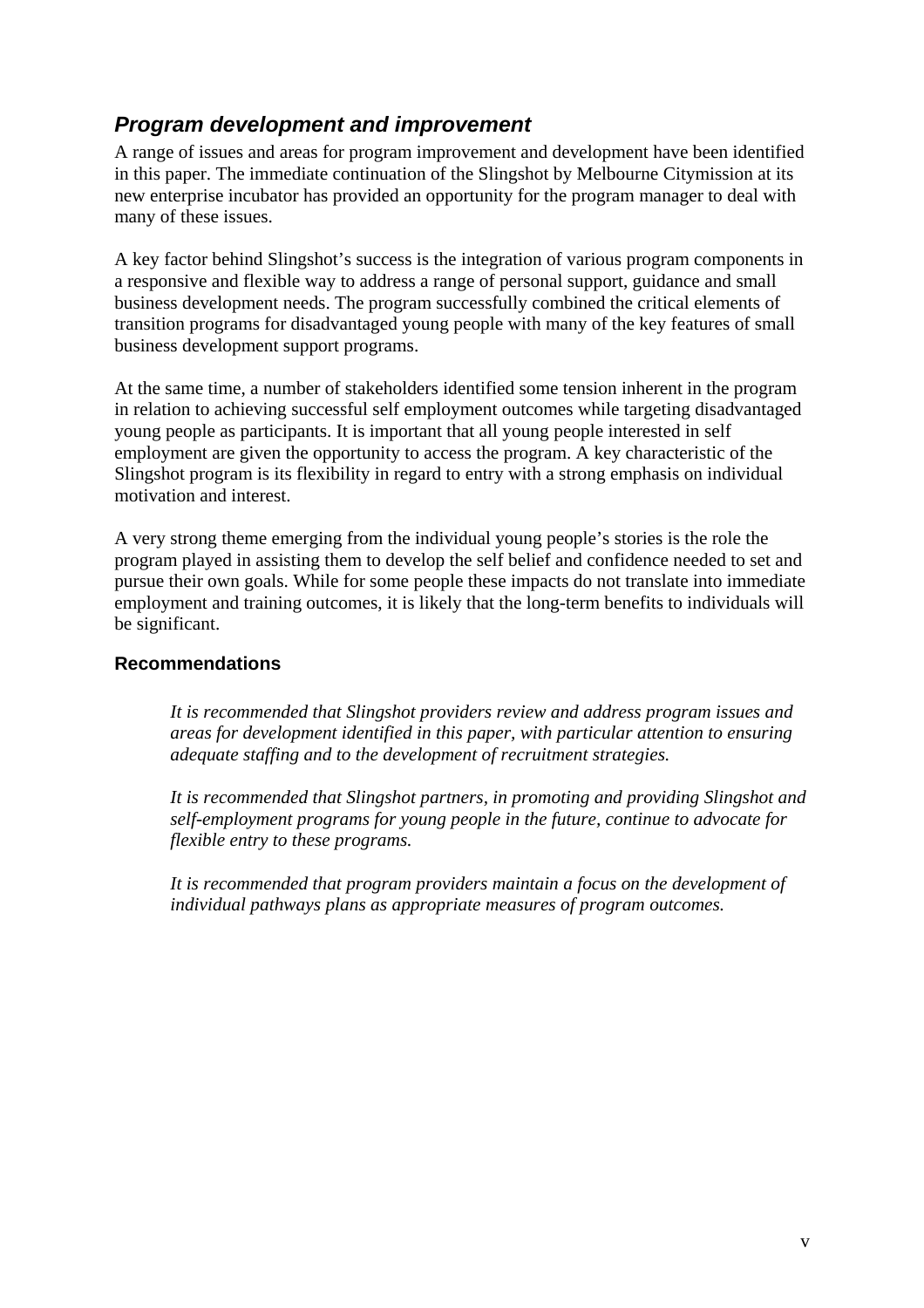# <span id="page-9-0"></span>**1. Introduction**

## *Slingshot*

The Slingshot program is a self-employment pathways program designed to assist young people who have an interest in running their own businesses to learn relevant skills and to explore the opportunities presented by self-employment. Slingshot's target group of young people aged 18 to 24 years old who might otherwise not have the opportunity to establish their own enterprises included a particular focus on young people facing barriers to education and skills development and to employment.

Slingshot comprised formal small business training, case management, business mentoring and network development. These components of the program were offered simultaneously, and the mentoring, network development and case management support were provided for up to 12 months following the initial 8-10 weeks' formal small business training.

An initial focus on Slingshot participants gaining entry to the New Enterprise Incentive Scheme (NEIS) as a program outcome was broadened to incorporate a range of positive outcomes in employment (especially self-employment), education and training, and the development of individual pathway plans for all participants.

Established in June 2001, Slingshot was an initiative of the Growth Solutions group, a Melbourne-based business consultancy, and the Dusseldorp Skills Forum (DSF). A project advisory body including representatives of the project funders and partners became the Committee of Management when Slingshot was incorporated as an independent body. Initially run out of Melbourne Citymission Education, Employment and Training Support Unit and the Western Business Enterprise Centre in Footscray, in 2003 Slingshot moved to the Melbourne central business district to the headquarters of Melbourne Citymission where it was co-located with Frontyard Youth Services<sup>1</sup>. During its three years of operation to mid 2004, 89 young people and over 50 mentors participated in the program.

# *This paper*

This paper, commissioned by the Slingshot Committee of Management, documents and reviews what has been learned from the Slingshot program over its three years of operation as a demonstration project established to inform policy and practice in the area of youth employment programs. Specifically, the paper considers how Slingshot has achieved its objectives, documents the reasons for success and gauges the impact of Slingshot on the experiences and pathways of the young people involved. The paper also considers what could be done differently to increase successes in future programs, suggests appropriate benchmarks and measures of success, and makes recommendations for similar youth enterprise projects in the future.

The information, analysis and views presented in this paper are the result of consultations and interviews with key program stakeholders – the young people and mentors, the program manager, the Slingshot Committee of Management members, and the trainers. The paper is

<span id="page-9-1"></span> $\overline{a}$ <sup>1</sup> From July 2004 Slingshot as an independent body will cease to exist. Melbourne Citymission plans to provide the Slingshot self employment program through its new Fitzroy-based small business incubator.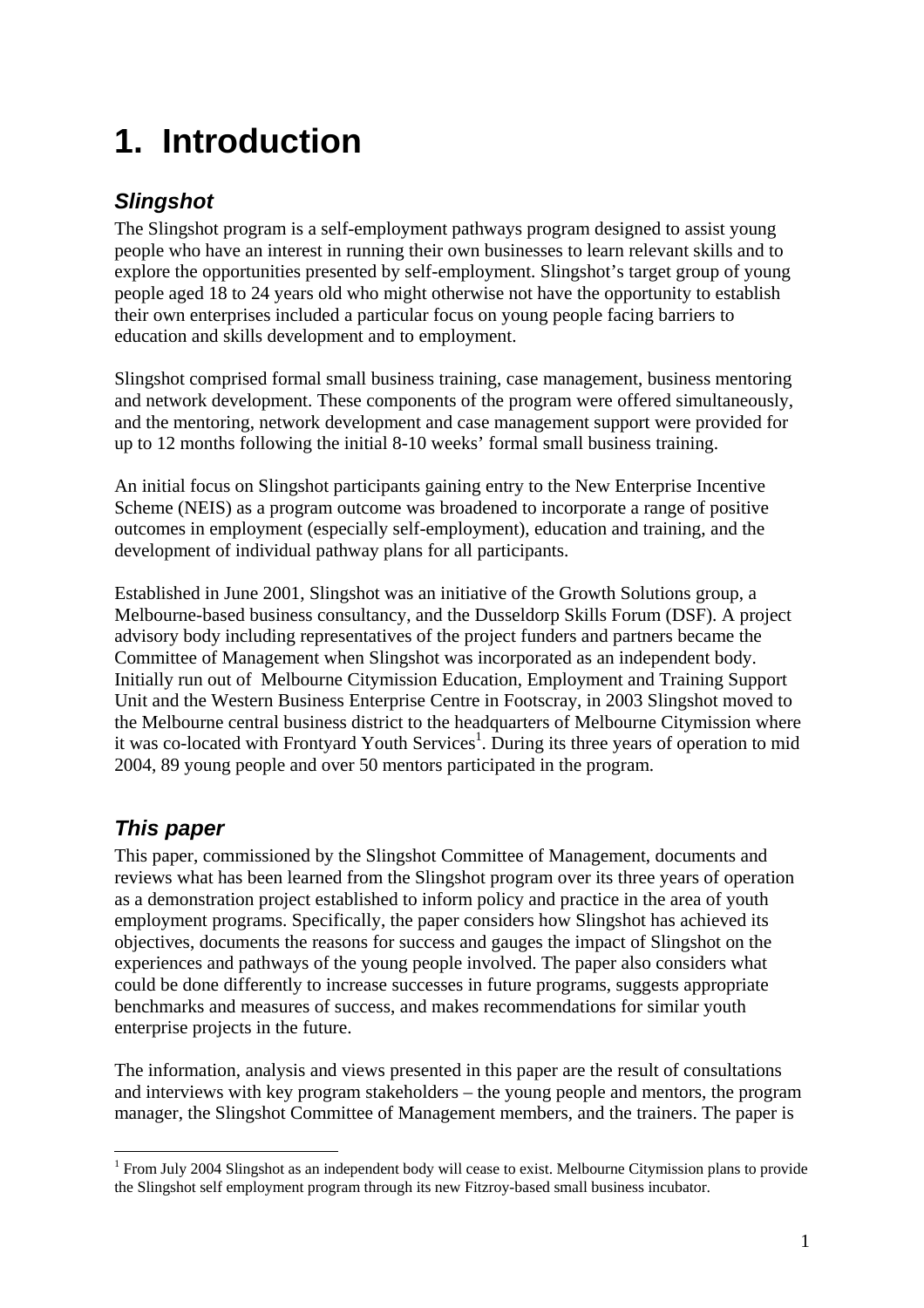<span id="page-10-0"></span>also informed by examination of Slingshot program documentation and other literature, and other relevant literature relating to self-employment and enterprise development programs. Appendix One contains additional information about the methods used to develop this paper, including lists of the interviews and consultations undertaken.

## *Slingshot rationale: young people and self employment support*

The Slingshot program was developed as a response to recognition of:

- the increasing importance of self-employment as a labour market option;
- the disadvantaged position of young people in the labour market;
- the particular difficulties young people face in pursuing an interest in selfemployment; and
- the lack of support and assistance for young people wishing to pursue selfemployment (DSF 2000).

In 1995, in a discussion of the need for more enterprise education in Australia for young people, Kenyon argued that to be successful in the 'New Economy' - an environment characterised by a growth in casual, contract, outsourcing and part-time work; more emphasis on life-long learning and up-skilling; and the increasing importance of selfemployment and home based businesses as employment options – young people would need to develop 'enterprising attitudes and actions' (1995, p. 13).

At the time of the development of the Slingshot proposal in 2000, DSF identified several existing programs and organisations providing support to young people in their own business or planning to begin a business. A DSF document notes, however, that few of these programs provided comprehensive ongoing individual support, and also that the mainstream government program –NEIS was primarily geared to the needs of 'more mature jobseekers and self-employment aspirants' (DSF 2000, p. 9).

The under-representation of young people in self-employment is, at least in part, the result of barriers particular to young people. Young people tend to have less life and work experience and less well-developed networks of support. They also have fewer financial resources and less access to support from financial institutions. Promoting entrepreneurship and selfemployment among young people can be viewed as an attempt to address their underrepresentation by assisting them overcome these obstacles thereby increasing their participation in self-employment, and, more generally, fostering enterprising skills and attitudes (White and Kenyon 2000). Writing in the UK context Chigunta regards the importance of promoting youth entrepreneurship as including:

- *'creating employment opportunities for both the self-employed youth and other young people;*
- *bringing back the alienated and marginalized youth into the economic mainstream;*
- *helping address some of the socio-psychological problems and delinquency that arise from joblessness;*
- *promoting innovation and resilience in youth;*
- *promoting revitalization of the local community;*
- *young entrepreneurs may be particularly responsive to new economic opportunities and trends;*
- *youth run enterprises give young people, especially marginalised youth, a sense of meaning and belonging; and*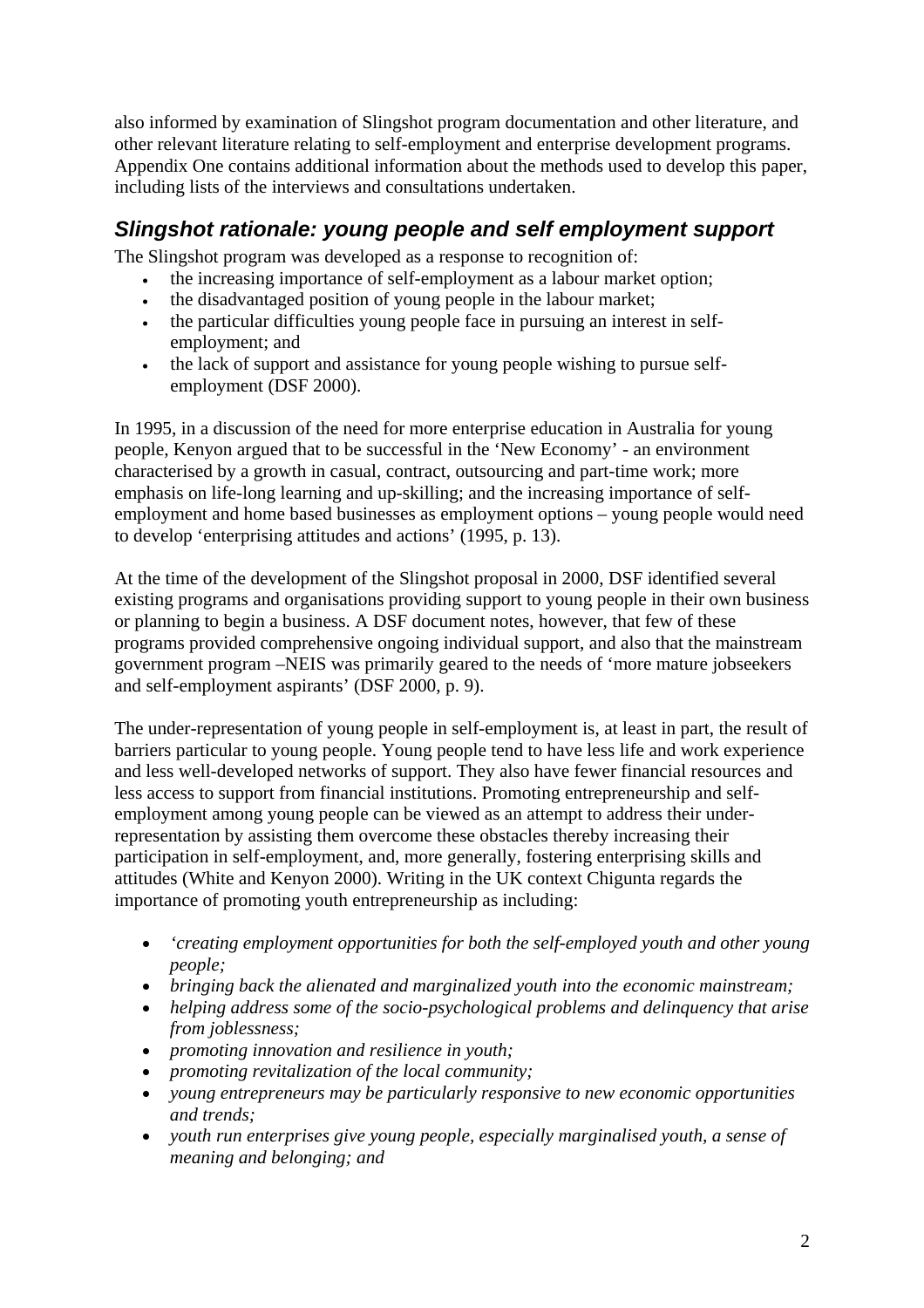• *enterprise helps young women and men develop new skills and experiences that can be applied to many other challenges in life.'* (Chigunta 2002, p. v)

A recent scoping paper on youth entrepreneurship groups existing Australian programs and initiatives into five areas: enterprise education, training and skills development (outside formal education), start-up assistance, business development assistance, and support networks (Department of Family and Community Services [FaCS] 2003, pp. 91-92).

Business development assistance, and programs and initiatives to support small business growth are few (FaCS 2003, p. 119). Of the business start-up programs that exist NEIS, established in the 1980s and administered by the Department of Employment and Workplace Relations (DEWR), is the most comprehensive national program. NEIS includes an accredited training component covering business management skills such as marketing, planning and researching business opportunities, along with income and mentor support for 12 months.

The majority of financial start-up assistance for self-employment is provided on a competitive basis through prizes like the well-known Nescafe Big Break, and through some grant schemes. Other than a small number of programs targeted to indigenous young people there are no programs directed to young people in general. Support networks for young people in business are limited also, and, research shows young people perceive them to be not specific enough to meet their needs (FaCS 2003).

The demise of the Queen's Trust Youth Business Initiative in 1997 widened the gap in the area of youth self-employment programs. NEIS, the major government program in this area, has a low proportion of participants in the 18 to 24 year age group (9.6 per cent of participants between 1998 and 2000 [Kelly et al. 2001, p. 23]) and there is significant competition for NEIS places. In Victoria the largest NEIS provider reports interviewing approximately 1500 people for 300 places (personal communication). Older, more experienced applicants are more likely to have the skills and opportunity to have developed a feasible business idea, the basis for selection into NEIS.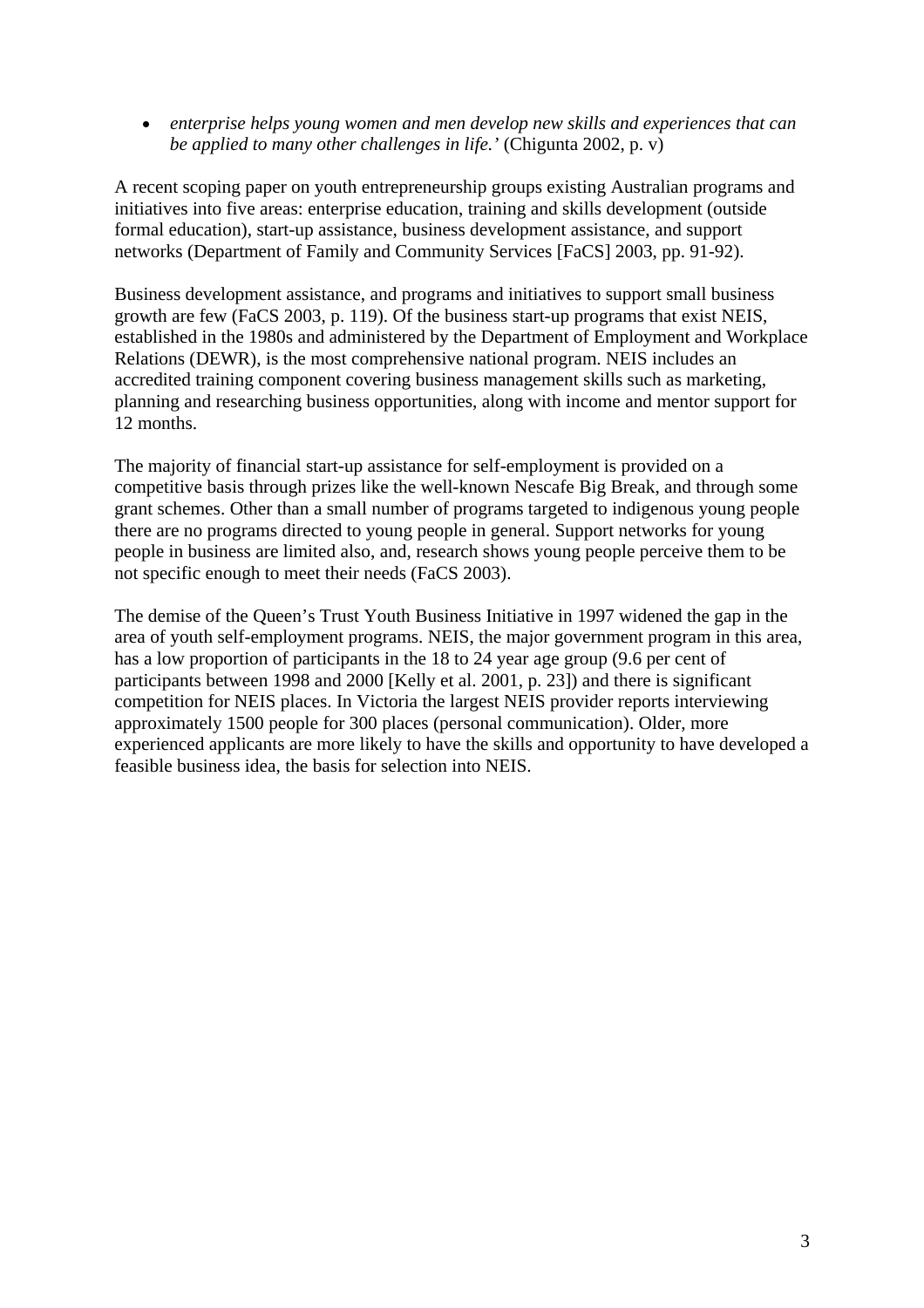# <span id="page-12-0"></span>**2. The Slingshot program**

## *Slingshot's objectives*

Slingshot's objectives range from 'big picture' objectives to specific objectives concerning individual participant outcomes. At the broad level the Slingshot program was established with the aim of 'ensur(ing) that self-employment emerges as a viable future option for all those young people with the desire and skills to be successful through this form of endeavour' (DSF 2000, p. 4). It was established to fill a gap in services for young people and to demonstrate the potential for such services to achieve positive employment, education and training outcomes for young people.

Specific program objectives for participants are the development of a self-employment pathways plan and a positive post-participation destination in employment (especially selfemployment), training or education. Objectives have also been expressed as to successfully facilitate the first step along a self-employment pathway. Further to this Slingshot aims to provide participants with the skills and outlook to take advantage of changed labour markets in which employment is characterised by much greater uncertainty than in the past. Thus it aims to empower young people through developing and improving their self esteem and confidence, and through providing them with the skills and support to enable them to become motivated actors in the labour market.

A further program goal has been to enable young people to succeed in self-employment in order to create role models. Good role models may help promote enterprise as a viable option for young people and also can be used to motivate young people interested in enterprise.

Outcome measures recognise that self-employment is not the only positive outcome that can result from Slingshot. While entry to NEIS is one measure of a successful outcome, engagement with education, training and employment, and taking smaller steps towards selfemployment by developing one's work skills as an employee are also understood as positive outcomes.

# *Target group*

The Slingshot program targeted disadvantaged young people aged 18 to 24 years who have a strong ambition to be self-employed and who lack support mechanisms; face financial, geographic and/or emotional difficulties; and lack connections to education, skill development and other employment opportunities.

Some of the things taken account of when considering a young person's entry to the Slingshot program were:

- inability to apply or previous unsuccessful application to NEIS;
- income support payment recipience;
- early school leaving or disengagement from education and training;
- unemployment or engagement in part-time or casual work with poor pathways;
- referral from a welfare or employment program (e.g. JPET for 'at risk' young people); and
- living in an unsupported environment.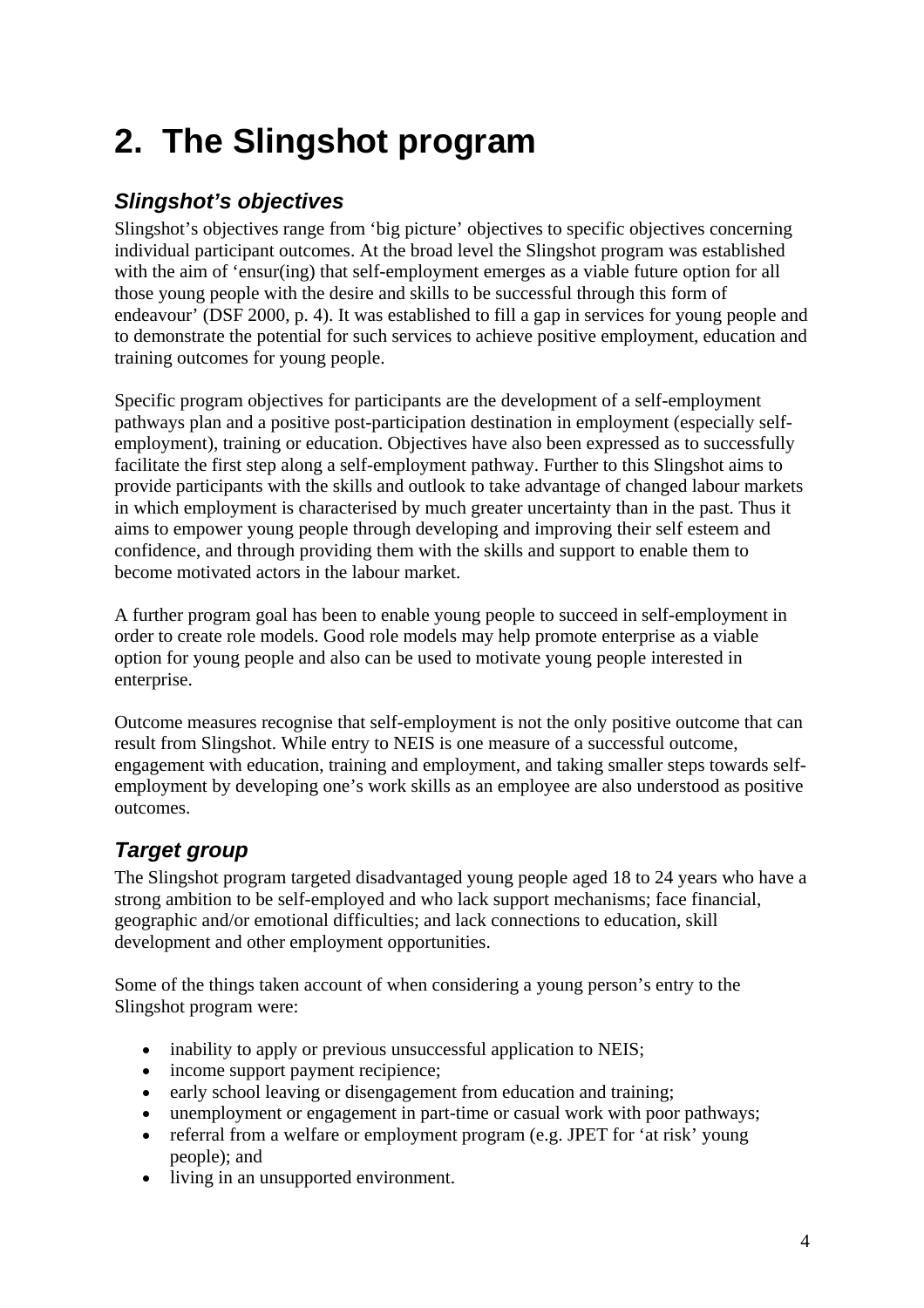## <span id="page-13-0"></span>*Program design*

The Slingshot program was designed to address the barriers facing all young people attempting to start a business including 'limited life and work experiences, limited financial resources, limited business and network contacts, limited exposure to relevant role models and age discrimination' (FaCS 2003, p. 61). In addition, with its focus on disadvantaged young people, Slingshot aimed to support those facing additional barriers such as lack of relevant skills, poor support networks and other issues (e.g. housing problems, debt).

It was designed to be a comprehensive system of support that provided assistance at each phase of the business development process. The six key components of the program are:

- case management support;
- accredited training in small business;
- business mentoring;
- development of a young persons' network;
- review of concepts and plans by a business review panel; and
- access to a low-interest loan.

| <b>Component</b>                      | <b>Description</b>                                                 |
|---------------------------------------|--------------------------------------------------------------------|
| Case management support               | Individual needs assessment, followed by ongoing personal          |
|                                       | support (provided by the program manager).                         |
| Accredited training in small business | Training in modules of the Certificate IV in Small Business        |
|                                       | Management (provided by the Western Business Enterprise)           |
|                                       | Centre of Victoria University).                                    |
| Business mentoring                    | A dedicated Slingshot-trained mentor. Mentors are recruited from   |
|                                       | a diverse range of industry backgrounds and are matched to         |
|                                       | participants to support and advise them on their business idea.    |
| Young persons' network                | Formal and informal networking forums and opportunities for        |
|                                       | past and current participants                                      |
| Business review panel                 | Assessment of business idea by a review panel of business          |
|                                       | people.                                                            |
| Low interest loan                     | Access to a low interest loan facility through the Fitzroy Carlton |
|                                       | Credit Co-operative in partnership with the Brotherhood of St      |
|                                       | Laurence (loans of up to \$5,000 for young people with a business  |
|                                       | plan).                                                             |

#### **Program components**

(Source: Slingshot Support Opportunities September 2003)

#### **How the Slingshot program works**

Slingshot participants undertake accredited training in three modules from the [Certificate IV](http://www.ntis.gov.au/cgi-bin/waxhtml/~ntis2/qual.wxh?page=80&inputRef=1331)  [in Business \(Small Business Management\)](http://www.ntis.gov.au/cgi-bin/waxhtml/~ntis2/qual.wxh?page=80&inputRef=1331). The training centres on the young person's business idea, and uses a business plan template to apply the lessons. When training is completed, the young person presents their business idea to a business review panel and receives feedback.

Each young participant is matched with a mentor once the mentoring trading has commenced. Young people and mentors meet at the training nights and arrange times to meet outside these sessions. Weekly mentor training nights are held in parallel with the small business training. These two-hour sessions, facilitated by a mentor trainer run for six sessions. Two of these sessions are for mentors only - the first session where they are introduced to the program and the challenges they may face and a later session to debrief on how mentoring relationships are progressing. On the other nights mentors and the young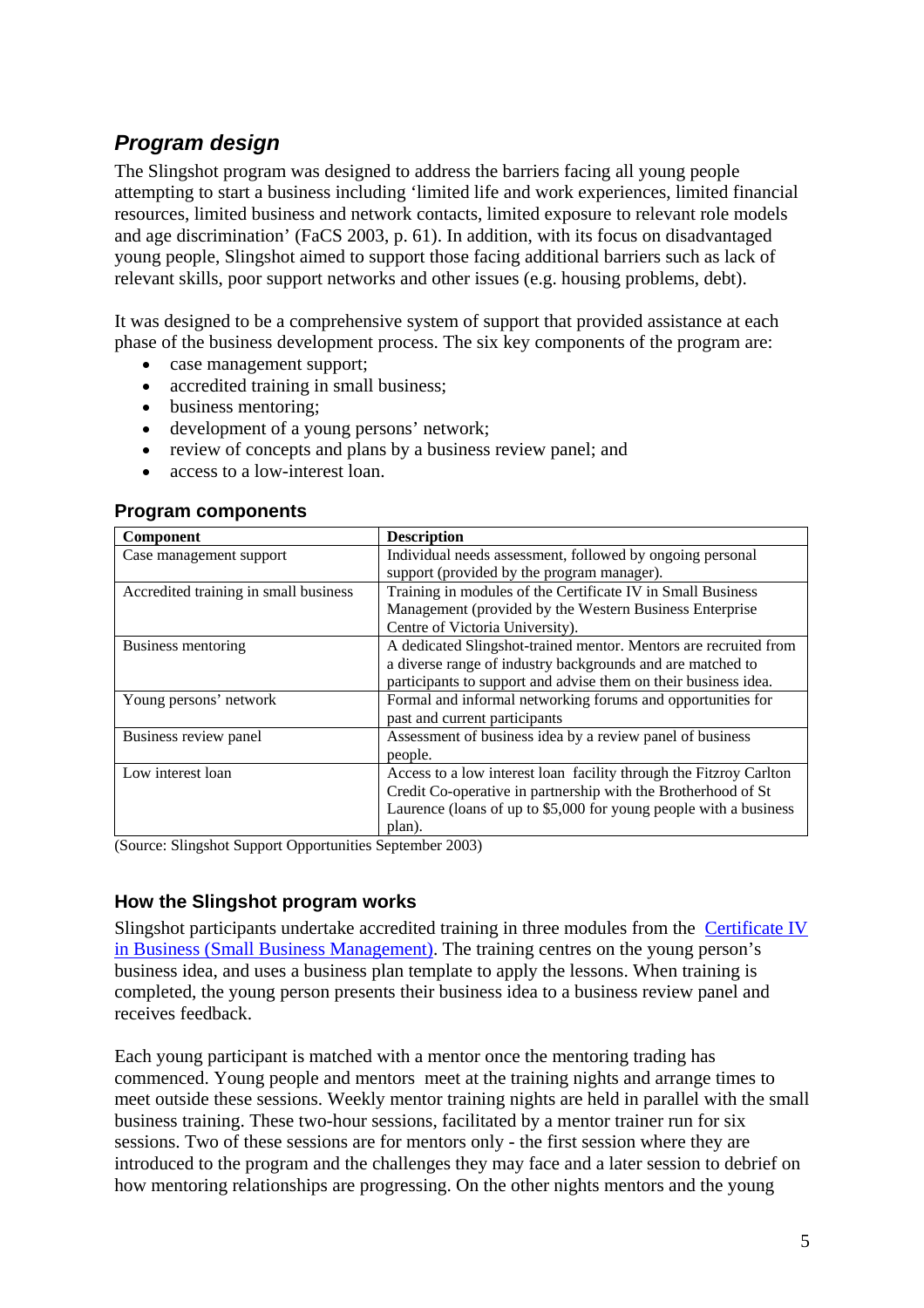people attend together and the focus is on building the mentoring relationships and personal development.

The program manager keeps close track of how each young person is progressing through the training and with his or her mentor. She links each young person with services she believes will help them reach their optimum learning capacity. An open door policy enables the young people to visit the manager any time during office hours.

Networking evenings are held three to four times a year. These evenings provide an opportunity for all past participants and mentors to come together to share food, listen to guest speakers, and to network.

#### *Program timing*



#### *Management, governance, partnerships and funding*

As an incorporated entity Slingshot was governed by a committee of management made up of representatives of the project partner organisations and a small number of business people. Seed funding for the project over the three years of its operation as a demonstration project was provided by the Dusseldorp Skills Forum, the philanthropic Myer Foundation, the Big Brother Movement, and the Melbourne Citymission which also provided in-kind support including housing the project. Project support was also provided by project partner Growth Solutions Group, a Melbourne-based business start up consultancy.

Slingshot drew on a wide network of community and institutional resources to provide its combination of individual support and training. From 2002 a full-time program manager was supported by a part-time administrative assistant. The program manager set up and implemented the program. She formed relationships with relevant service providers and education institutions, recruited young people and mentors, acted as the case manager for participants, and promoted and administered the program.

Central to the program were relationships with Victoria University who provided the accredited training program; with Donna White Consulting who trained the mentors and facilitated mentor nights; and with the Fitzroy Carlton Credit Co-operative and Brotherhood of St Laurence who together offered the low interest loan scheme. Relationships with NEIS, employment services providers and others were also important.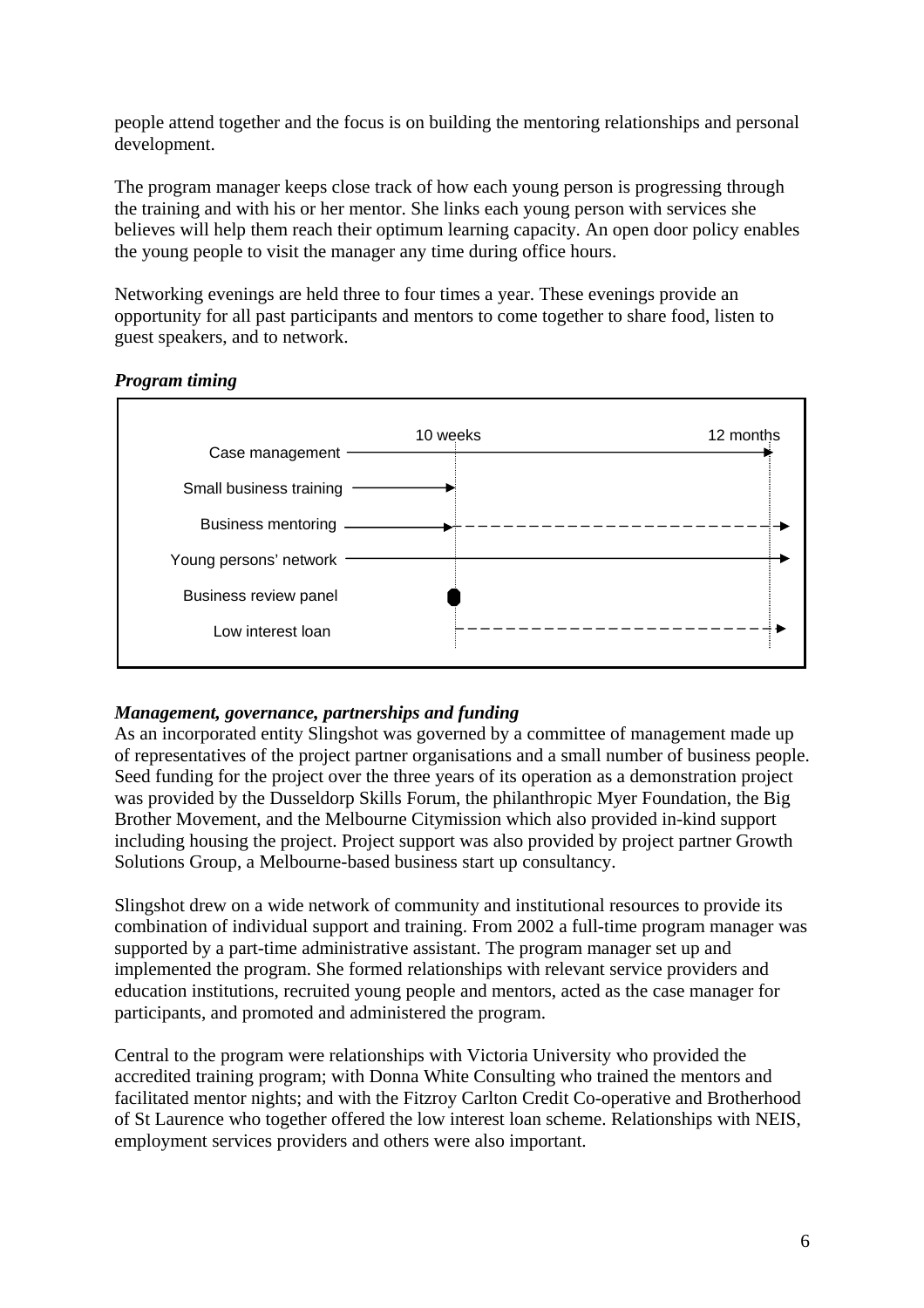#### <span id="page-15-0"></span>**The program in detail**

#### *Recruitment and case management*

Slingshot had two intakes of participants per year, recruiting young people and mentors through advertising, word of mouth and agency networks. using in-depth interviews the program manager aimed to develop a picture of the young person's personal circumstances, of their business idea and also of their interest in pursuing self-employment. The program manager and assistant built relationships with the young people and remain in touch with them throughout the program – visiting them during the accredited training; being present at mentor training nights; and inviting them to networking nights.

The individual case management approach enabled active problem solving with the case manager's role including:

- recognising and addressing barriers to training and participation in other program events;
- supporting and facilitating relationships between mentors and young people, and liaising when problems arise;
- linking young people with relevant health, housing and legal services;
- encouraging and helping young people to pursue their passions, especially in the area of self-employment;
- assisting with pathway planning and decision-making ; and
- maintaining an awareness of the young person's progress through the program.

#### *Accredited small business training*

The aim of the training was to lessen skill barriers and promote informed pathway planning through supporting the young people to make informed decisions about self-employment, and providing them with the skills to move ahead with their business plans. The purpose of the eight to ten week accredited training was to give the young people basic skills in small business management. The training aimed to provide participants with an understanding of the commitment and skills needed to succeed in self-employment; to assist them to develop their business idea into a feasible business plan (which may be used to apply for NEIS); and to engage them in education.

Victoria University of TAFE (VUT) Western Business Enterprise Centre in Footscray provided the training. The program grounded the learnings from the training modules through the practical application of the young person's business idea using a business plan template. Teaching materials were developed by the trainers especially for the Slingshot participants, and the young people were taught in a group on campus Or at Melbourne Citymissions EETSU offices

The vocational training consists of three modules from Certificate IV Business,(Research Business Opportunities; Promote Business; and Manage Finances. The Certificate III in Small Business Management modules were chosen by the VU training coordinator as the most appropriate accredited training for the Slingshot participants on the basis of a needs assessment of the first group. When Certificate III in Small Business Management ceased to be accredited the training changed to Certificate IV level.

#### *Mentoring*

Inadequate business networks have been identified as a barrier to self-employment for young people and the development of mentor contacts is designed to reduce this barrier. The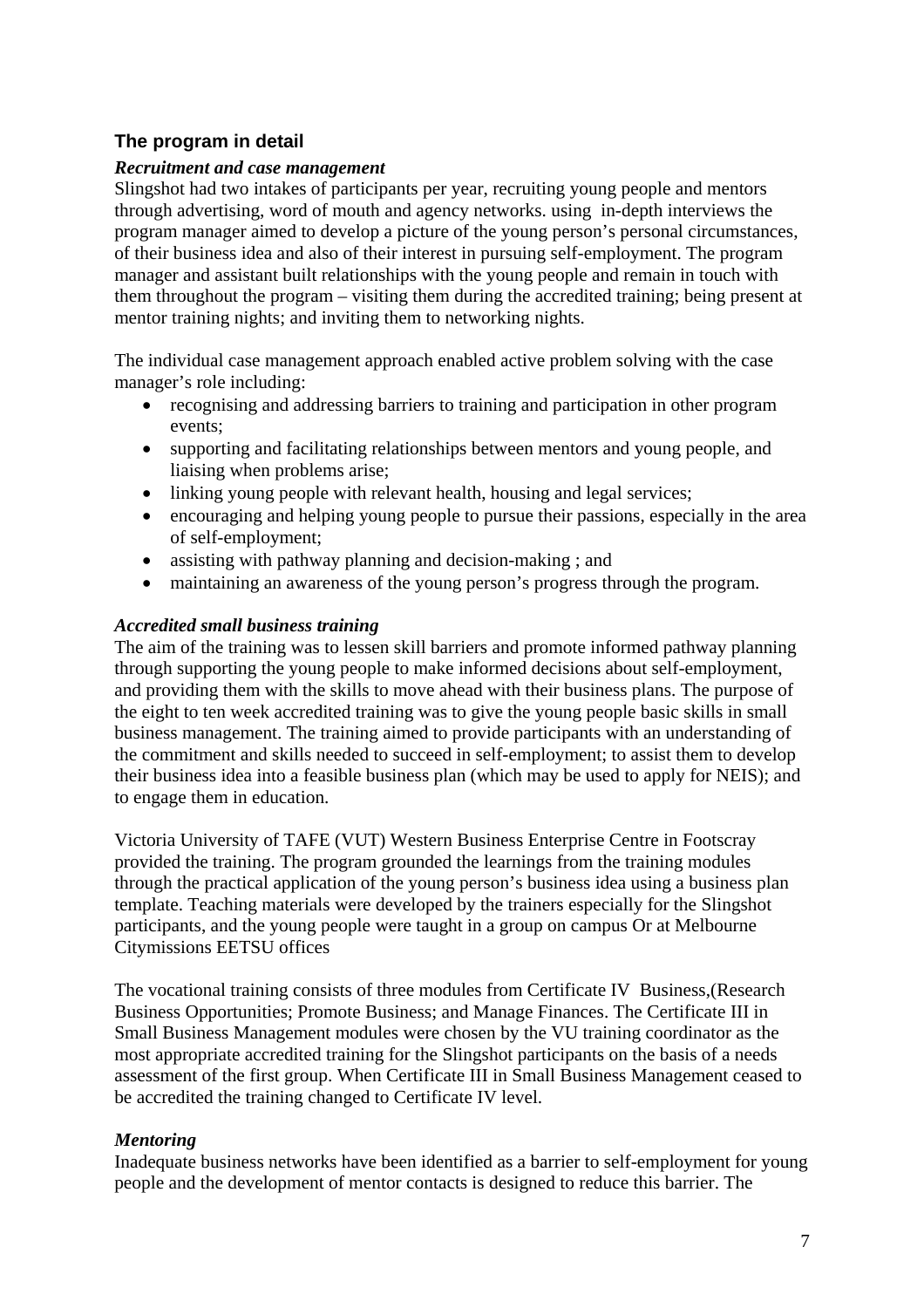mentoring component of Slingshot engaged the young person in a relationship that provided practical business support tailored to the individual from the point of developing the business idea to implementing a business plan. The mentor assisted the young person to develop a pathway plan, listening to their ideas and providing advice. The mentor also supported the young person through acting as an advocate, providing encouragement and through having a genuine interest in seeing them succeed. In addition the mentor relationship was designed to expand the young person's business networks, as were the mentor training evenings. At the evening functions young people had the opportunity to talk to all the other mentors involved with the current group of young participants.

Slingshot mentors were recruited through personal and industry networks, coaching schools and approaches to corporations. Potential mentors underwent a police check and initial interviews with the program manager. The program manager's main criteria for selection were that the person was interested in engaging in one-to-one contact with a young person, wants to share skills and experience with young people, and wants to 'give back to the community'. People who have been in business themselves were regarded highly, though this was not a selection requirement as the range of young people in the program had different support needs – some were at a stage where they need more personal support and encouragement than a focus on specific business advice.

Slingshot mentors underwent training and an induction to the program. Mentor training nights, run parallel to the small business training, were largely devoted to relationship building and personal development. This facilitated forum supported mentors and young people to build a trusting relationship that could continue after training was completed.

#### *Young person's network*

The young person's network component was designed to provide peer support networks for young people involved in or interested in self-employment. These networks were seen to provide emotional and practical support to the young people. Young people were able to connect with others who understand the stresses of self-employment, to get advice and motivation from their contemporaries and to extend their business networks.

Slingshot networking events were held three to four times a year. They aimed to bring together past young participants and mentors to expand their networks. Events were normally held in an informal venue, such as a pub, with music, food and entertainment provided by past participants. These evenings also gave some young people the opportunity to reconnect with the idea of self-employment, and provided them with some inspiration and impetus.

Anon –line forum was developed in 2003 and whilsttraffic is slow it is is a networking resource that could be further developed.

#### *Business review panel*

The aim of the business review panel was to assist the young person to further develop and refine the business plan. The panel provided constructive criticism and feedback on the presentation of each young person's business idea and plan. Along with supporting increased confidence and developing presentation skills this was seen to help prepare the young person for the NEIS application process.

Each panel was held over two days after the young people had completed their accredited training. Young people who wanted to participate were given half an hour to present their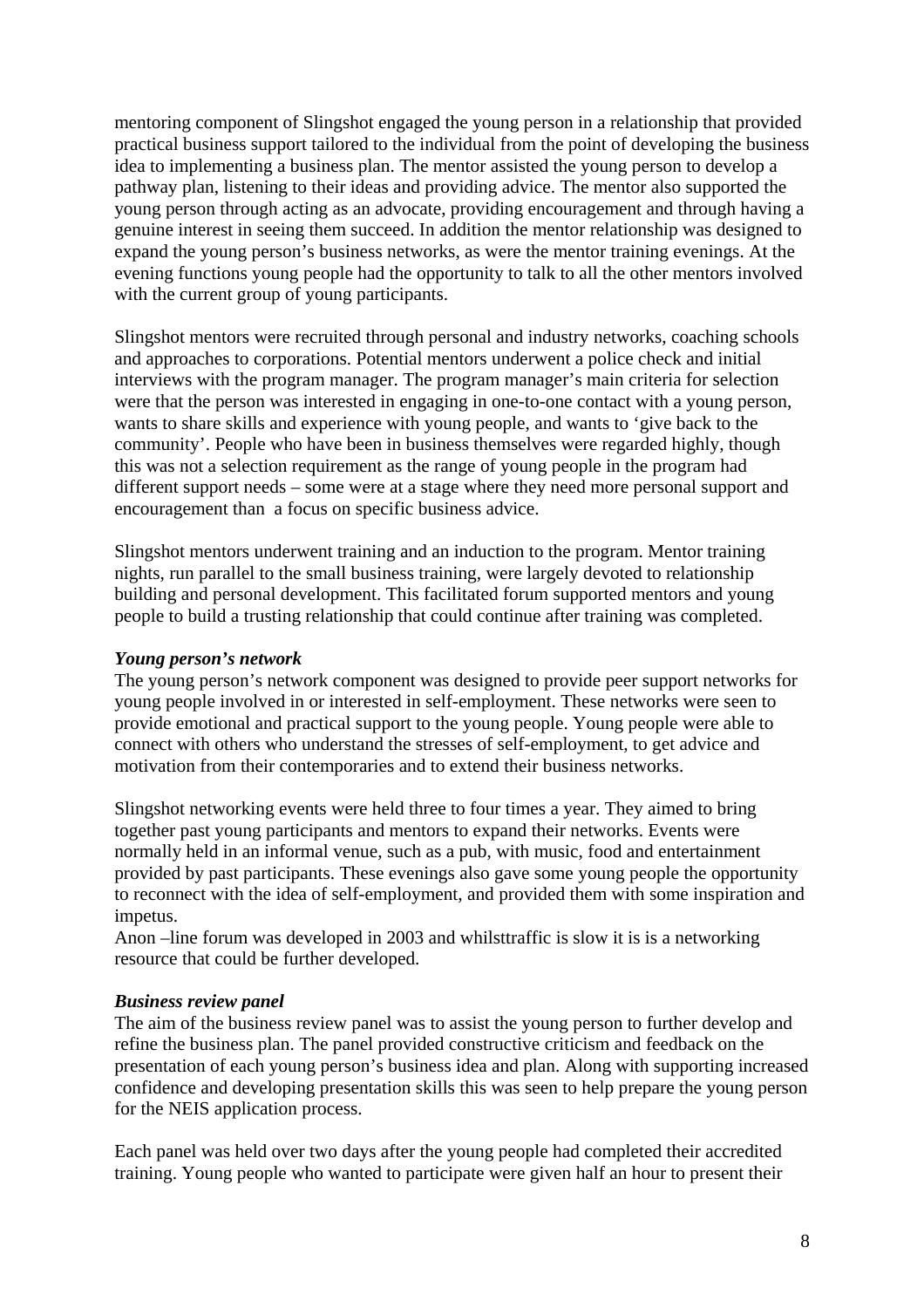business plan to the panel. The presentations were also designed to give the young people in the program a sense of completion and achievement.

#### *Loans scheme*

The low-interest loan component of Slingshot was established to reduce the financial barriers faced by young people interested in self-employment, particularly the difficulties of accessing funds through mainstream banks. The loan was designed to give young people the opportunity to fund their business start-up and expansion and to build a credit rating to improve future access to other financial institutions. Slingshot participants with a developed business plan were able to apply for a loan of up to \$5000. Approval of applications was by the Slingshot Committee of Management, the Brotherhood of St Laurence and the Fitzroy Carlton Credit Co-operative. Slingshot and the Brotherhood of St Laurence guaranteed the loans. Access to loans of up to \$400 was relatively easy with the only requirement that the money be used to 'progress their business'. For loans of between \$400 and \$5000 young people were required to complete a detailed submission to the Slingshot Committee of Management and to pass the Credit Co-operative's loan requirements. Slingshot participants were also provided with funding of up to \$100 for a business purpose.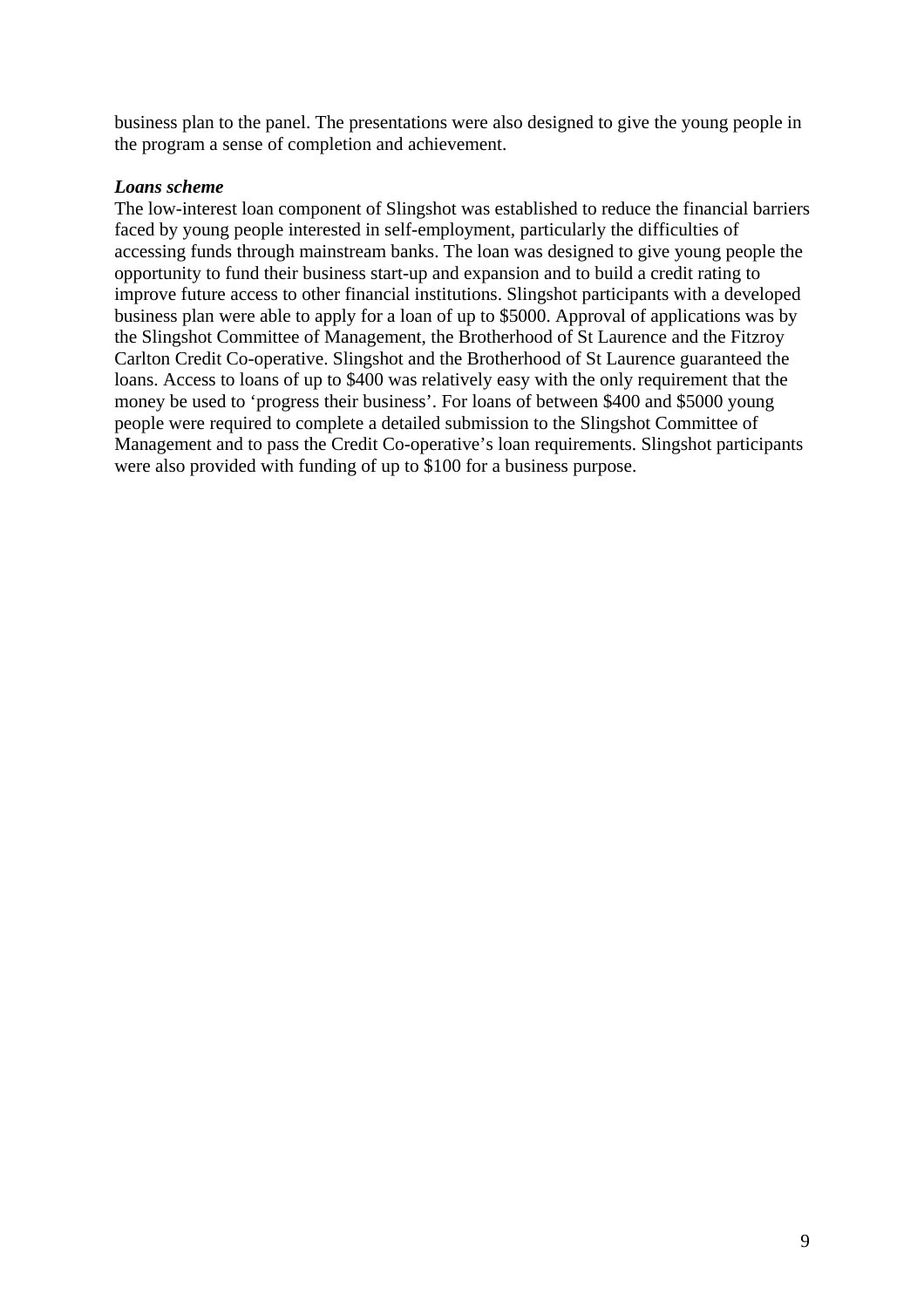## <span id="page-18-0"></span>*Slingshot participants*

Of the 89 young people - 51 male and 38 female – who participated in Slingshot, three quarters were in the 20 to 25 year age group on commencement in the program and the remaining quarter (22) were aged from 17 to 19 years.

As would be expected the majority of the participants came from the Western suburbs with the program initially located in the west and then in the Melbourne central business district.

The program successfully targeted disadvantaged young people with early school leavers making up just over half of all Slingshot participants, and with half of this group having left school before completing Year 11. Only 42 per cent of the Slingshot participants had completed any formal education or training since leaving school, and they were:

- 10 young people who had completed a pre-apprenticeship or other short course;
- 14 who had completed a Certificate (I-IV level) course;
- 8 who had completed diploma level course; and
- 5 who had completed degrees.

The majority of participants (57%, 51 participants) were unemployed and not engaged in any paid work or study when they entered the Slingshot program. In addition to this group, another 16 young people (18%) were receiving Centrelink income support payments due to unemployment. ( Sorry I don't get this?) Some of these young people had some part-time or casual work, others were involved in self-employment activities and some were undertaking part-time study. So, in total, 67 of the 89 young people (75% of all participants) were unemployed, underemployed or in insecure work when they commenced Slingshot.

The chart below provides detail of the education and work circumstances of the Slingshot participants when they entered the program.

#### **Chart 1: Participant employment & education status on entering Slingshot**

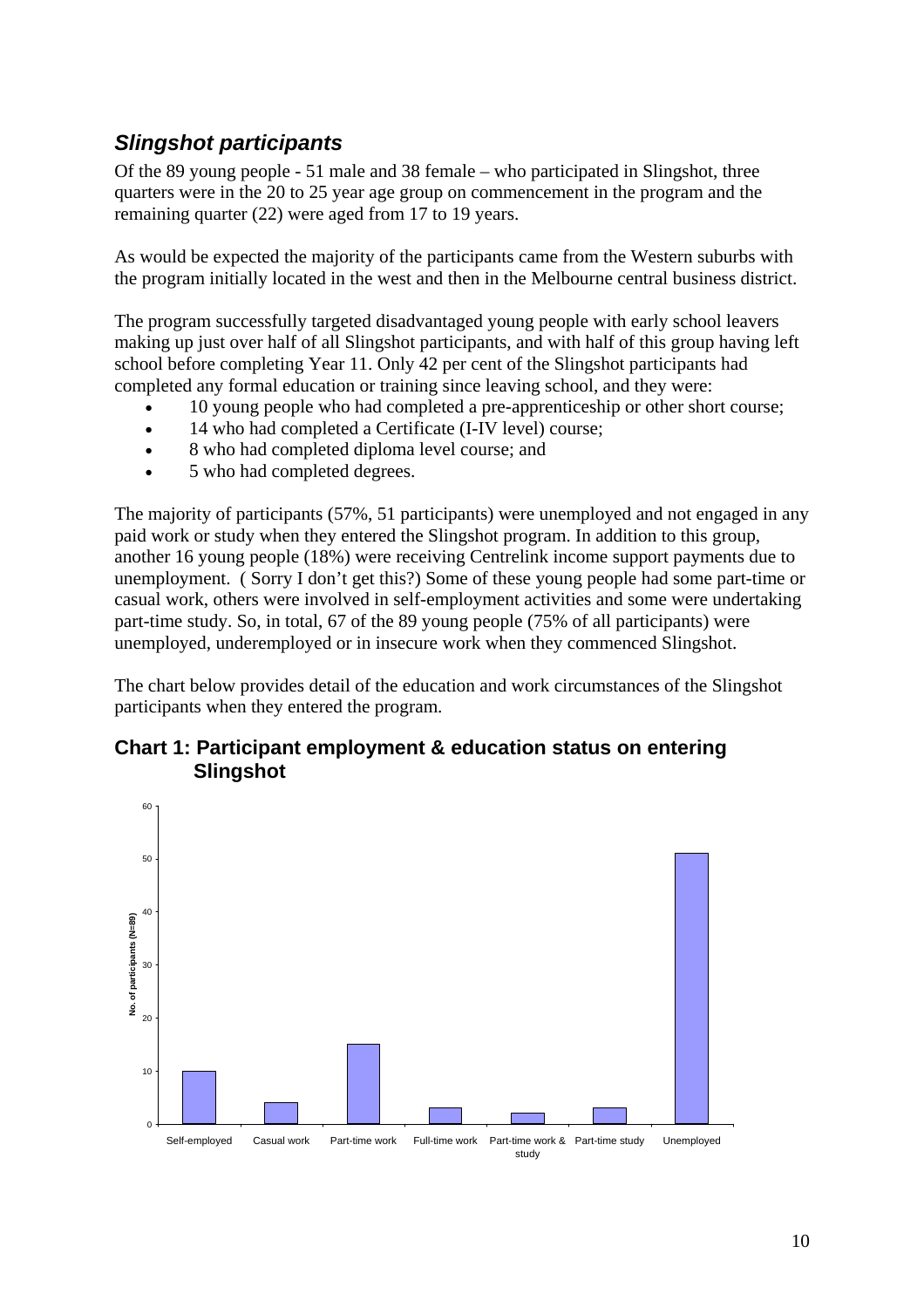# <span id="page-19-0"></span>**3. Impacts of Slingshot**

*Perhaps the outcomes are all a bit different - from developing confidence to start a business to being given a lifeline - but I know they are grateful to have the experience for different reasons.* (Slingshot mentor)

## *Some Slingshot stories*

#### **Liza**

Liza was 22 and unemployed when she heard about Slingshot from her Job Network provider. She had been thinking about starting her own screen-printing business for some time and had unsuccessfully applied for NEIS. She believed this was because she didn't have her business idea fully formed, nor did she have the necessary experience.

Liza said she has always had 'a good attitude' about her future and 'a good work ethic' but thought people weren't interested in helping young people start businesses. She didn't think anyone would take her ideas seriously.

Liza learned more about her strengths and weaknesses and how to apply what she'd learned to self-employment from the personal development sessions. She developed a good network of people and understands the importance of keeping in touch with them. Much of her business now is through her network. She also made some really good friends from Slingshot.

In particular Liza found the one-to-one mentoring really useful although she would have liked a mentor who was in the same industry for more specific guidance.

Liza says 'the Slingshot staff would do anything to see you succeed.'

She has successfully completed NEIS and her screen printing and design business is developing. She has a part-time job to ensure she has a steady income but hopes in the future that she will be able to work full-time in her business.

#### **Rowena**

Rowena had worked in many cafés and had gained some business experience from her current work running a small gourmet food venture. She felt that opening a café would be a natural next-step for her. A friend suggested the Slingshot program.

Rowena was motivated but felt she didn't have the confidence to start a business. From Slingshot she learned about the steps that need to be taken to set up a business and the importance of fully developing and researching business ideas to be able to make informed decisions. This gave her the confidence to consider her options more seriously.

Rowena did not complete Slingshot training, finding it difficult to attend as she was getting a lot of work as a freelance cook. However, she says Slingshot played a part in her decision to pursue her real passion: 'the personal development sessions were a catalyst for me to follow my passion in the performing arts'. From Slingshot, Rowena remembers being regularly prompted to state her life goals. She likes now to remind herself how important it is to have goals and to reassess them from time to time.

Rowena decided not to open a café. She is now studying classical music and voice and she continues to work part time as a cook. Rowena believes the business skills gained from Slingshot have helped her in her freelance work as a cook and will continue to support her in her planned performance career. She sees management and marketing skills as keys to becoming a well-known and successful performer.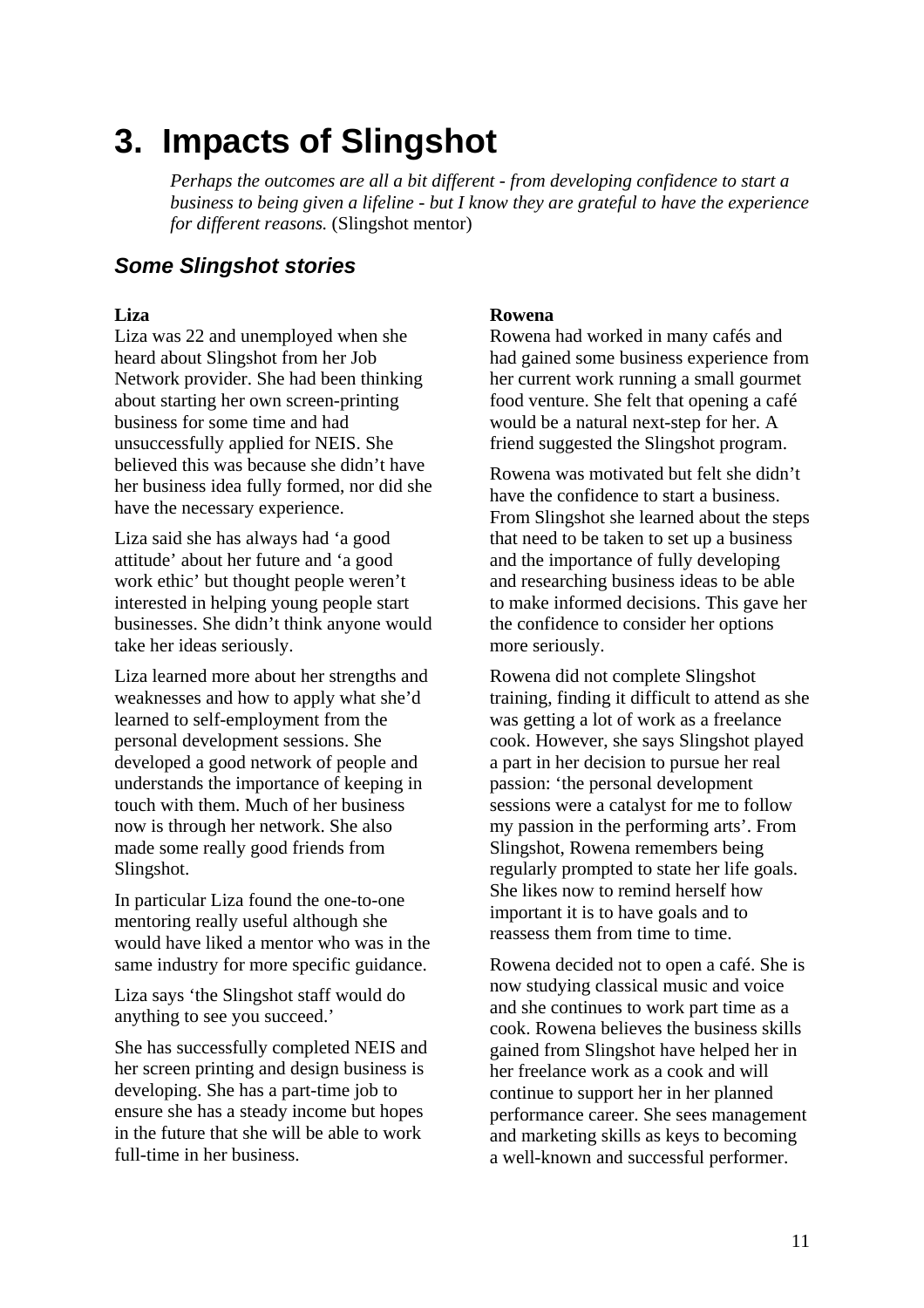#### **Travis**

Travis was unemployed when he saw a poster advertising Slingshot at his Job Network provider's office. For a few years, had been thinking about starting an internet service in country Victoria.

Slingshot has given Travis the confidence to pursue his dreams for a web design business and helped him focus and refine his business idea. He now has a part-time job and, in his spare time, he continues to work on getting his business started. Travis says he took on part-time work because of encouragement from Slingshot so he could earn an income while establishing his business.

Travis said that he really had no career goals before he started Slingshot, and now he has a few. 'So Slingshot must have helped me. I now want to do well in my current job and want to see my business in web design take off in the next year.'

Completing Slingshot was a confidence booster for Travis who says he has a history of starting things and never finishing them. Ongoing contact with Slingshot staff and their interest in him have been a major factor helping him to 'stay on track'.

Travis hopes his web design business will take off in the near future, although he knows this is a very competitive area in which he may find it hard for his business to survive .

#### **Jason**

 Jason, was interested in starting a computer business with a friend when he came to Slingshot. He says Slingshot staff helped him realise his passion for sound engineering and pointed him to a relevant course. During Slingshot training, Jason decided that his friend would not make a good business partner as he did not do his share of the work. Since leaving Slingshot over a year ago, Jason has been caring for

his ill mother. He recently applied for the TAFE course in sound engineering. He is also 'trying to get off the [carer] pension and into the workforce'. For Jason one of the positive aspects of Slingshot was just getting out of the house and doing something.

#### **Duong**

*'Everyone thinks my business plan is good, so hopefully one day soon I'll have enough money for it.'* 

Duong was working as a waiter when he saw a poster advertising Slingshot. He had been thinking about setting up a not-forprofit computer centre for the people in the high-rise public housing estate where he lives to provide cheap access to computers and the internet. He said 'many of my friends have no where to go to surf the internet, especially to look for jobs, and they have nowhere to write an application for a job'. Duong investigated a two-year business course but he did not want to wait that long.

At first Duong wasn't sure if he could trust his Slingshot mentor but now says,

> *I am glad my mentor was persistent and was patient with me. My mentor has really helped me develop my business idea and gives me good advice and encouragement. We still see each other every week, which is important because I get frustrated about still not having my business started. I have some family problems as well so he makes sure me and my family are okay.*

With the help of his mentor and Slingshot staff he has put his business plan proposal to a few agencies and his local government authority.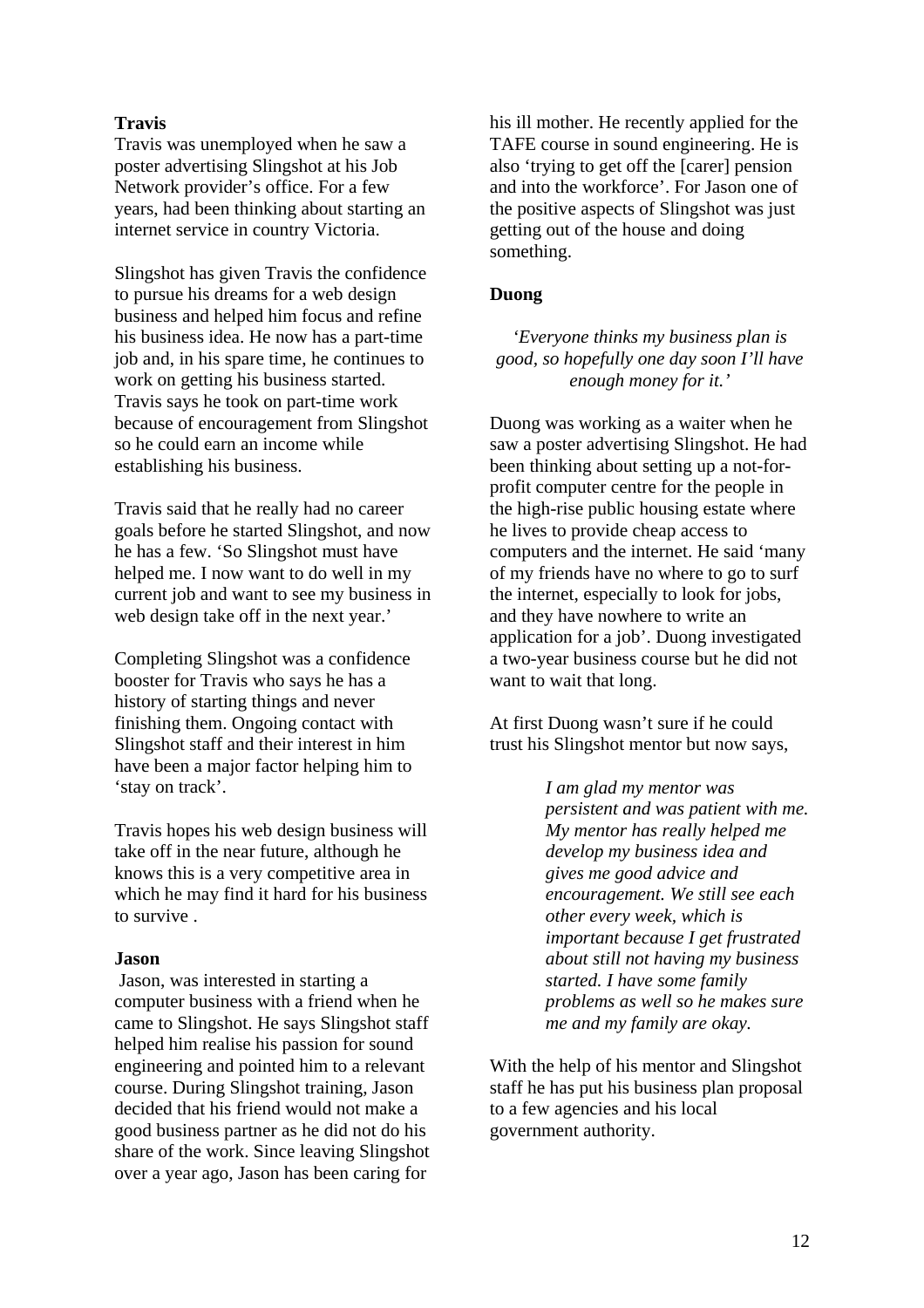#### **Tania**

#### *Now that I know that I can do it, I'll never give up, I'll do whatever it takes.*

Tania had been working for a jeweller, learning about jewellery making and design. She was skilled at jewellery design and when she became unemployed she decided she would like to start her own design business. Tania considered NEIS but realised she would not be eligible because her business idea was not well developed and she had no prior experience running a business. Her sister, a school careers advisor, suggested Tania do Slingshot to prepare her for NEIS.

Slingshot provided Tania with an understanding of the processes she needed to go through to set up a business and a framework for exploring and talking about her business ideas. These things, and the encouragement of her mentor and program staff gave Tania the confidence she lacked before Slingshot.

Tania is currently in the NEIS program and is designing and making jewellery and selling it to stores around Melbourne. Slingshot gave her the confidence to take her passion and skills further than she thought she could:

#### **Anoushka**

Anoushka was working full-time in a customer service role when she saw a poster advertising Slingshot. In her spare time she had been making and selling jewellery. She was interested in developing this into a business but had no idea what this would involve. She had thought about doing NEIS, but knew that, as she was not unemployed, she was not eligible.

Anoushka believes she had the ability and entrepreneurial qualities necessary to start a business. However, she is sure she

would not have done so if she had not participated in the Slingshot program. What Slingshot gave her was 'the push I needed to get things moving'.

Encouragement from Slingshot also convinced her to gain a formal qualification and she is now studying fashion design full-time while running her business selling young fashion designers' products with two other designers. In this role Anoushka acts as a mentor for young designers.

Anoushka believes that self-employment will probably be a bit of a struggle sometimes, especially financially, but she thinks it will be worth it. She strongly values the creative control she would not be able to have working for someone else.

#### **Sam**

Sam was unemployed when she saw a poster for Slingshot at the Melbourne Citymission office. She thought it might be a good way of pursuing a clothing design idea she had been thinking about for a while. While Sam said she did not really have any interest in running a business, she thought that if she wanted to be a designer she may have to consider staring her own business in the future.

Sam enjoyed doing Slingshot and made some new friends. She enjoyed the 'new learning experience' and the opportunity to explore her ideas and understand what would be required if she decided to proceed.

After completing Slingshot training Sam decided not to go ahead with her business idea. She said Slingshot helped her decide that starting a business was not for her at this stage. Sam is currently not working and is thinking about what she would like to do next.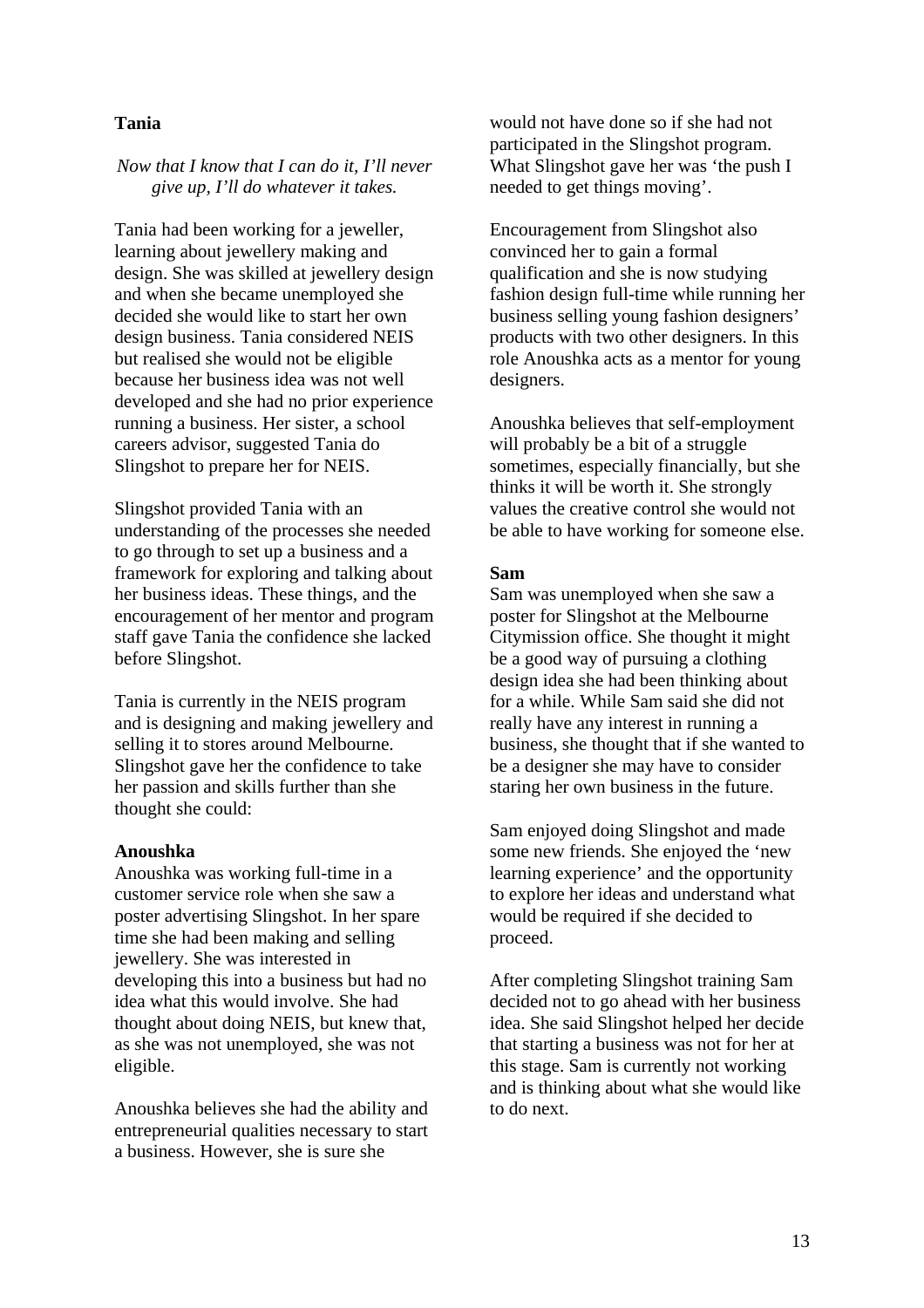## <span id="page-22-0"></span>*Program impacts on participants*

Interviews conducted with the trainers, the program manager, mentors and young people provide a wealth of information about the ways in which Slingshot has impacted on the young people involved. Program impacts identified in interviews and consultations were in the following areas, each of which is discussed in detail below.

- Pathways, decision making and goal setting
- Engagement in education and employment
- Growing support networks
- NEIS entry
- Practical business and presentations skills
- Self-esteem and motivation

As a result of Slingshot participation many young people continue to pursue their business ideas in a range of industries and occupational areas including jewellery design and production; fashion design, manufacture and retailing; graphic design and screen printing; film production; animation; catering and food processing; web design; and computer maintenance.

### **Pathways, decision making and goal setting**

Slingshot helps young people to make decisions about their futures and information and encouragement were seen by the young people as the keys to assisting them make decisions.

Slingshot's accredited training and business plan development gave participants a good understanding of what was involved in running a business and helped them make informed decisions about what to do next. It helped them to make realistic assessments of their business ideas. While a few participants decided that self-employment would take more effort than they wanted to put in, others took what they had learned and applied it. Some successfully applied to NEIS, using the business idea that Slingshot had helped them develop. A few used the skills to more efficiently run and grow their existing businesses. Some young people continue to develop their business plans, while working part-time to support themselves.

Slingshot taught some participants the importance of fully exploring business and pathway ideas; the importance of researching and considering outcomes and of not rushing into anything. For example, Marnie, who already had a film production business, came to Slingshot because she wanted to make it more 'efficient', and because she wanted to become more educated about running a business. Discussions with her mentor helped her see new business opportunities and Marnie decided the business direction had to change. She acted, launching a new arm of her business. Comments from other young people include:

*It opened up my eyes to the things I had to consider to run my own business and I [now] know what is achievable*.

*Slingshot opened my eyes to what it takes to run a business. There's marketing, budgeting and logistics, things that I didn't really understand.* 

*[Slingshot] made me look at things a bit more [before going ahead].*

Guest speakers were regarded by the young people as interesting and motivating: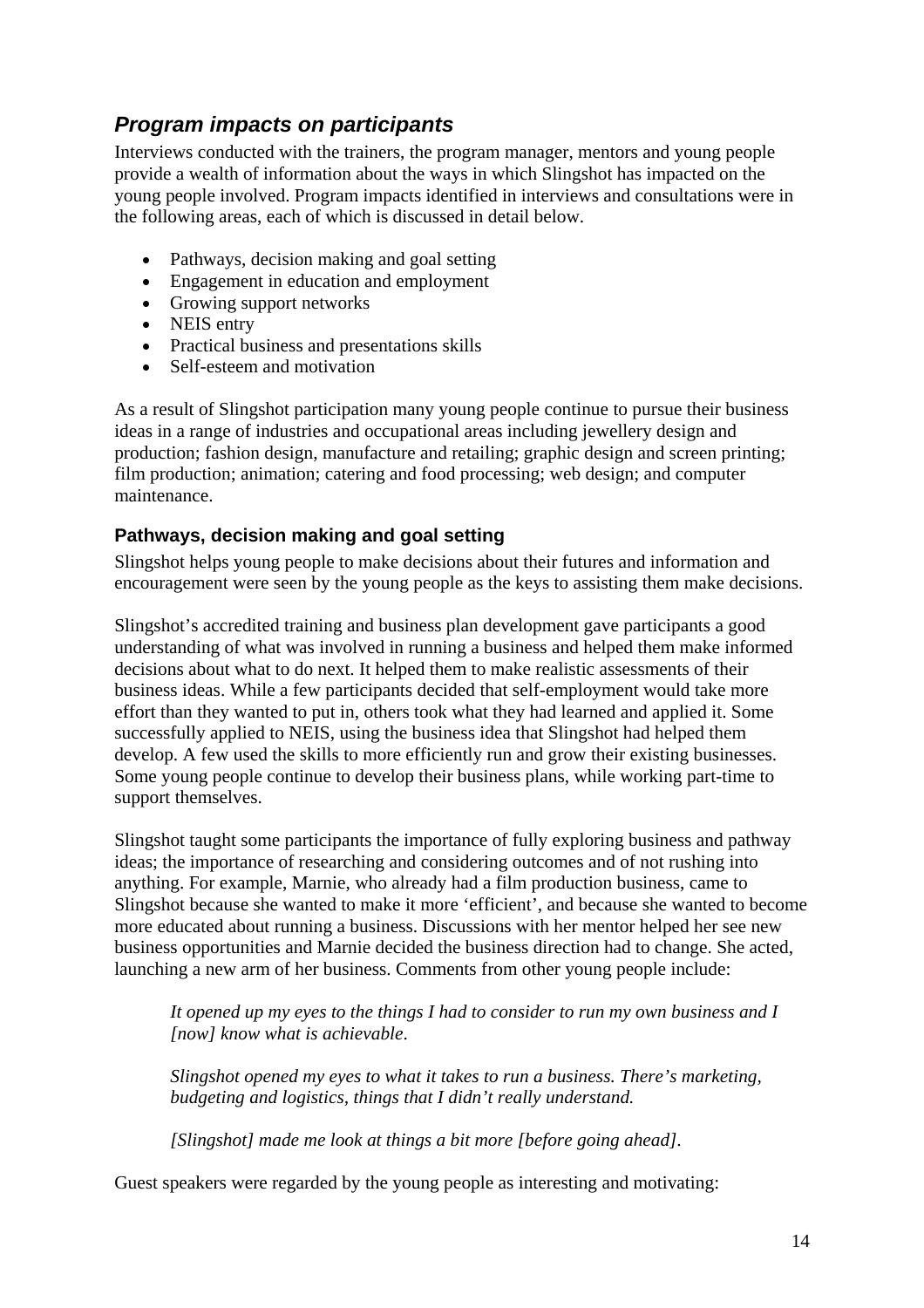<span id="page-23-0"></span>*It was good to hear the positive and negative sides of running a business. It made me understand how difficult running a business can be and I really have to prepare for what happens if my business fails.* 

The development of goals and of goal-setting skills were identified as impacts of the program by some young people who said their mentors had worked with them to think about short and long-term goals.

*Slingshot… provided us with tools for goal setting. I'll have to start setting myself some goals.* 

*Slingshot gave me tools to set short-term goals. So far I've [achieved] them all!.* 

Some young people suggested that their desire to 'be their own boss' was a key motivating factor for their interest in self-employment. One young person suggested self-employment was 'perfect' for her, as she felt she needed to be independent in the way she ran her life. Many of the young people we spoke to said Slingshot guest speakers, trainers and staff encouraged them to follow their passions. This had a significant impact on the decisions and pathways of some of the young people we spoke to.

Staff and trainers believe that Slingshot supports young people to make decisions about what they want to do and helps them design appropriate pathways. One trainer speaks of the Slingshot program as 'opening a window' for the young people involved and working to increase young people's 'understanding of self and their opportunities'. This allows them to make more informed decisions about their futures, build realistic pathways and set goals. 'What you hope is they take one step!'

The project manager and the trainers say it is important to realise that self-employment is a long-term goal, and not something all young people can achieve in the short term. Young people come to Slingshot with more or less developed business concepts, the program helps them come to grips with how realistic the business idea is and to plan for how they might go about realising their idea. They may proceed with their idea immediately, they may get a job in a related field, or study in the area, or 'they may decide to wait a few years'*.* 

#### **Engagement with education and employment**

Some of the young people are undertaking or have applied for university or TAFE courses on completion of Slingshot. Several are pursuing further education and training in fields they are passionate about. Anoushka said that her attitudes to gaining qualifications and a formal education changed as a direct result of talking to guest speakers and mentors.

Slingshot has hired program graduates to make promotional materials, videos and to work on the Slingshot website. Slingshot was Marnie's first client for her film production business and she reports that this employment helped to keep her motivated. Other young people were encouraged to work part-time so they had some income while they were working to set up their businesses or refine their business plans.

The program manager and trainers commented that positive experiences with education while participating in Slingshot encouraged young people to re-engage with education, employment and the community. The training co-ordinator said young people 'seem to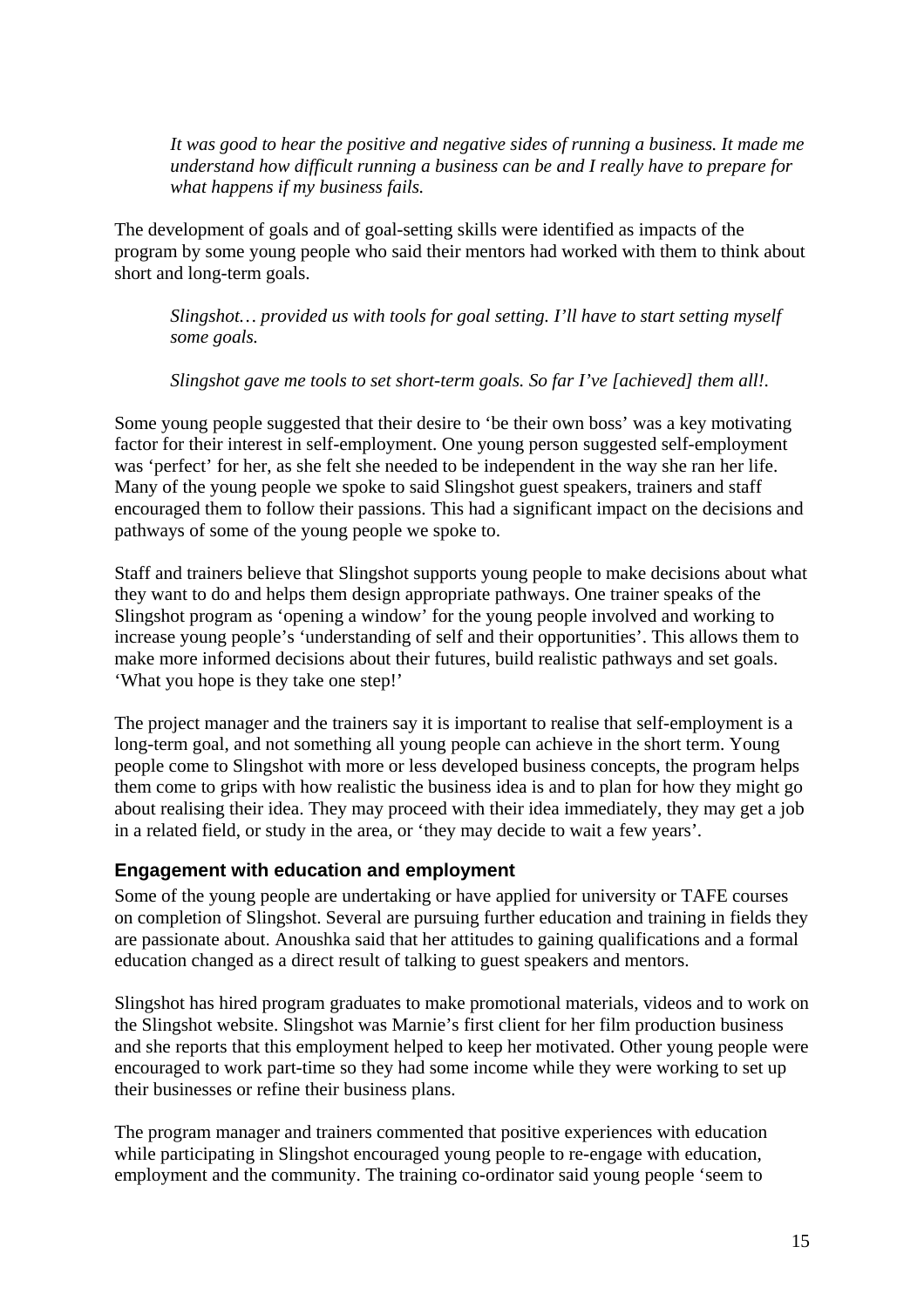<span id="page-24-0"></span>refocus' as a result of Slingshot and to re-engage with adult education options. He believed that 'being involved with a tertiary institution' facilitated this. Slingshot training links young people with Victoria University with their enrolment in Slingshot's accredited training modules giving them access to the university's facilities and the opportunity to see what is on offer.

#### **Growing support networks**

Many young people said that they enjoyed meeting the other Slingshot participants and discussing business ideas. Many were still in touch with others they had met through the program and, for most, the contacts and networks they had developed were important. When asked about what help his Slingshot network gave him, Duong said 'having friends to talk to – who did Slingshot as well – about my problems starting a business, is encouraging'. Some young people commented that they had made good friends.

Many young people stressed the benefits of developing connections with people particularly mentors - who assisted them in developing their business or business idea. Some spoke of the importance of maintaining and extending the networks they developed through Slingshot and some young people have stayed in contact with their mentors for up to two years. Some of those not now pursuing self-employment note that people they met through Slingshot may be of help to them in the future. For example, Jason said that if he needed business advice in the future he had 'met a lot of people, got a lot of business cards, and could call them and they would probably help me'. Young people are encouraged to talk to all the mentors involved with the current group of Slingshot participants and the contacts young people make with different mentors expand their business networks and allow them access to a broader range of skills and specialised advice.

Staff and trainers commented that participating in Slingshot gave young people practice and skills in communicating with a wide range of people. They believe that Slingshot provides an environment in which trusting relationships can develop between participants and between young people and mentors. Trainers spoke of personal development benefits. For example, there is 'a coming together of people who are strangers (and) there's a lot of opening up… of learning to accept critical support'. One young person commented that he had developed better 'people skills' during Slingshot's many group work sessions.

#### **NEIS entry**

Participation in Slingshot had provided a stepping stone to NEIS for young people, including some who were initially referred by NEIS providers to Slingshot. Liza, whose earlier attempt to get into NEIS had been unsuccessful, said that, without Slingshot, she did not think she would have been able to gain entry. She thought Slingshot was a good 'pre NEIS' opportunity and was able to use it to develop her business idea and gain entry into NEIS.

*Now that I know I can do it [start my own business] I'll never give up – I'll do whatever it takes.* 

 Staff and trainers see entry to NEIS as a positive outcome for those young people who are committed to starting their own business as it provides income support while participants develop their businesses and provides further training in business management.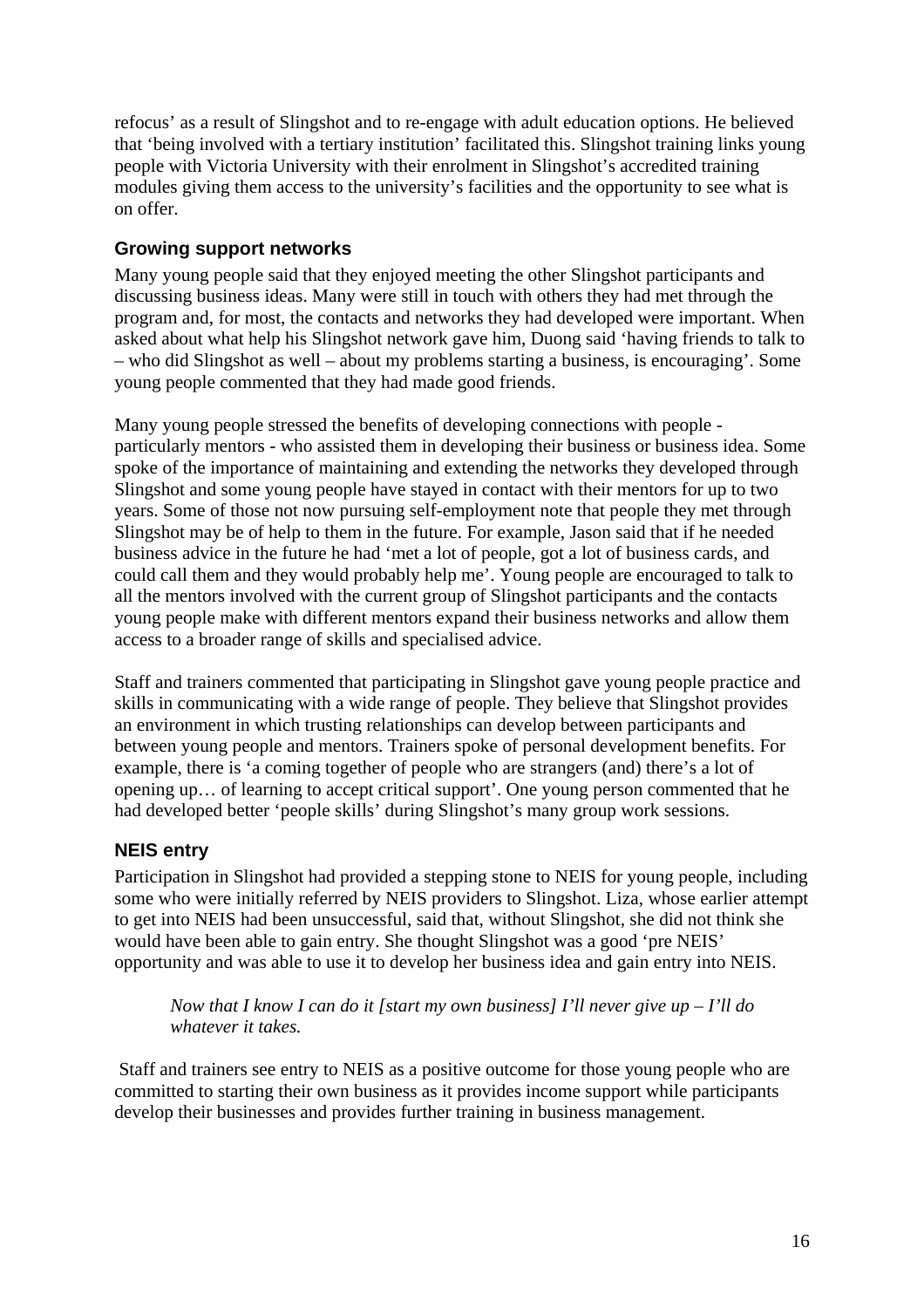#### <span id="page-25-0"></span>**Practical business and presentation skills**

Young people report that Slingshot training has equipped them with a good understanding of the skills needed to set up and run a business. Many young people said that they had been able to apply the skills and knowledge gained during training. Some were running and planning businesses and others were working on their business plans. A few young people said Slingshot gave them practical tools to better explore business decisions. Some report they now have the skills and knowledge they need to set up a business in the future. One young person commented that the bookkeeping skills he had learned would make him more employable.

A few young people noted that Slingshot had helped them to develop their presentation skills, something they had found useful, for example, when 'pitching business ideas to possible investors'.

#### **Self-esteem and motivation**

Young people reported that Slingshot had a positive effect on their levels of confidence and/or motivation. Some young people, including those who went on to NEIS or to run a business, came to Slingshot already highly motivated. They were among those who commented on the motivating influence of the guest speakers and mentors. Several young people commented that Slingshot helped them believe in themselves and, more specifically, in their ability to be successful in self-employment. For example, Naomi said:

*Doing Slingshot made me realise that my idea to design and make jewellery was not a silly dream. My parents kept telling me that there was no way a young person like me with absolutely no experience making anything would be able to have a business making jewellery.* 

Naomi recently started her business, with support from NEIS, and was very optimistic about her future. Another young woman said she has 'aimed a lot higher' since completing Slingshot. Tania said she has now taken her 'passion' further than she previously thought she could.

A few young people commented that Slingshot made them realise there were many people around who were helpful and supportive of young people, particularly if a young person put in a bit of effort and asked for help. Mentors were seen by many as the key to sustaining their motivation to pursue self-employment. Young people also spoke highly of the guest speakers; finding them motivational and inspiring. Jason said:

*They got speakers who had run their own businesses [and] that helped inspire us. It was good to know someone who's gone through and done it [as] they know what they're talking about. They might have done business in another area, though [it was] still helpful.* 

Some of the mentors we spoke to commented on the impact on the young people of having a listener and a motivator.

*[Karen] often only contacts me when things aren't going well so I listen to her and motivate her to keep going. I think I understand when she just needs a sounding board and not really much more. I know when she doesn't need my advice as well.*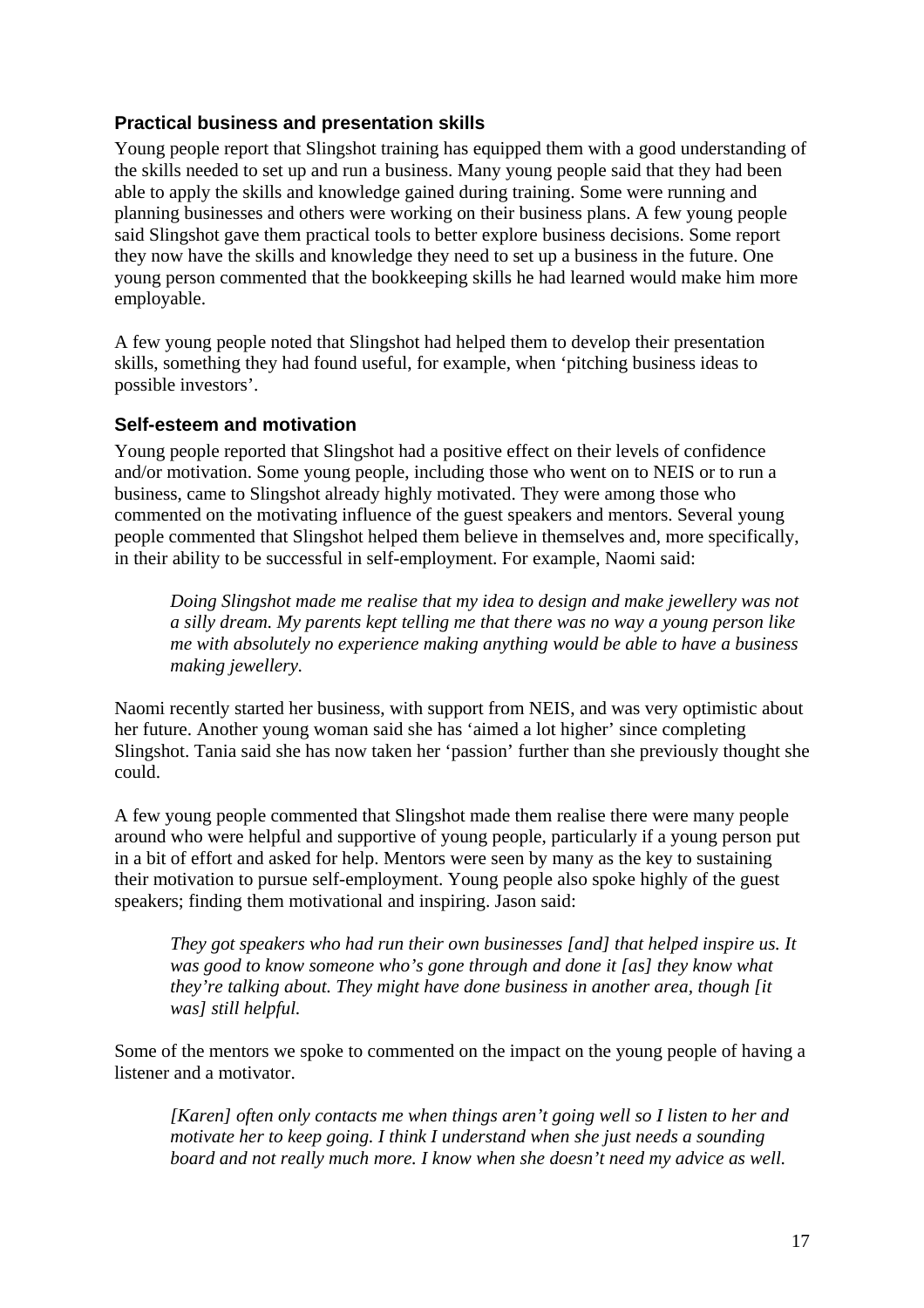<span id="page-26-0"></span>*[Alice] got a lot of encouragement from me. She was determined to give it a go so I kept reassuring her that she could do it. At the time, I think it was good for her to hear that from me, as I think she respected my opinions.* 

Staff and trainers believe that the mentoring relationship can have a lasting positive impact on the young person. In the mentor the young person has someone who is interested in them and in their success. Ideally, the mentor is someone who believes in the young person and wants to help them reach their potential. Staff and trainers suggest that even a short-lived relationship with someone who is genuinely interested in the young person's success can boost self-esteem and confidence. As one mentor said:

*I reckon some of these kids finished Slingshot feeling really empowered. … These people have been part of a group and program that has really encouraged and supported them, and taken immense interest in them. So, even if they don't start a business they've had a good life experience, connected with people and probably feel good about themselves.* 

## *Employment, education and training outcomes*

Employment, training and education participation of the young people on completion of the Slingshot program is a key measure of the program's success. The program manager recorded the self-employment and other employment, education and training participation of Slingshot participants for several months after completion of the program.

At the time of writing this paper 13 participants in the seventh intake of the program were still undertaking Slingshot training. Twelve of the 76 participants from earlier intakes had withdrawn before completing the training, leaving 64 participants who had completed Slingshot training.

#### **Initial outcomes**

*One month* after completion of the training component (at the end of the first quarter after commencement):

- there was no information for two young people;
- seven (10% of all who completed training and 9% of all who commenced) were not engaged in any work or study;
- 30 of the young people (39% of all participants in the six intakes and 47% of all completers) were engaged in self-employment activities, many combining these with other work and study;
- 9 participants (12% of the all participants in the first six intakes and 14% of all who completed training) were in full-time work or were combining part-time work with study; and
- 18 of the young people (24% of all participants and 28% of all who completed training) were receiving income support payments due to unemployment.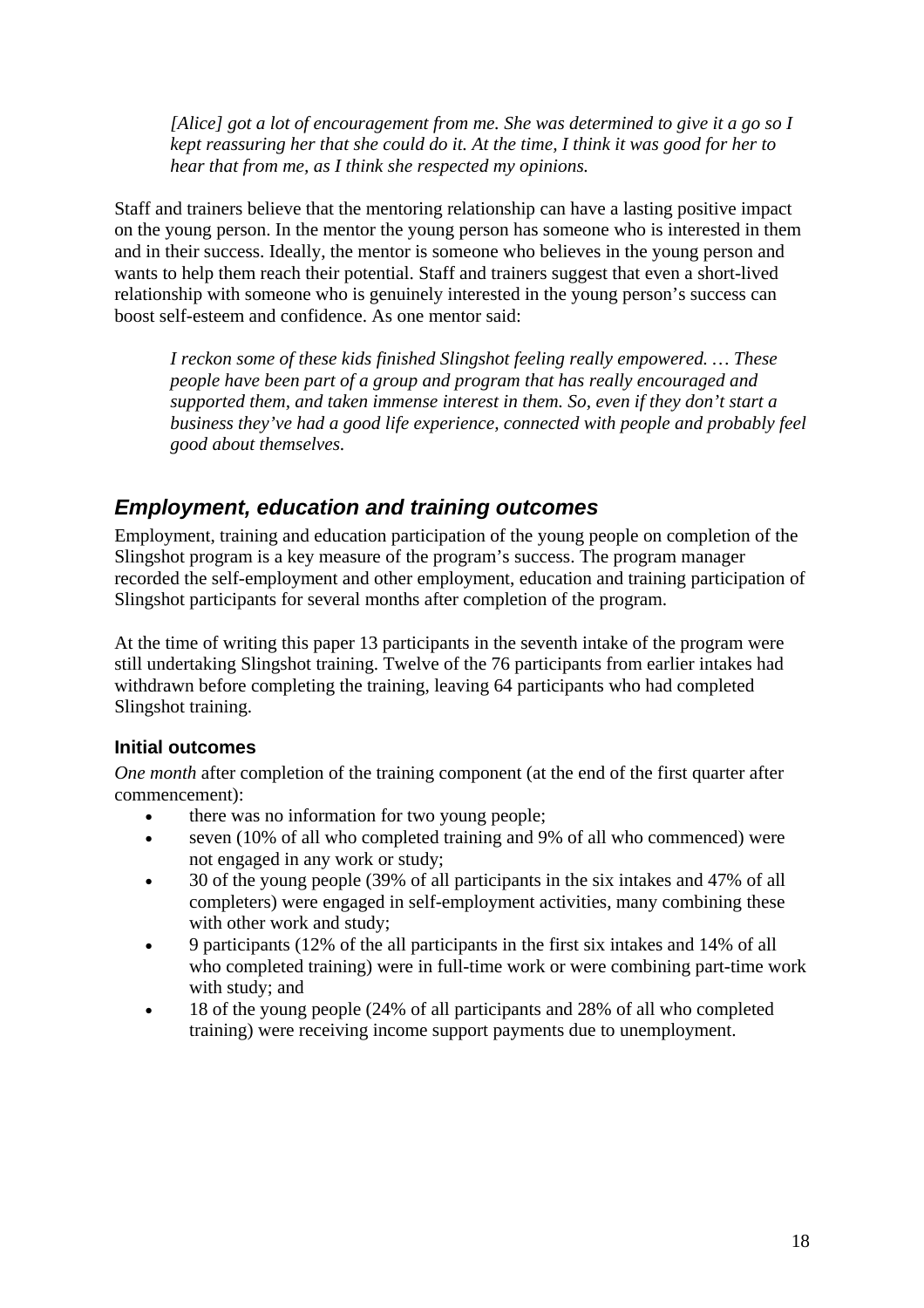<span id="page-27-0"></span>Nine of the 30 young people engaged in self-employment activities (14% of all who completed training) had entered the NEIS program or Self Employment Development Scheme  $(SEDS)^2$  $(SEDS)^2$ .

So, in total, 72% of all young people who completed the formal training component of Slingshot were engaged in self employment, full-time employment, in education or in a combination of these and not in receipt of income support payments due to unemployment.

#### **Four months after training completion**

 $\overline{a}$ 

Chart 2 provides a comparison of education and training participation on commencement of Slingshot, at the end of the first quarter (approximately one month after completion of formal training) and at the end of the second quarter (approximately six months after commencement of the program and *four months after completion* of formal training) for the 64 young people who completed the program.

Positive employment and education outcomes are maintained *four months after completion.* As shown in Chart 2 at the end of the second quarter (four months after completion of Slingshot training):

- 30 participants (47% of the 64 who completed training and 57% of the 53 completers with whom contact was made) continued to be engaged in selfemployment activities;
- another 8 (12.5% of completers) were in full-time work or combining paid work and study and a further 4 were in part-time work only;
- a small number (4 participants) were unemployed and not undertaking any study or work; and
- there was no information for 11 of the young people who had completed the training.

So, in total, four months after completion of the initial training 72% of all participants who completed the initial formal training component of Slingshot and for whom outcomes are known (38 of 53 with whom contact was made, 59% of all completers), were self employed or were in full-time employment, in education or combining education and employment.

<span id="page-27-1"></span> $2^{2}$  Self employment development activities were regarded by Centrelink as 'approved activities' for some unemployed people who have been on Newstart or Youth Allowance for six months. Approvals to this scheme have now been suspended.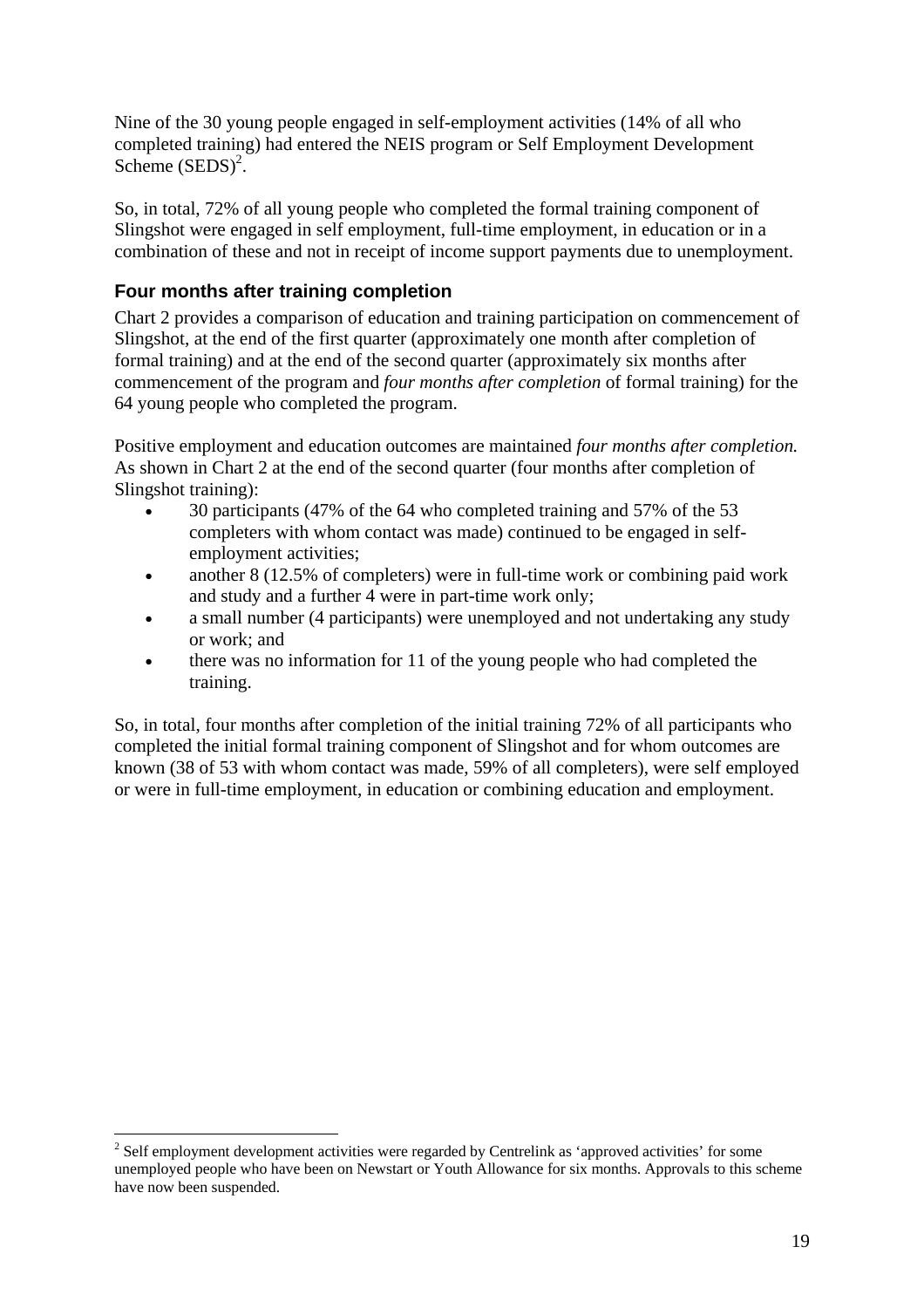

#### <span id="page-28-0"></span>**Chart 2: Employment and education status of participants at commencement, 1st quarter and 2nd quarter\*.**

\* first quarter (approximately one month after completion of formal small business training) and at the end of the second quarter (approximately six months after commencement of the program and four months after completion of formal training component)

#### **Longer-term outcomes**

Participants were tracked for another six months during which time they were contacted twice – approximately seven months and again ten months after completing their training. At seven months, while contact was made with just over half (37) the participants, positive outcomes were reported by 29 of these young people (45% of the original 64 completing training and 78% of those with whom contact was made), 17 of who were self-employed. At ten months, contact was made with 28 participants and 21 of these reported positive employment and education participation, 14 of them in self-employment.

It was not possible to use the quantitative data to establish if particular groups of participants were more likely to benefit from participation in the Slingshot program than others. This is because of the relatively small numbers of program participants, their diversity of backgrounds and characteristics and the large numbers for whom no information was available after the second quarter follow up.

## *Other program impacts*

#### **Network of mentors**

Mentor training has also allowed mentors to develop their own networks of support. Mentors speak of the key benefits of sharing their mentoring experiences, discussing common problems, and providing emotional support and practical advice to each other. The networks have helped sustain mentors' involvement with Slingshot.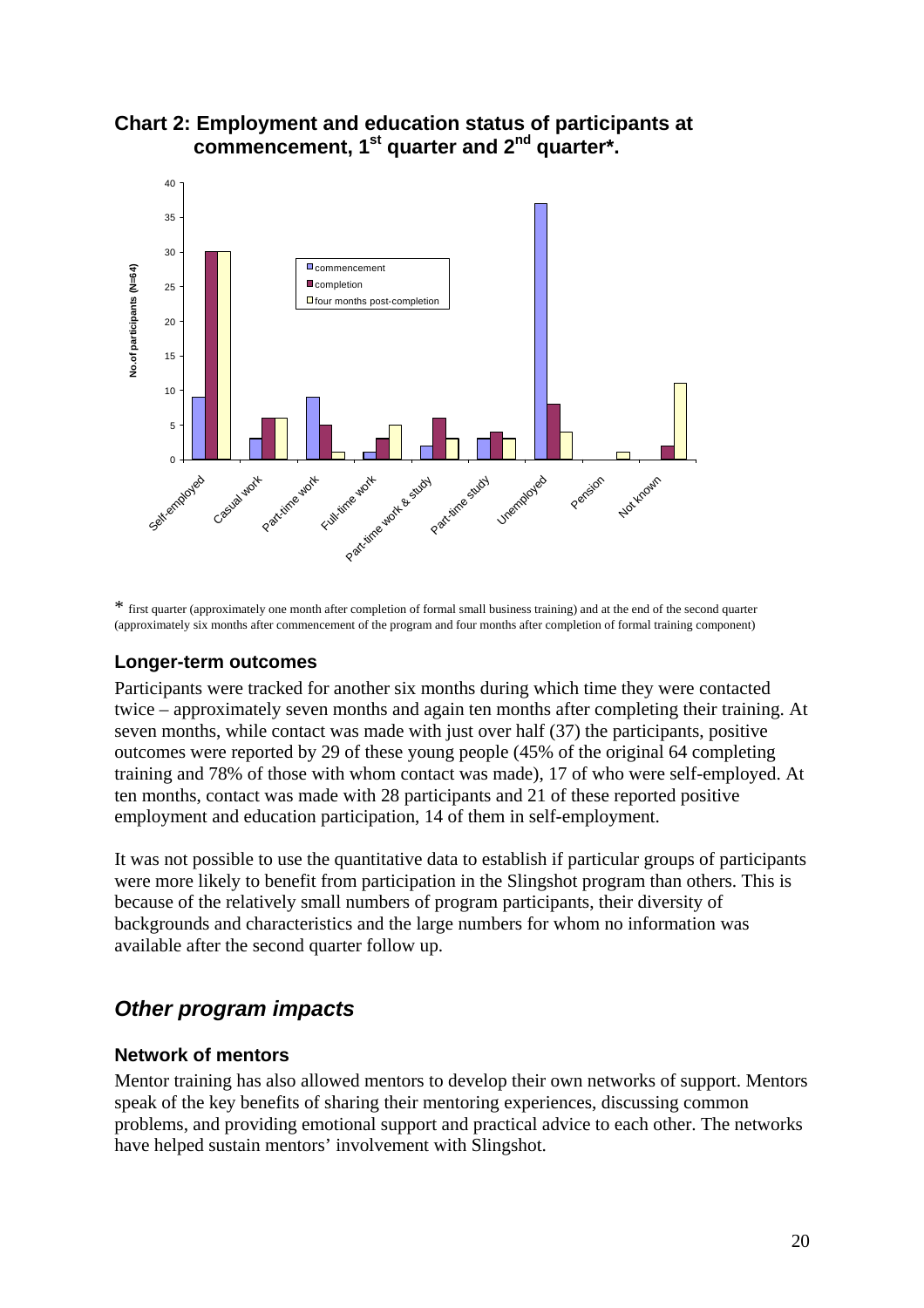#### <span id="page-29-0"></span>**Service linkages and improved networks**

In their role as service brokers Slingshot project staff connected young people with relevant services in many areas including housing, health, education, legal aid and income assistance. Slingshot established relationships with a range of youth service providers, with education and training providers, with Centrelink, with Job Network and with NEIS providers, and used these to facilitate appropriate referrals of young people in both directions.

#### **Role models**

Past Slingshot participants who have been successful in starting up a business served as role models for participants. As guest speakers they told others about how they began, about their successes and failures. These young people also acted as role models for other young people interested in self-employment. Their stories were written up in newspapers and magazines, and talked about on the radio and at relevant events.

#### **Centrelink**

Slingshot staff worked to develop strong connections with Centrelink. The program manager negotiated to get Centrelink to recognise up to 10 weeks of Slingshot participation as an 'approved activity', fulfilling the requirements of mutual obligation. This freed participants to devote their full attention to the Slingshot program for this period. Slingshot is one of the few Centrelink 'approved activities', other than NEIS, promoting the exploration and realisation of self-employment goals.

### *Slingshot as a demonstration program*

Slingshot was conceived as a demonstration project aiming to influence policy and program changes. A substantial amount of documentation of the pilot and its successes has been undertaken over the three years. Most of this was developed for presentations to potential funders of the demonstration project. While Slingshot was highly successful in attracting substantial independent funding, early aims to seek influence through a widespread rollout of the program were not achieved. One Committee of Management member commented that the philanthropic sector had 'done its bit' in providing seeding while support from the corporate had not been forthcoming.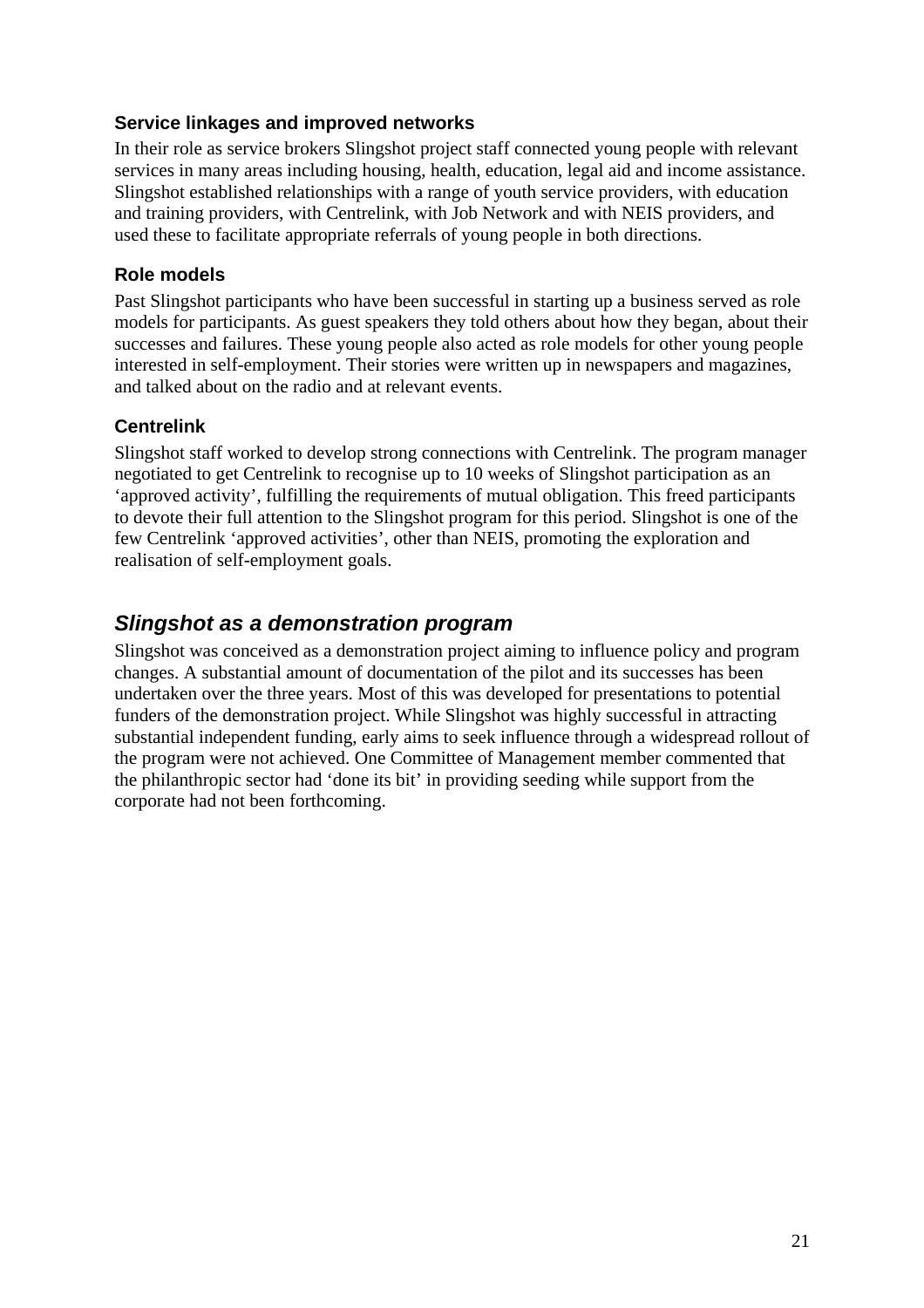# <span id="page-30-0"></span>**4. Cost effectiveness of Slingshot**

## *Program costs*

Over its three years of operation the costs of the Slingshot program have varied. Based on her experience over this period the program manager has developed indicative costings for running the program for 12 months. On the basis of these costings it is estimated that the per participant cost of the Slingshot program is approximately \$4,240. This is based on 1.5 fulltime staff, two program intakes each of 15 young people in a 12 month period and participant eligibility for the concession rate of TAFE fees.

The table on the next page provides a very rough comparison of Slingshot costs and cost effectiveness and a number of other types of employment assistance some young people may be able to access. Income support payments are not included.

Given the high level of needs of the target group and the level of support and assistance provided by Slingshot program the comparison suggests it provides good value for money. The most telling comparison is with NEIS the only assistance specifically designed to assist people establish small businesses. The cost effectiveness of Slingshot compares very favourably with NEIS given that entry to NEIS is highly competitive.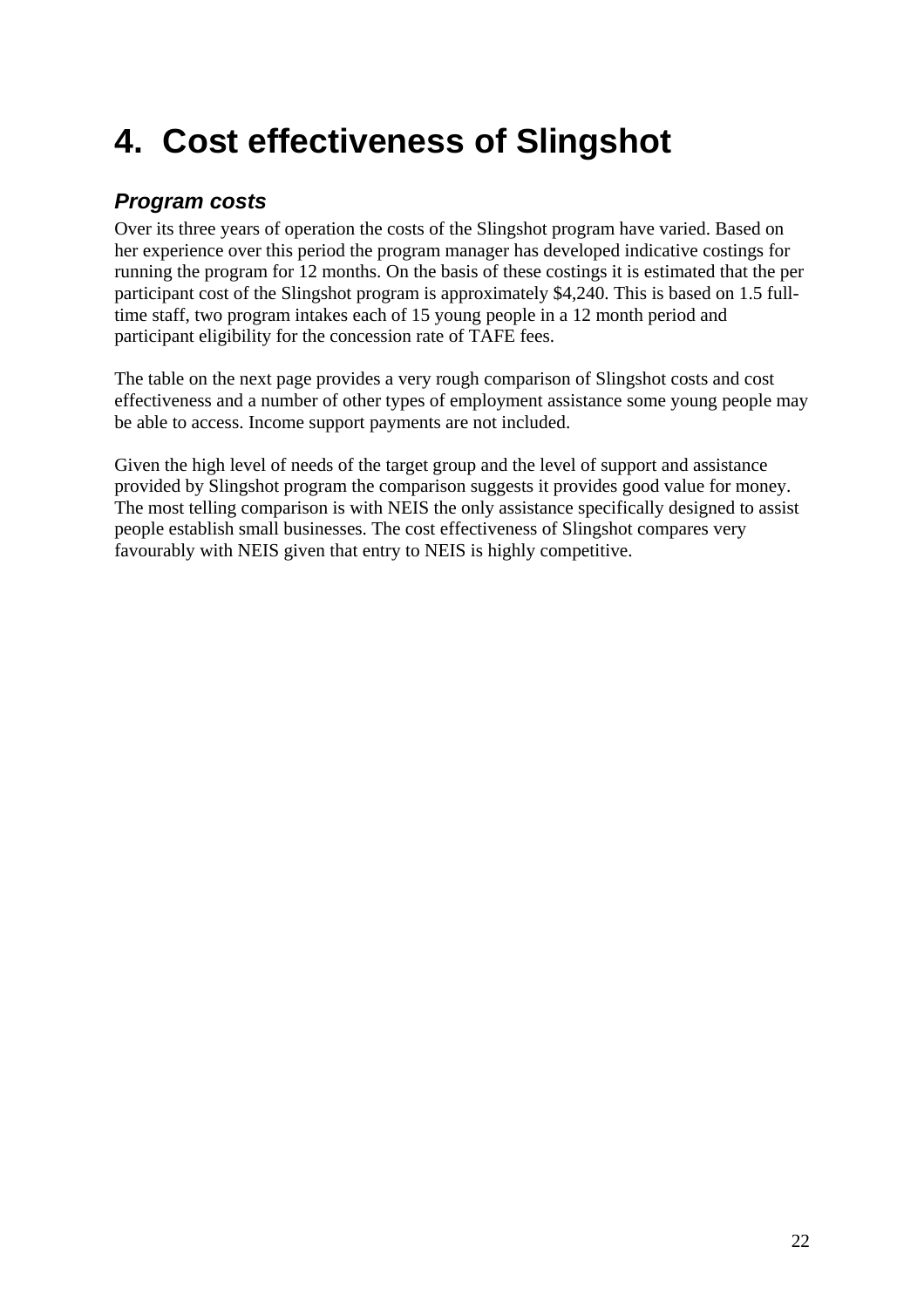|                                                                                    |                                                                                                      |                                                                                                         | <b>Costs</b>                                                                                                  |              |                                                              | <b>Total cost</b>          |
|------------------------------------------------------------------------------------|------------------------------------------------------------------------------------------------------|---------------------------------------------------------------------------------------------------------|---------------------------------------------------------------------------------------------------------------|--------------|--------------------------------------------------------------|----------------------------|
| <b>Service</b>                                                                     | <b>Duration</b>                                                                                      | <b>Service costs</b>                                                                                    | <b>Outcome payments</b>                                                                                       | <b>Total</b> | 'Success'<br>Rate                                            | per<br>positive<br>outcome |
| <b>Job Network</b><br>$(JN)^1$ Intensive<br>Support<br>Assistance.<br>(U/E 4 to 12 | $4$ to 6<br>months of<br>support                                                                     | \$720<br>(incl. 100 hrs)<br>of job search<br>training)                                                  | \$550<br>(interim - paid when<br>off benefits for 13<br>weeks)                                                | \$1,270      |                                                              | \$3,285                    |
| months)                                                                            |                                                                                                      |                                                                                                         |                                                                                                               |              | $41.6%$ to<br>58.3% <sup>5</sup>                             |                            |
| JN Intensive<br>Support<br>Customised<br>Assistance (U/E                           | 12 months of<br>support                                                                              | \$1,200<br>(as above plus<br>2 review<br><i>interviews</i> )                                            | \$1,650<br>(interim as above-13<br>wks                                                                        | \$2,460      | (3 months)<br>after exit)                                    | n/a                        |
| 13-18 months<br>or 'highly<br>disadvantaged')                                      |                                                                                                      |                                                                                                         | plus \$825 (final- off<br>benefits for 26 wks)                                                                | \$3,285      |                                                              |                            |
| NEIS <sup>2</sup>                                                                  | Accredited<br>training (7<br>wks) & 12<br>mths non<br>means-tested<br>income<br>support              | \$2,590<br>(paid after<br>7wks training,<br>on positive<br>assessment of<br>business plan<br>potential) | \$1,110<br>(paid 15mths after<br>commencement if<br>participant hasn't<br>returned to Centrelink<br>benefits) | \$3,700      | 80% (of<br>50%<br>respondents)                               | From\$3,70<br>$\Omega$     |
| JPET <sup>3</sup>                                                                  | Up to 12<br>months                                                                                   | \$1500<br>(average cost<br>per<br>participant)                                                          | n/a                                                                                                           | \$1500       | n/a                                                          | N/a                        |
| Work for the<br>Dole <sup>4</sup>                                                  | Up to $6$<br>months                                                                                  | \$2000                                                                                                  | n/a                                                                                                           | \$2000       | n/a                                                          | n/a                        |
| Slingshot                                                                          | $10$ wks<br>accredited<br>training,<br>business<br>mentoring $&$<br>12 mths'<br>case mgt<br>support. | \$4,240                                                                                                 |                                                                                                               | \$4,240      | 59% to 72%<br>(4 months<br>after training<br>completion) $6$ | \$5,888 to<br>\$7,816      |

#### **Table 1: Training and employment service cost comparisons**

<sup>1</sup> Source: DEWR Employment Services Contract 2000-2006, pp.67-69. Assuming participants are on

unemployment benefits and fully eligible for Job Network services.<br><sup>2</sup> Source: Kelly, R, Lewis, P., Dockery, M. & Mulvey, C. 2001 *Findings in the NEIS Evaluation*, Report for DEWRSB by the Centre for Labour Market Researc

<sup>3</sup> Source: Personal. Communication YWCA JPET.<br><sup>4</sup> Source: ACOSS 2000, 'Does Work for the Dole lead to work for wages? ACOSS Analysis', *ACOSS Info 223*, 28 November. Note: Estimate of average cost is for 2000 and includes the average cost of funding Community

Work Coordinators who assess and refer people to Work for the Dole sponsors.<br><sup>5</sup> Source: Labour Market Assistance Outcomes, Year ending June 2003, DEWR (viewed on 24/6/04 at [www.workplace.gov.au/workplace](http://www.workplace.gov.au/workplace). These are the most recent published JN outcomes and are from the Job Network prior service structure changes made in July 2003. 'Positive outcomes' are full-time and part-time employment and education and training outcomes. 41.6% is the proportion of job seekers attracting the highest level of intensive assistance who achieved positive outcomes and 56.8% is the proportion of 21 to 24 year-olds in *all levels* of intensive assistance achieving positive outcomes. 6

See *Education, training and employment outcomes* section earlier in this report.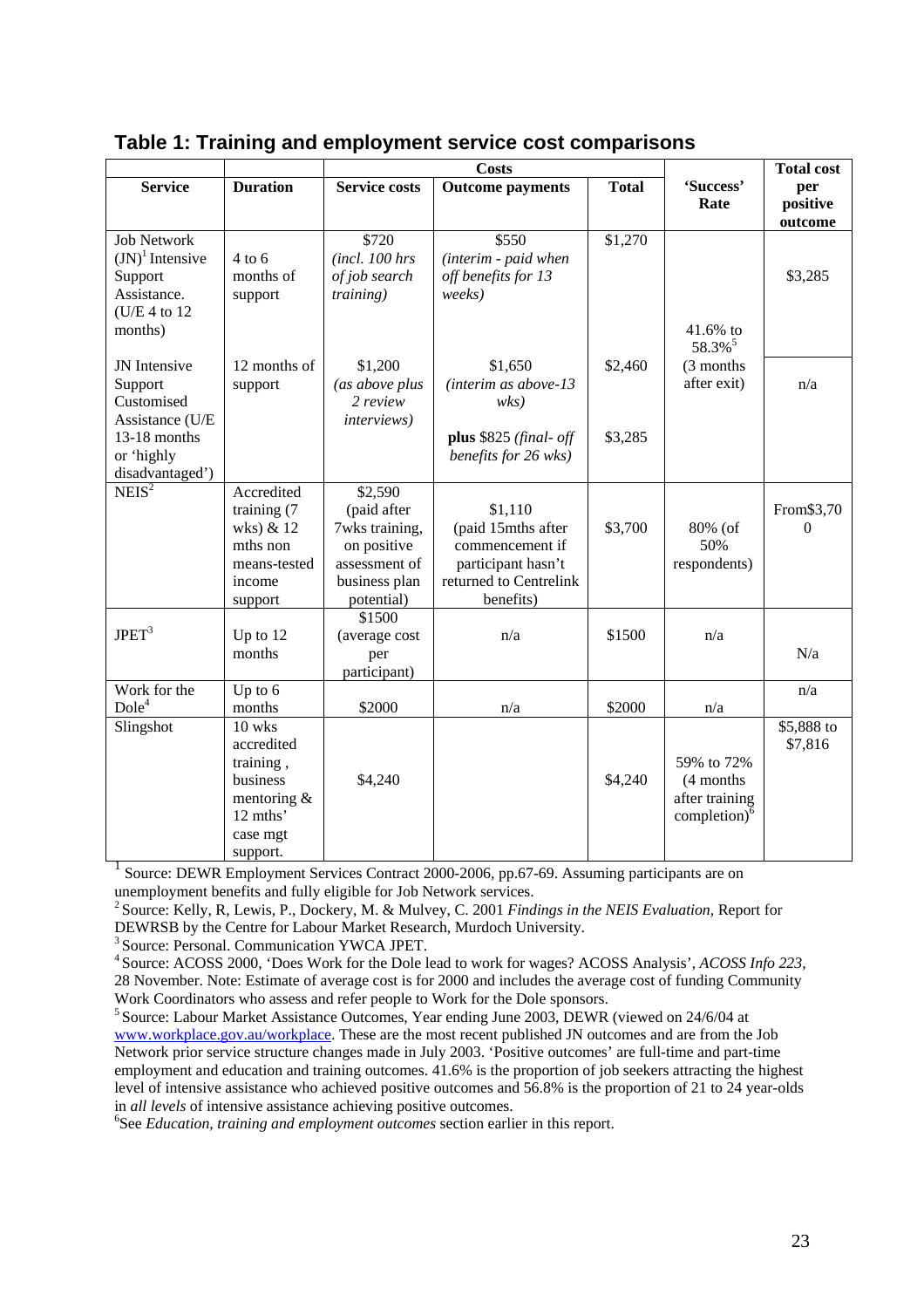# <span id="page-32-0"></span>**5. Key factors in program success**

## *Summary of key success factors*

Slingshot's program components combine to address a number of recognised barriers to young people's self-employment. Interviews and consultations suggest the success of the program is dependent on reducing a range of barriers faced by young people – addressing one type of barrier alone will not see young people entering self-employment successfully.

Problems young people face include:

- lack of business management skills (also a problem shared by older people);
- limited communication skills;
- less life and work experience than older people;
- fewer accumulated financial resources:
- limited access to business networks and contacts;
- fewer relevant role models (of young men and women in business):
- age discrimination (suppliers, banks, customers);
- managing business expansion and increasing market share; and
- coping with stress (lack of peer support and understanding) (White and Kenyon 2000, pp. 6-7)

Slingshot training begins to address problems related to a lack of business management skills. It also builds peer support networks and improves personal communication skills using group exercises and intensive contact. Guest speakers and field trips extend young people's business contacts, give them insights into running a business and providing business role models.

Mentoring and networking nights improve communication skills, expand young people's business networks, and allow young people access to mentors' wealth of business knowledge. Guest speakers and mentors also motivate, inspire and encourage the young people. Networking events give young people the opportunity to consolidate their peer support networks.

The Business Review Panel gives young people access to business advice – to help overcome barriers related to their lack of experience – and supports development of presentation skills, among other things.

The Slingshot loan scheme attempts to overcome financial barriers to self-employment.

Slingshot graduates who go on to success in self-employment are a valuable program resource and can act as good role models for new participants.

The case management component of the program is key to ensuring the optimum outcomes for young people. The case manager (the program manager) tracks the young person's progress and engagement with the program and identifies and addresses barriers and problems as they arise. The program manager encourages young people to explore ideas and pursue passions, aiding their decision-making processes.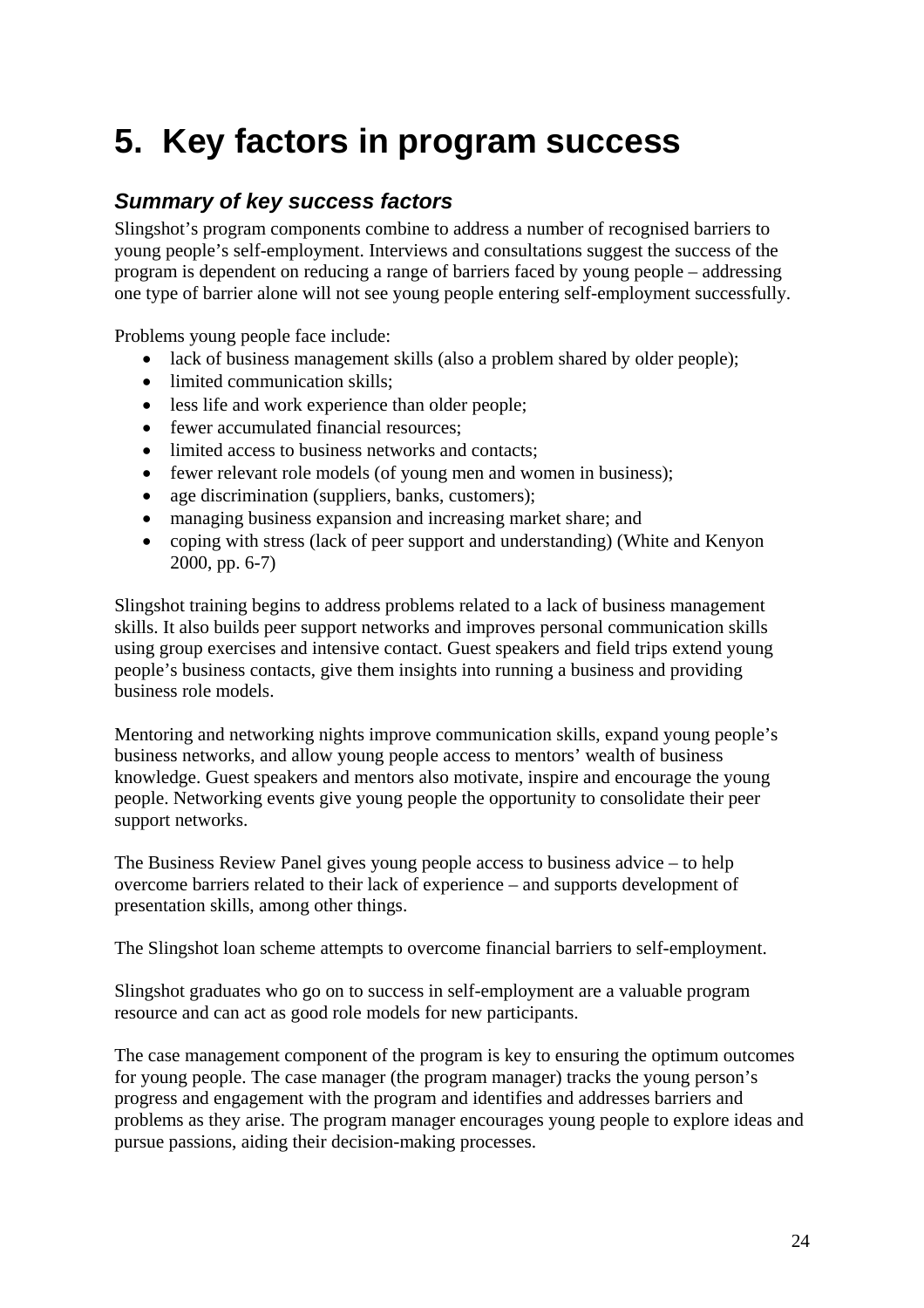<span id="page-33-0"></span>The recent *Scoping Paper on Youth Entrepreneurship* (FaCS 2003, p. 61) notes that possible benefits of programs targeted specifically to young people are that they can:

- specialise in problem areas specific to young people;
- employ staff good at dealing with young people; and
- commit more time to young people, who often require more support than older people.

Slingshot does these things.

## *Key success factors in detail*

#### **Slingshot culture**

Young people felt comfortable approaching all the people involved with Slingshot. Slingshot's friendly and welcoming culture helped ensure that participants had positive experiences and that they felt comfortable bringing their problems to the attention of staff and trainers. This suggests that barriers and problems were addressed as quickly as possible. One young person commented on the strong relationships between Slingshot staff and trainers, saying this meant they were consistent and that she felt happy to go to any of them with her questions or problems.

Some young people said that they appreciated the relaxed and supportive culture of Slingshot, with one young person saying:

*No one really told us what to do. [They] just gave us advice and steered us a bit if we were going in the wrong direction.* 

Trainers and staff say Slingshot places importance on young people's ownership of their decisions. Slingshot aims to facilitate young people's decision-making by being supportive and listening to their ideas without being overly directive. While mentors serve as an important source of advice for the young people, Slingshot's mentor training emphasises that advice should be given in response to a request and that the 'do it my way' approach should be avoided.

#### **Mentoring**

Most young people enjoyed the mentoring aspect of the program and some said they thought mentoring was the best part of Slingshot.

#### *Support from mentors*

Mentors provided a range of assistance including: enthusiasm and interest that kept young people motivated; business advice and new ideas; someone to bounce ideas off; someone to help them think about their goals; information about other people's career paths; introductions to new business contacts; and someone who was willing to help them. These various supports helped young people make decisions about their pathways, and, in some cases, stay motivated to see these decisions through. For mentors another important role was providing a reality check.

A few young people mentioned the important role their new business networks and contacts played in their successes. One mentor said 'the most valuable thing about the mentor role was for the young person to have a connection to the business world'. The mentor trainer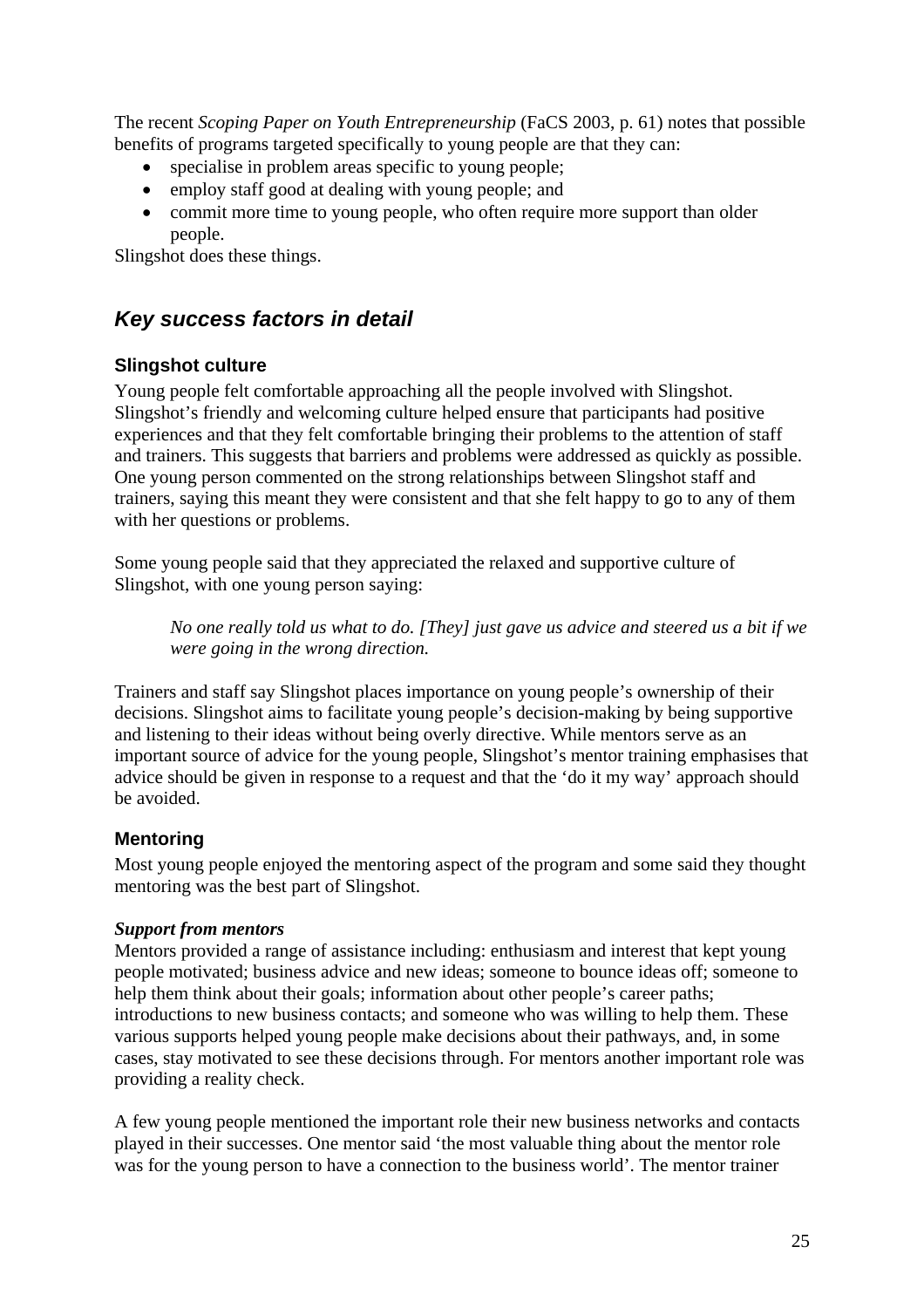similarly commented that the contacts and exposure a mentor can provide to a young person are key to their successes.

#### *Mentor selection and training*

Interest in engaging with a young person on a one-on-one basis; enough time to devote to the young person; experience in business; a non-judgemental approach; and 'a level of personal confidence, not confident that they can do the job well, but [that they] like themselves' were identified by the program manager and/or mentor trainer as some criteria for a successful mentors. Some mentors commented that having practical business experience helped increase the value of the mentor relationship

The structure of the Slingshot mentor training was regarded as a positive factor by many in the project. Mentors commented that the mentor training addressed any concerns they had and helped them to understand their new role. The mentor trainer believed the connections made between mentors through these sessions helped strengthen the support networks available to the young people. Some young people also mentioned that having the opportunity to speak to different mentors was helpful as they could seek specific advice, canvas different opinions about their business ideas, and extend their business networks.

The mentor trainer also commented that when the program changed to have mentors and young people attending mentor training nights together the program had lower drop-out rates. She believed this was because it was less easy for a young person to drop out of the program 'when you knew the person you were standing up'. Further, it helped overcome problems with the young people being 'suspicious' of the mentor as it explained their role better and gave the young person a chance to meet them and begin to establish their relationship in a group situation. The program manager said training the mentors with the young people made the program more inclusive, and gave mentors a better idea of the challenges young people faced.

The program manager's involvement in these evenings was seen to be important by the mentor trainer as it maintained connections between the program manager and the mentors. This meant that mentors were able to let her know as concerns arose, and she often mediated between mentors and young people when problems occurred to help keep the relationship on track.

#### *Network of mentors*

The network of mentors gives young people a pool of people they can draw on for advice and business support. Even if the young people do not draw on that support immediately, the fact they feel that the support exists, and they could access it if they wanted to pursue their business idea, means there is one less barrier to overcome.

Many of the mentors we spoke to commented that relationships with other mentors were helpful for emotional support and practical advice. One commented that mentors who were having some problems with the young people they were mentoring enjoyed hearing positive stories from others and this may have helped keep them engaged with Slingshot. Mentors from one intake group met up unofficially to give each other support. On the benefit of being able to talk to other mentors, one mentor said 'sometimes it's just a little frustration that you need to express and it's not worth upsetting other people [like Slingshot staff] about it'.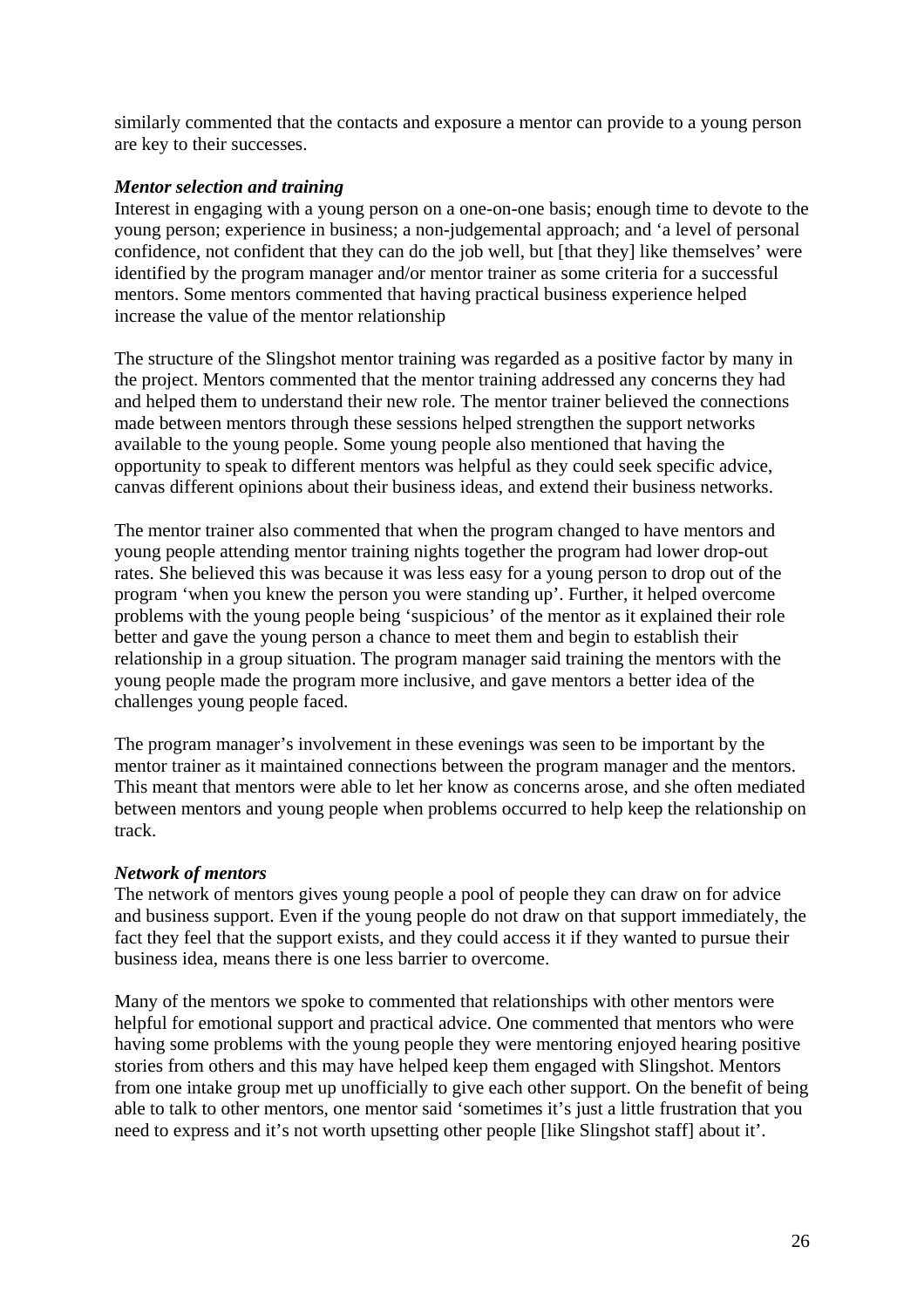#### <span id="page-35-0"></span>**Small business training**

#### *Content and style of training*

The training content and style align well with research findings concerning good entrepreneurship training with a recent review stressing the importance of practical, experiential learning that is flexible, interactive and closely aligned with the 'real world' (FaCS 2003, p.66).

Delivery is centred on the development of individual business plans, using a business plan template, which is regarded by trainers as the key to the success of the training. The template provides something practical the young people can work with and focus on from the outset and it enables 'all of the learning strategies [to be] built around the young person's own business idea.' Trainers report that using the business plan template gives young people an overview of what it takes to set up a business. They use it to identify gaps in their thinking and knowledge to date and to decide if they want to continue on a self-employment pathway.

Young people were generally happy with the 'laid back' style of the training and found the trainers friendly and approachable. They found it was not pressured and could engage with the learning at their own pace and according to their interests. A few young people suggested they would have liked the training to be more structured, with one suggesting assignments would have helped her focus. A couple commented that some of their less dedicated and interested peers were disruptive.

#### *The training setting and location*

The setting of the training is seen by trainers and program staff to impact on young people's participation levels. One trainer remarked that when choosing a setting, it is important to recognise that 'the group doesn't want to be in a classroom' or to be reminded too much of school and their (often) negative experiences there. To address this, the training is 'run more like a business seminar' [than a class] to let the young people know Slingshot is a business program'.

As many participants were from the western suburbs of Melbourne , Footscray was a very accessible location and when the training moved from the Western Business Enterprise Centre to Victoria University's city campus the young people had access to a wider range of facilities. Access to class space has not always been good as it has not provided individual use of computers seen as key by the trainers to optimum training delivery.

#### *The trainers*

Training is seen to work best when trainers have practical business experience to draw on, are flexible and versatile individuals, are participant focused, and treat young people with respect. Trainers and the program manager believe practical business experience is critical to program success. They report this experience allows them to 'see niches' for young people and their business ideas and to help young people see possibilities. Trainers also need to have good industry contacts and, as one trainer put it, to *'*be networkers themselves, to bring their contacts from the business community to the young people as guest speakers and during field trips'.

The program manager and trainers identified some specific qualities they believe the trainers need to possess. Trainers have to be able to negotiate a dynamic learning environment. Young people ask novel and difficult questions during training and may respond to material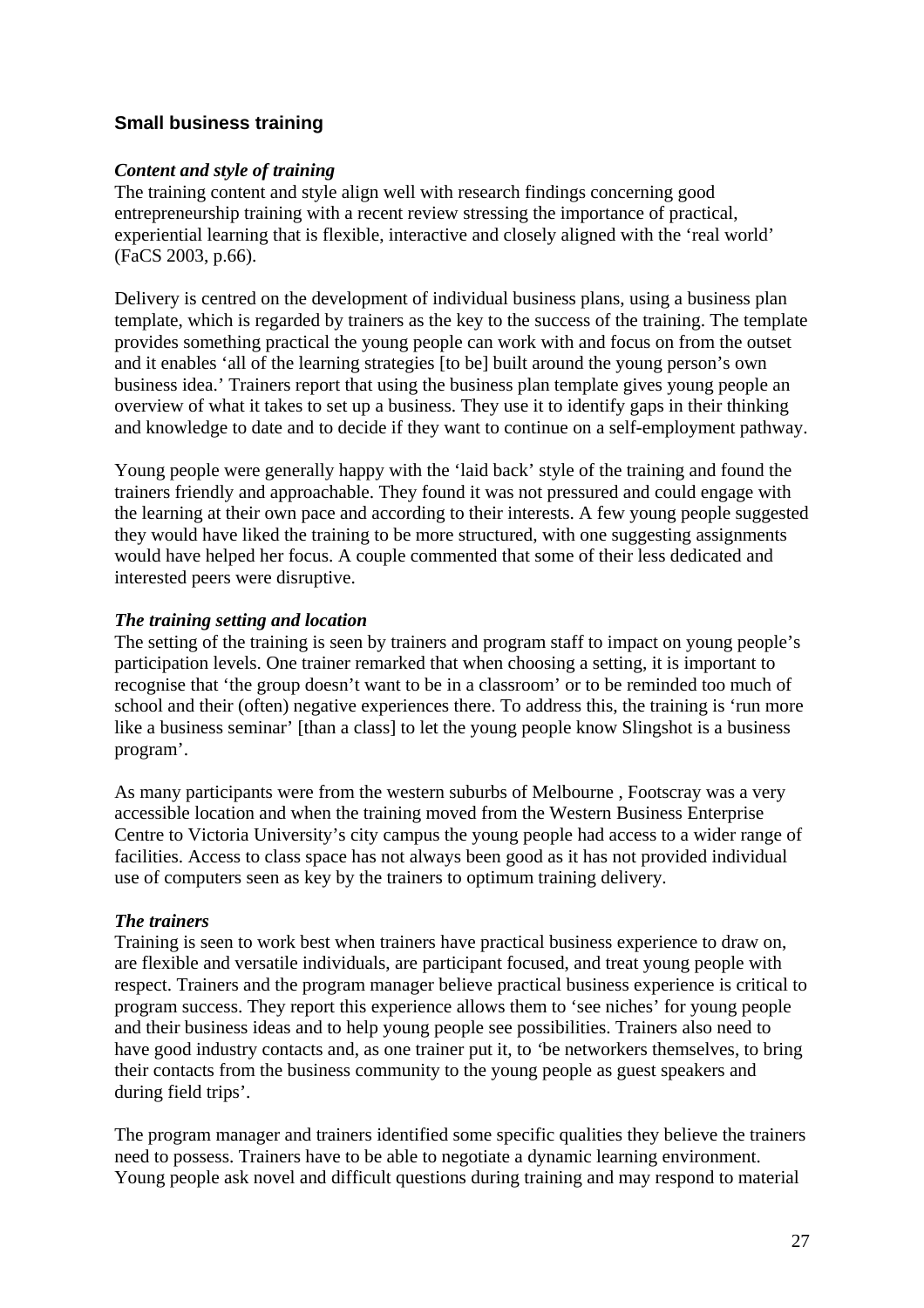<span id="page-36-0"></span>in unexpected ways. Young people's attendance may vary, requiring information to be gone through more than once. Trainers must also be friendly, approachable people who communicate well with young people and respect them.

#### *Assessment*

Slingshot trainers practice 'continuous assessment', using the time they spend with young people to gather evidence that individuals understand the issues and have the required competencies. Trainers use the exercises young people work on and complete in training and group discussions to inform assessment thus ensuring as many young people as possible complete and pass the training modules. One suggestion from program staff was that, in order to improve training pass rates, assessment (competency testing) could also be carried out at other program junctures. For example, young people could be assessed at mentor training nights and at the Business Review Panel.

#### *Program manager's involvement in training*

Regular contact between the training co-ordinator and the Slingshot program manager is seen as a key to ensuring young people's success at the training. Through this contact trainers communicate issues to Slingshot staff and they are addressed quickly. The program manager checks in at training once a day to see how young people are going and to 'actively problem-solve'.

#### **Program manager and staff**

Most stakeholders in Slingshot identified a passionate and committed program manager, with excellent people skills, networking capacity and ability to communicate with and support young people, as essential to the success of the program. Similarly, a recent review identifies the value of having a 'champion' to take personal ownership of the program initiative (2003, p. 58).

The program manager believes that close initial and ongoing contact with each young person and with the mentors is important for keeping track of, and responding to, challenges that may arise during the relationship. Mentors said they appreciated the responsiveness of staff to people's needs and also their openness and pragmatism.

The program manager is currently responsible for maintaining and extending service and industry networks and relationships, for promoting and running the program and for recruiting young people and mentors. This person is at the heart of the program and many of those involved with Slingshot identified increased resources and support for the program manager as the key to increasing the program's success. The program manager identified a need for an additional staff member (or other support) to recruit mentors and to build and maintain networks.

#### **Agency qualities and resources**

A strong agency (Melbourne Citymission) support base was seen as important to the program's success and most involved with the program identified a welfare or youthfocussed agency connection as important. Slingshot's location in the same building as health, legal, housing and employment services for young people is seen to have benefited Slingshot participants as well as to have facilitated appropriate referrals to the program. Several management committee members and a trainer stressed the importance of any auspicing agency for Slingshot having a value base that was similar to Slingshot's and being an organisation in which the needs of disadvantaged young people were understood.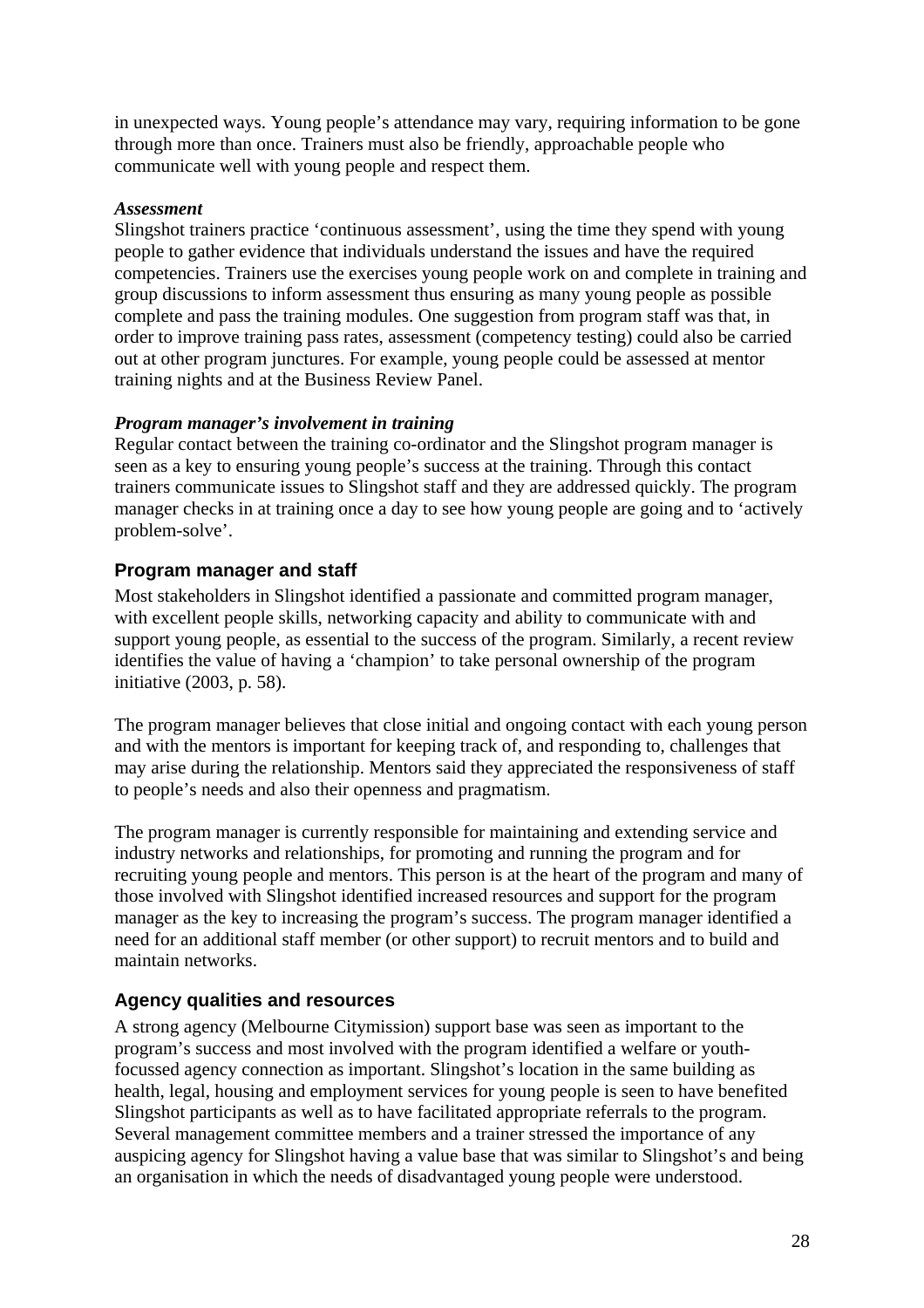<span id="page-37-0"></span>The program manager believes the more welcoming and resourced the program base is, the more likely it is young people will stay engaged with the program. Provision of computers, telephones, photocopiers, faxes, couches and tea/coffee making facilities were all suggested as important and necessary resources, including for increasing young people's contacts with program staff. Staff commented that young people are more likely to use a service if it does not require travelling far.

#### **Participant financial assistance**

Securing adequate start-up funds has been found to be a common problem for young people starting businesses, frequently lead to under-capitalisation (White and Kenyon 2000, p. 7). While few young people have used the Slingshot loan scheme the program manager says it is key to the program in that its existence reassures young people of their ability to access the funds necessary to set up their business. The scheme helps to remove 'lack of funds' as an insurmountable barrier to self-employment. It demonstrates that money is available for them to 'take the next step' if they decided to go ahead with their business idea. The loan application process is quite rigorous though a potential benefit of this is that the young person is linked into mainstream banking and so can begin to build a credit rating.

While none of the young people we spoke to had taken advantage of the loan scheme some said it was a good idea because they it would be difficult for a young person to get a loan from a bank. One young person, who was a Slingshot participant prior to the loan's introduction, said it would have helped him buy all the equipment he needed at once rather than having to buy it a piece at a time. Both the young people and staff commented that young people preferred to avoid getting into debt and were likely to choose employment over a loan.

The fact that so few participants had taken out a Slingshot loan suggests that the positive program outcomes achieved so far did not depend on this component. It also suggests that a majority of Slingshot graduates may not be at a stage in their business concept development where taking out a loan is an appropriate option. This is supported by comments from the program manager who noted that some young people who completed Slingshot a couple of years ago are only now ready to invest in their business and apply for loans.

#### **Networks**

Lack of support and business networks for young people are identified as major barriers to young people's success in self-employment (FaCS 2003, p. 71). Slingshot overcomes this barrier by training the young people in small groups.

Having friends in the program was reported as likely to strengthen young people's participation and attendance. Young people, staff and trainers mentioned other positive outcomes of strengthening peer support networks that improve individuals' chances of success. These included: sharing information, giving advice, cooperating, exchanging opinions, gathering market information, and providing support and encouragement.

Slingshot staff and committee of management members said that having a mix of young people in each participant group is important for Slingshot's success. The mix largely concerned levels of disadvantage, with importance placed on having a group that was made up of both more and less skilled young people. This mix is seen to help the group dynamic,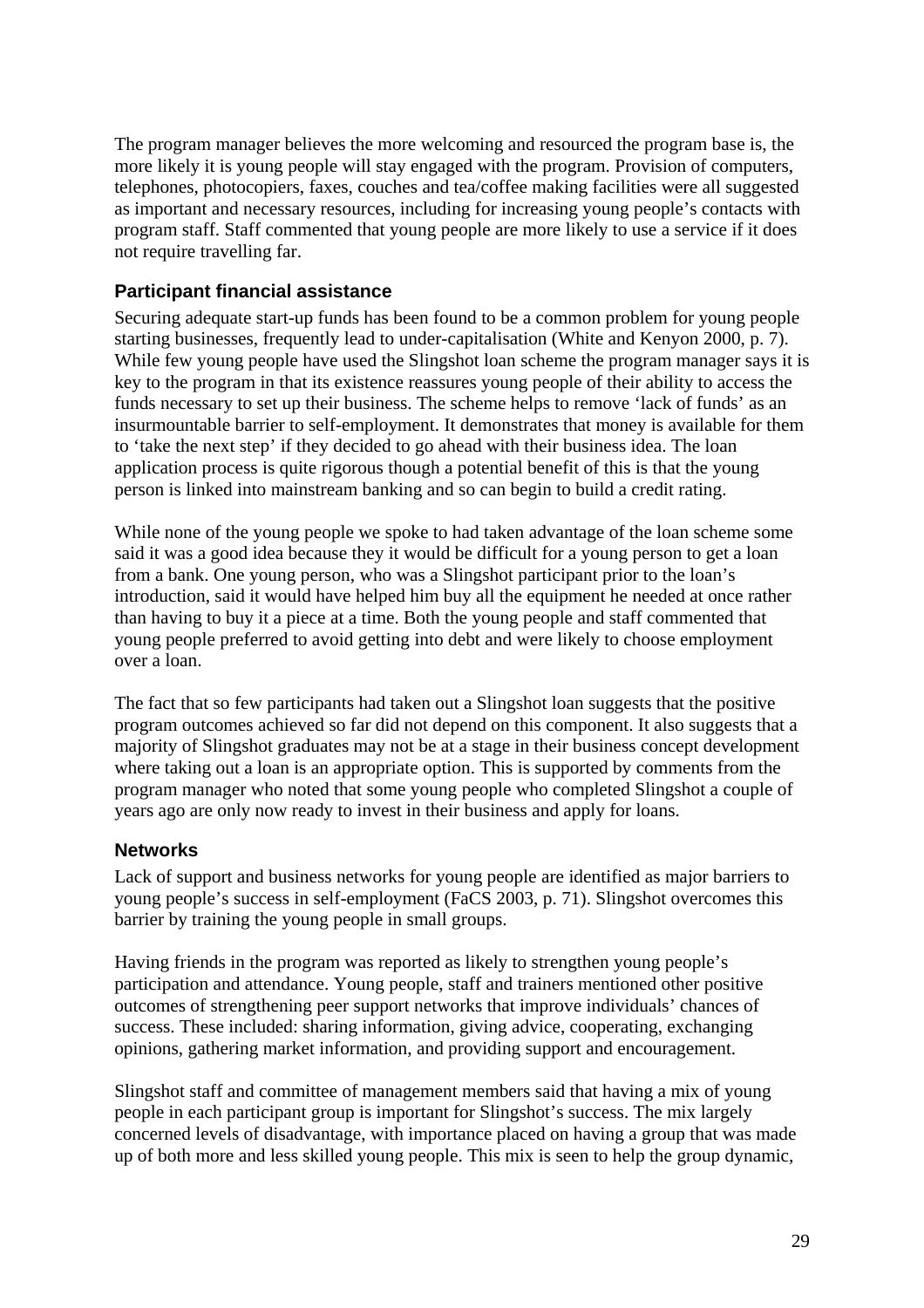<span id="page-38-0"></span>making sure that the young people involved are able to help and inspire each other. One mentor also noted the importance of having a mix of young people:

*Having really motivated people in the group helps to bring along some of those that aren't always motivated. This is really important. I guess it's like having role models and friendly competition. The mentors and speakers can do that as well but people need to have it in their own peer group.* 

Networking events are another opportunity Slingshot provides for business networks to be expanded and supportive relationships formed. It allows some young people to re-establish relationships and contacts and become re-energised about their business idea. For young people who have started a business, or have been working towards a start-up, it provides an opportunity to promote their business services and seek advice and new contacts.

#### **Service networks**

Slingshot's strong service and industry networks are seen as one key to program success by most people involved in the program. They are essential to mentor and participant recruitment and to ensuring adequate support for disadvantaged young people with specific needs. As one young person said 'if (the program manager) can't help you she will find someone who can'.

Slingshot's strong relationships with the training provider Victoria University and with the mentor trainer are also essential to the program.

#### **Guest speakers and role models**

Guest speakers at the training and at mentor evenings are selected to provide inspiration, motivation and role models for the young people. Most young people commented on the positive impact of these guest speakers. The benefits of guest speakers are noted in research findings where it is also suggested that role models play a key part in promoting selfemployment among young people (FaCS 2003, p. 59).

Slingshot graduates who have successfully gone into self-employment are seen to be excellent role models for other Slingshot participants. The program manager believes these young people are significant in motivating other participants and promoting and publicising Slingshot.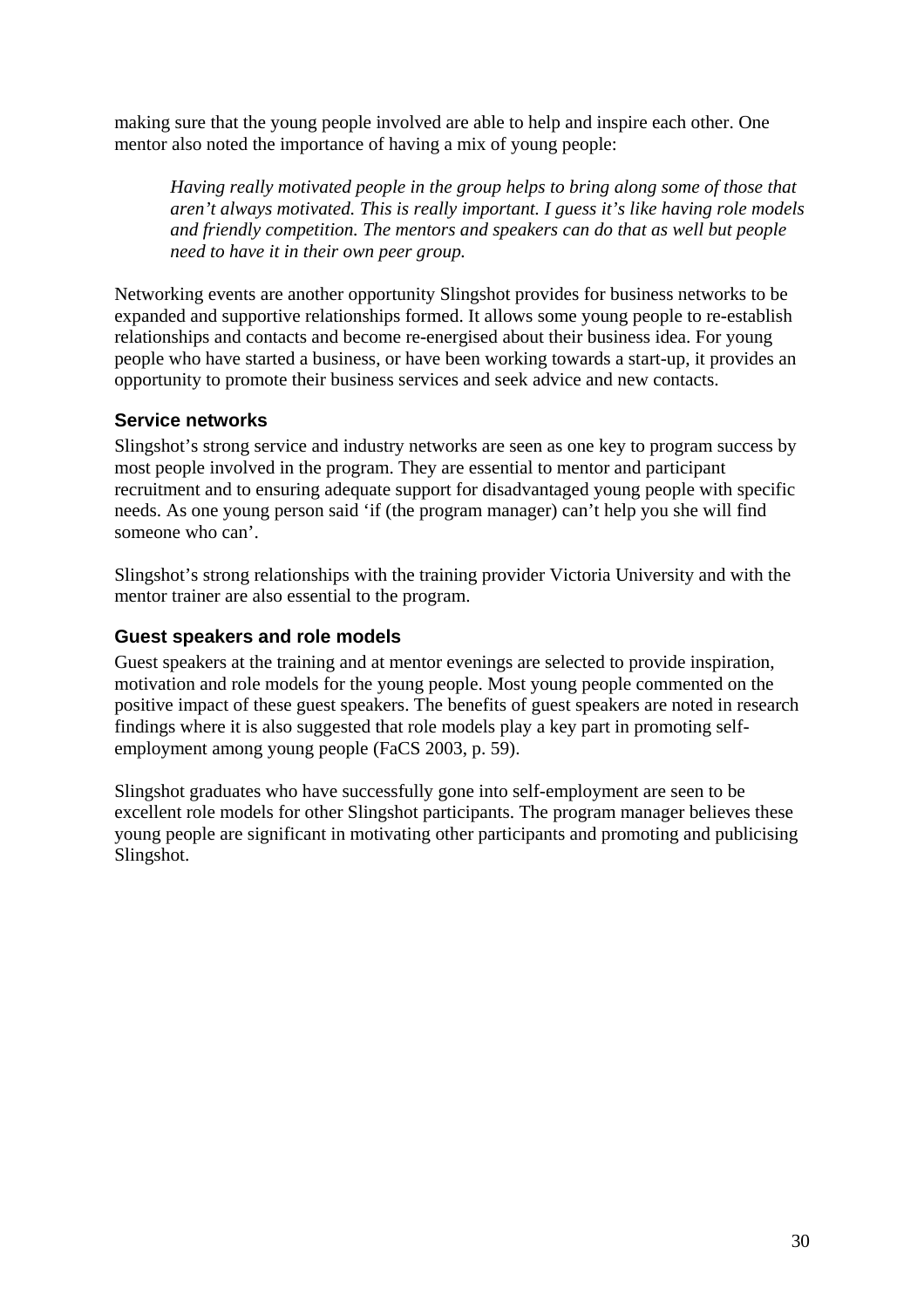# <span id="page-39-0"></span>**6. Issues and areas for development**

### *Program issues*

#### **Staffing levels**

Most people consulted about the program identified low staffing levels as a concern. For the program manager this appears to have become a particular problem when Slingshot became an incorporated entity with governance and management structures requiring additional work. It has been suggested that a program run on a similar basis (i.e. as an incorporated entity with a committee of management) requires at least two full-time staff to undertake the multitude of recruitment, networking, program evaluation and administration tasks that ideally would be carried out. Increased staff would also reduce the risk of program collapse in the event that the program manager needs some time off, by spreading the responsibility a bit wider. Areas that were identified by program partners and staff as benefiting from more staff attention include the challenging and time-consuming task of recruiting mentors; general administrative tasks, ongoing development of business networks including to gain additional funding; reviewing program outcomes, improving relationships with Job Network providers; and freeing up the program manager to participate more in training.

#### **Recruitment**

Lack of resources may also have contributed to problems recruiting young people to the program. The program target group is small and a wide net needs to be spread to inform and attract participants. This requires ongoing work to build and maintain networks and contacts with Job Network providers, Centrelink officers, and JPET providers among others.

#### **Space and resources**

Slingshot would benefit from being located in a larger, more welcoming space, with additional facilities for participants including computers, a fax, a photocopier, and a telephone. This could also encourage young people to stay in contact with program staff as they would be more likely to drop in. Ideally, the space would also have tea and coffee making facilities and couches to relax and chat on.

Further, having a space where young people can work on their business may facilitate networking between different groups of participants, which has not happened much at Slingshot networking evenings. This will be tested at the new Slingshot enterprise incubator.

#### **Mentors and mentoring**

Young people said they would like to be more closely matched to mentors in their industry area of interest, to allow them to seek more specific business advice. The mentors we spoke to also suggested this type of matching would be good as it would give them a common interest to base their relationship on. (nb. This would rely on program ability to recruit more mentors).

There are some grey areas concerning the role and accountability of mentors in the Slingshot program. A key issue is mentor accountability/liability when providing business advice to young people. Another is about ending the mentoring relationship -do people get sufficient closure and could this be better facilitated by better guidelines or procedures?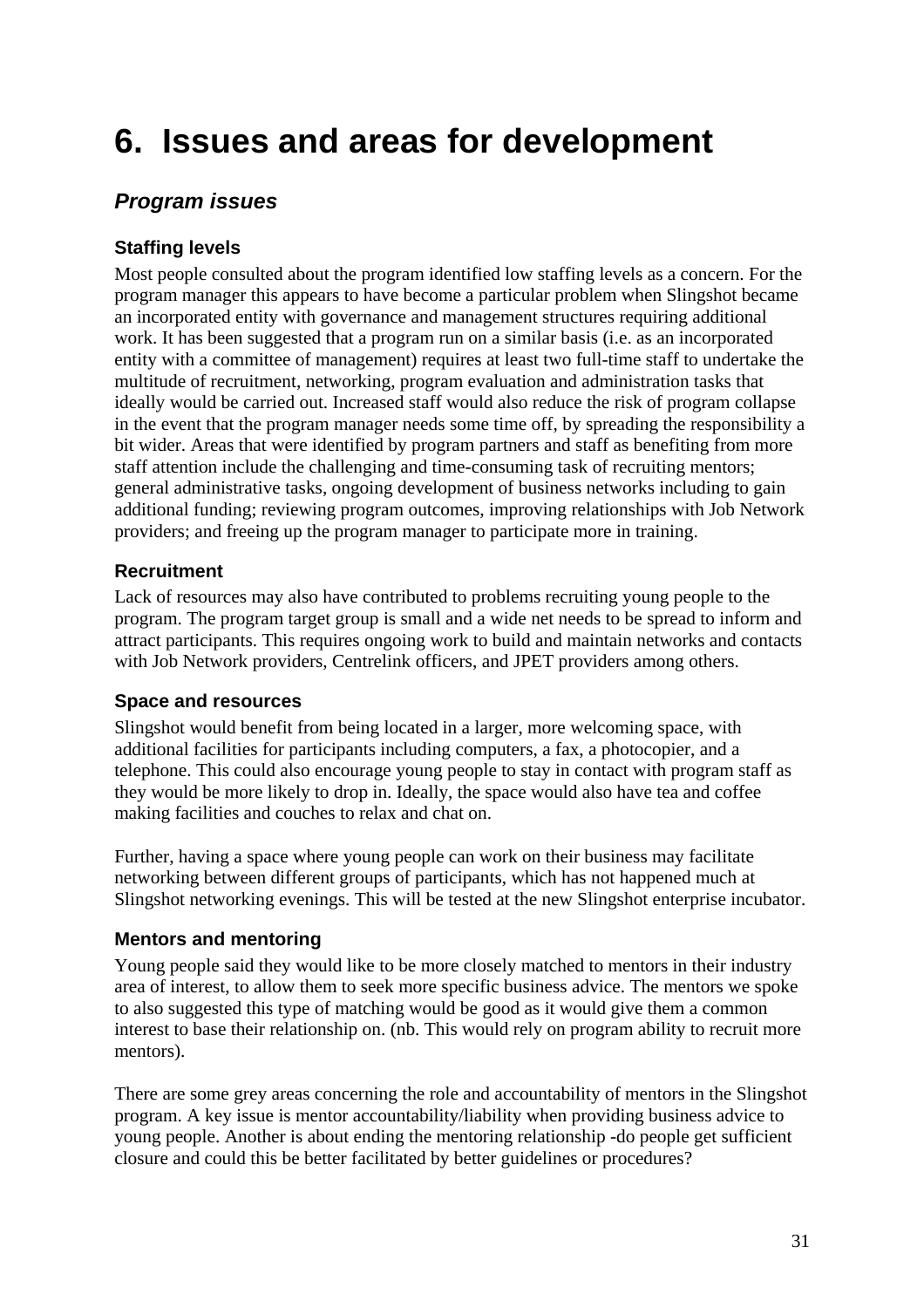<span id="page-40-0"></span>An issue for a few of the mentors we spoke to was that they entered the program with the belief that their role was to provide business advice to a young person with a business idea. These mentors believed that some Slingshot participants were not at a stage where they could benefit from practical business advice. They felt that the sort of support needed by some young people who had a lot of personal issues to overcome before they could realistically think about starting a business was something they were not able to provide. Another concern about the mentor role related was that mentors, may not feel able to actively discourage young people from taking big risks (for example, renting a business premise without a clear idea of how to establish the business) and that there was a lot of pressure on young people and mentors 'not to fail'.

One mentor suggested a mentor support process should be included in the program, another said mentor networks could be better facilitated by the program.

#### **Development of business networks**

While there was no clear consensus on the need for increased work to develop a stronger network of business people some people held very strong views that this was required. One argument for a stronger network was to increase opportunities for corporate funding and other contributions to the program. Another argument was as a network for the young people themselves and to increase mentor recruitment.

#### **Accredited small business training**

Some participants found the training too basic, and felt it could have been more in-depth or more applied. Given the diversity in education backgrounds of participants - with some university educated and many who did not complete high school - it is difficult to know what to do about this issue. As there are benefits derived from training the young people in a group perhaps having another trainer present to provide more individual assistance to those struggling or to those who could extend themselves would benefit the young people.

The methods used to assess the accredited training modules could potentially be expanded. With more staff, and the development of assessment tools, young people could be assessed on their competencies while at other Slingshot events. Mentor training nights or networking events may be appropriate times.

As there are benefits derived from training the young people in a group perhaps having another trainer present to provide more individual assistance to those struggling or to those who could extend themselves would benefit the young people.

#### **Network evenings**

There were some minor issues with network events related to attendance and opportunities for people to mix. Some suggestions were made that they could be improved by:

- working to encourage better attendance by mentors;
- better facilitating mixing between young people, guest speakers and mentors; and
- ensuring they are held in a comfortable and friendly venue.

#### **Loan Scheme**

There is some concern that the loan application process needed to be simplified to make it easier for young people to access funds, however there was no feedback from the young people that to suggest a simplified scheme would have encouraged them to take advantage of it.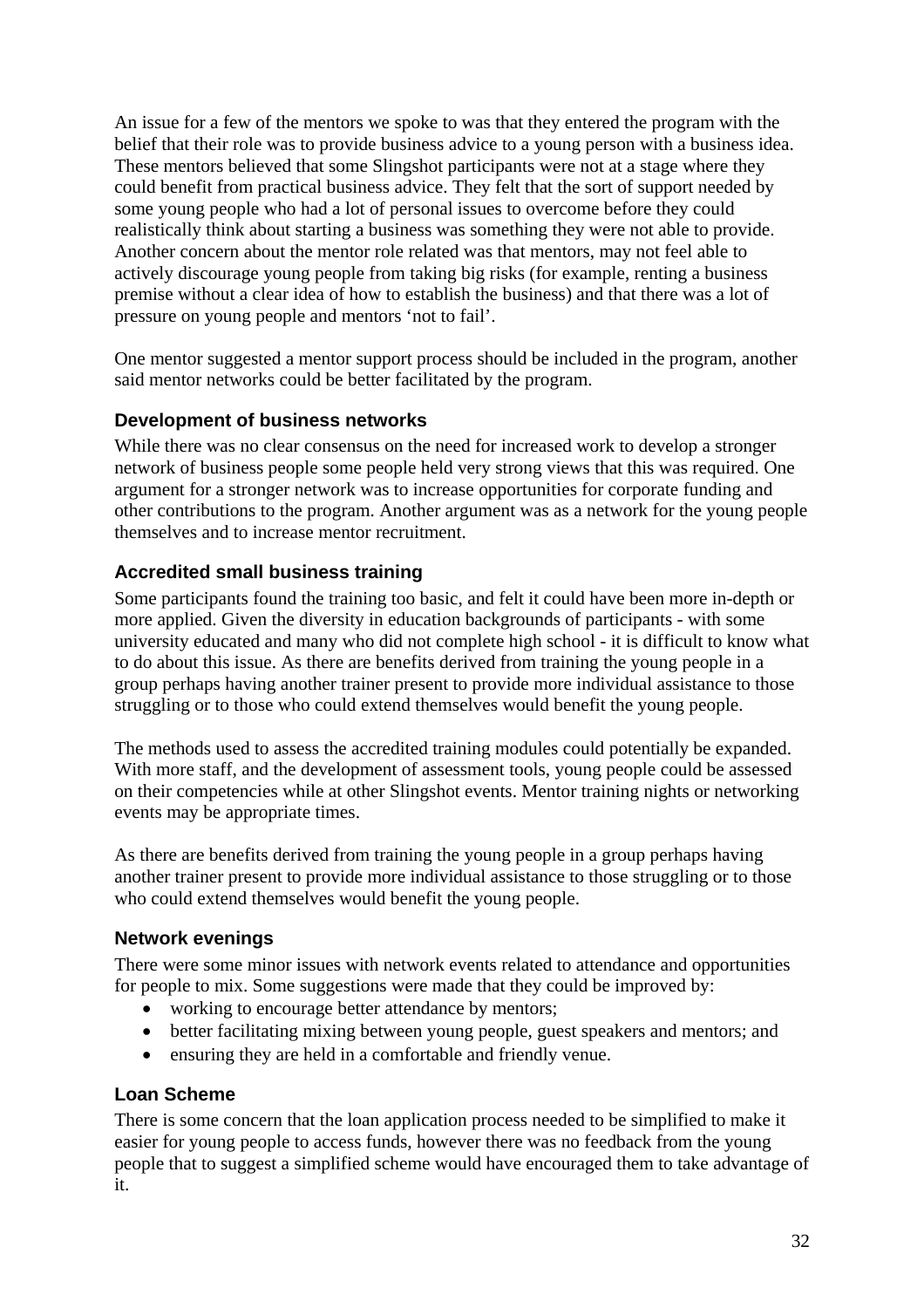#### <span id="page-41-0"></span>**Target group**

A number of stakeholders identified some tension - in some cases understood as a contradiction or lack of clarity of goals - between ensuring disadvantaged young people were targeted to participate and achieving successful program outcomes. For others this tension was seen as an unavoidable feature of an ambitious program, and a mix of participants was seen as necessary for the program to achieve positive outcomes for many of the young people involved. One negative impact for some participants which could be addressed is that the training was experienced as boring.

#### **Program timeline**

The program goals and the program model are consistent with the notion of providing support and guidance to some participants for a period longer than 12 months, particularly to those who continue to pursue self-employment pathways. While extending assistance beyond 12 months could be prohibitive some young people may be able to be supported through more active ongoing networking and referral services if the program operated with increased staffing.

#### **Work experience/shadowing**

A need for work experience for some participants was identified by a number of people involved with the program. Work experience or work shadowing opportunities could improve many young people's skills and are likely also to improve program outcomes – both in terms of employability and level of business experience. These may be able to be facilitated through the program's industry networks. Insurance cover has presented a barrier to work experience to date however there are a number of ways in which this issue can be addressed.

#### **Program planning, governance and management**

The Slingshot committee of management developed from an advisory body with representation from key project funding bodies. Some stakeholders, including committee members, commented that the skills and networks of committee members could have been used more as an important program resource. There was also some interest in gaining the input of trainers, mentors and young people in program decision-making processes. There was also a view that the committee could have played a more significant role in developing business networks and thus recruiting mentors. Several people interviewed commented that, in very small organisations such as Slingshot, an important role for committee of management members is to resource and support project staff.

## *Slingshot's policy and program influence*

### **Program funding**

As noted earlier a small number of stakeholders believed that Slingshot could have attracted substantially more funding and increased its reach had it been able to attract some key business people from the corporate sector to be 'champions' of the program.

#### **Advocacy and the role of the committee of management**

A number of people commented that, other than through demonstration, Slingshot activities had not specifically been directed to advocating for policy and program change. Management Committee efforts directed to increasing influence were seen to be mainly in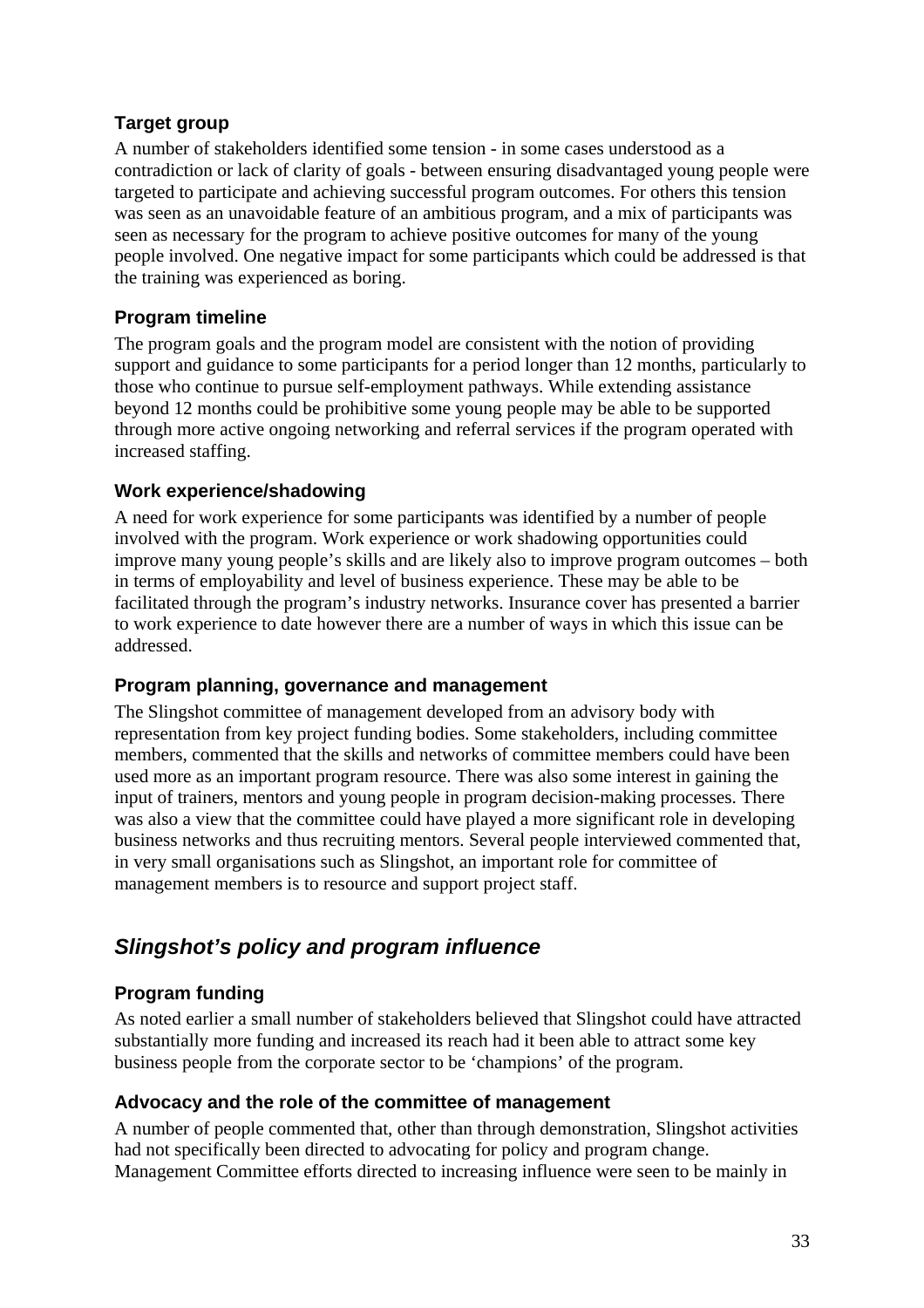regard to the planned roll out of the program to a number of locations. A small number of people consulted saw potential for the management committee to have played a great role advocating for self employment assistance for young people.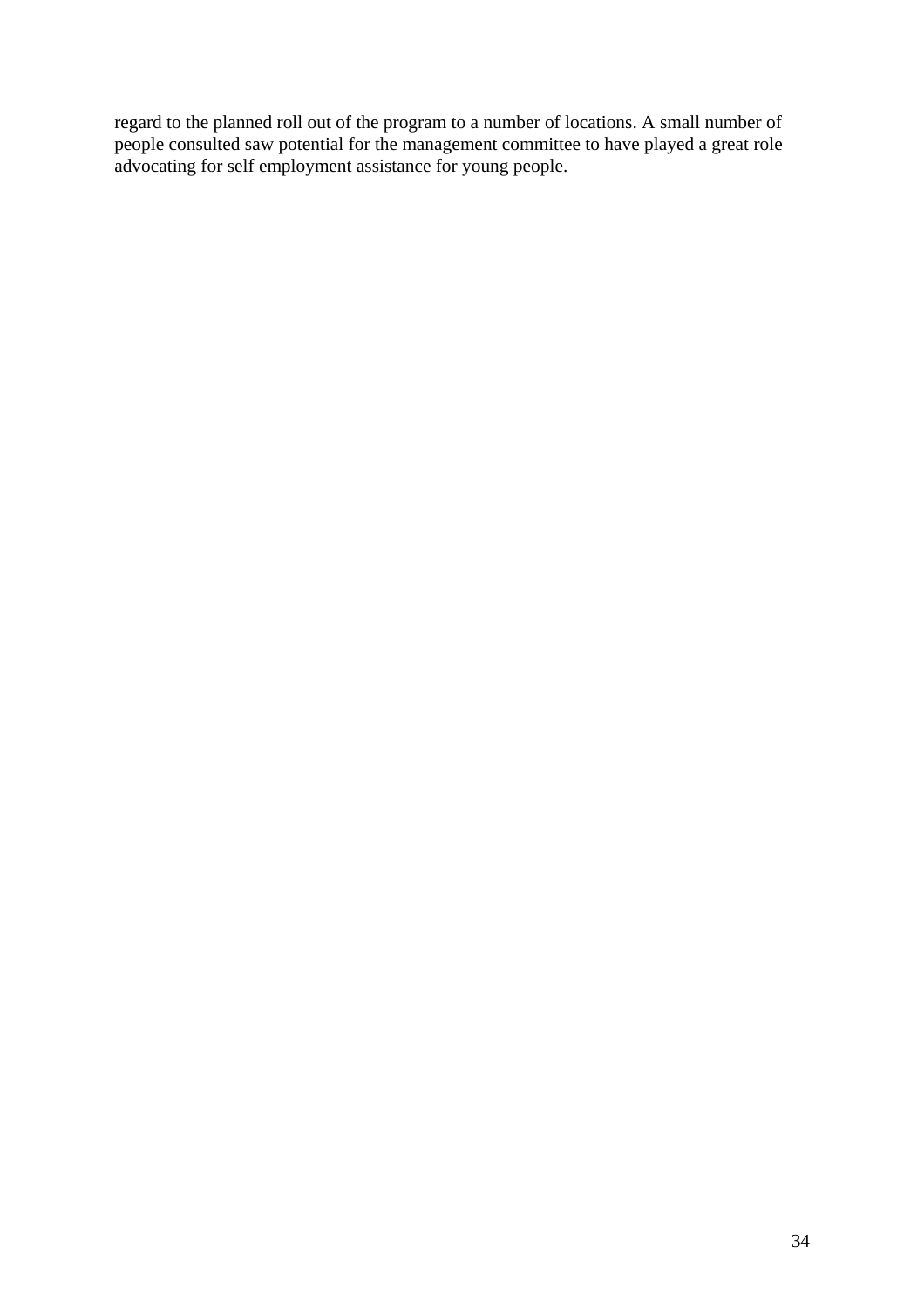# <span id="page-43-0"></span>**7. Conclusions and recommendations**

## *Lessons from Slingshot*

The Slingshot program has recruited and assisted a diverse range of young people each of whom came to the program with an idea – often a passion - and a desire to pursue this through self-employment. Many of these young people have attempted to pursue their ideas through NEIS but have not been able to gain entry. Some had previously looked for selfemployment assistance without success and many had assumed they would not be able to pursue their ideas due to lack of support.

Slingshot has played an important role for these young people and the program clearly meets a need not addressed by other employment and training programs. This is especially the case for disadvantaged young people whose access to other supports is limited and who may have little experience of success in other education and work contexts. Slingshot acts as a pre-NEIS program for many young people who have been or would be likely to be unsuccessful gaining entry to NEIS.

Slingshot has achieved positive employment, education and training outcomes for participants and, given the high level of support and assistance provided and the relative disadvantage of the program target group, is a cost-effective program meeting an identified need for a small group of young people. At the same time Slingshot performs a broader transition support role for young people, ensuring individual needs are met through an intensive and holistic approach. As such, for some young people interested in selfemployment Slingshot provides a 'next step' from JPET. For other young people, especially those not in positive education, training or work situations, it provides skills, knowledge and networks to enable them to develop pathways to self-employment and/or other options.

Slingshot's achievements in providing young people with the skills and confidence to forge their own pathways are impressive. Young people report very positive outcomes in this regard, and the initial destinations data show much increased engagement in work and study activities as well as ongoing involvement of many young people in self-employment and small business development activities.

The experience of Slingshot suggests there is an important role for such programs. The program environment that existed when Slingshot came into being in 2000 has changed little. If anything, with the demise of approval by Centrelink for unemployed people to undertake self employment activities (i.e. SEDS), there are now fewer options for young people interested in self-employment than there were in 2000.

While young people share many of the problems the general population experience in small business development, they require somewhat different responses to address the specific challenges of their age including limited life and work experience, skills and networks. They also require responses which build on their potential as young people (Kenyon & White 2000).

At a broad level enterprise education, small business skills development and fostering of innovation continue to be targets for attention to increase human capital and to enable effective competition in a global economy. At the same time employment and training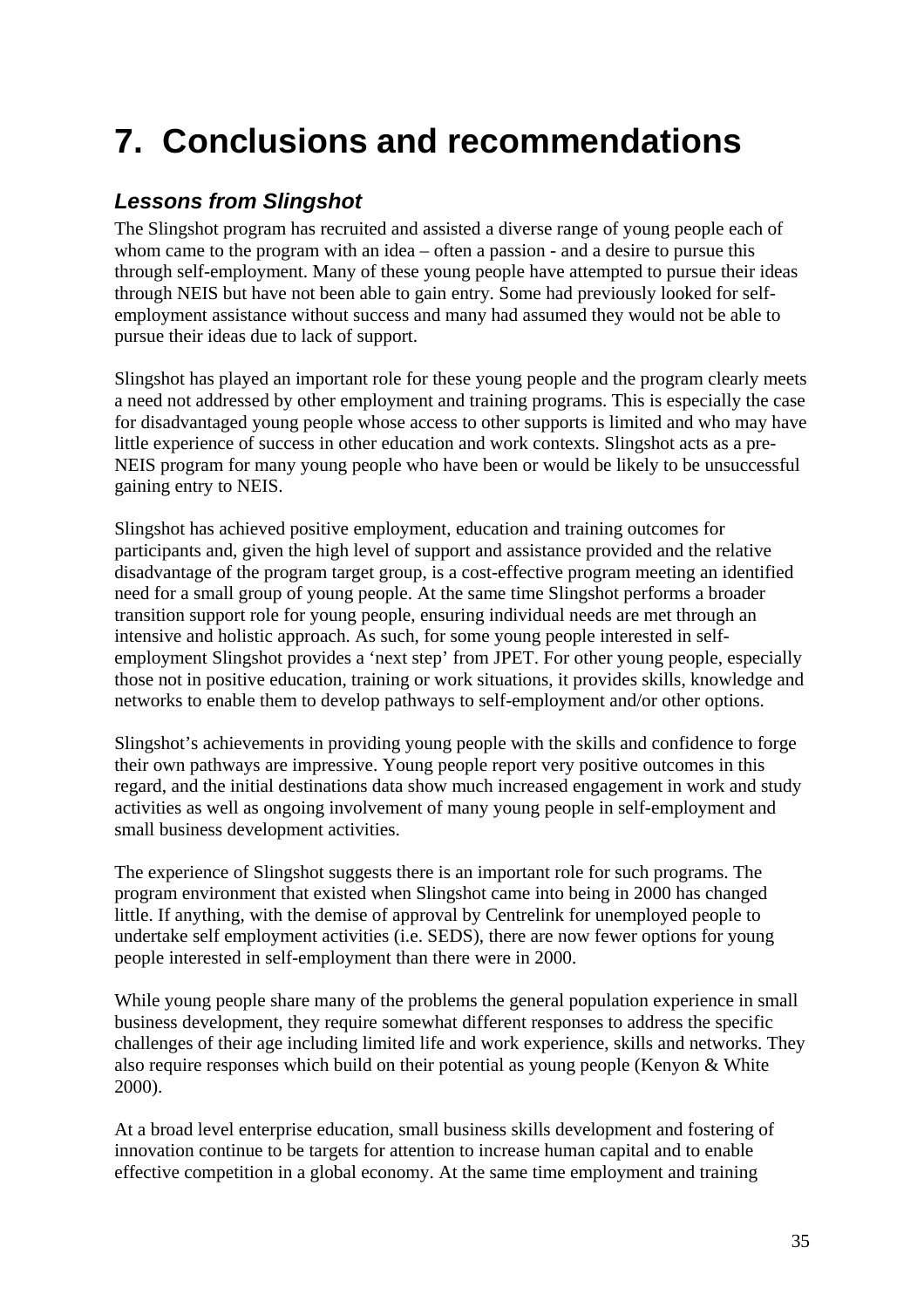<span id="page-44-0"></span>policies and program responses directed to young people do not currently include selfemployment programs for those young people who specifically want to consider this form of employment. In these contexts there is a strong case for small business development for young people.

Self-employment programs such as Slingshot can fulfill a particular role which needs to be clearly distinguished from that of broader enterprise education for young people. While there are many good reasons while the latter should be more widely available and part of broader enterprise and youth policies (see for example FaCS scoping paper, FaCS 2003), they are not the same as self-employment programs for young people. Slingshot and similar types of programs can fill a particular niche for young people who already have an interest which can be pursued through self-employment as a positive career option. As Kenyon and White have put it they start from the basis that 'successful enterprise development begins with initiative. Initiative coming, that is, from the young men and women themselves.

The potential for the achievements of the Slingshot program as a workable pilot to influence policy and program change is still to be realised. With the discontinuation of Slingshot as an independent body it is important that Slingshot stakeholders ensure that the achievements and lessons from the program are used as a basis for seeking government support for self employment assistance for young people.

#### **Recommendations**

*It is recommended that the Slingshot partners pursue the reinstatement of self employment development activities as approved activities for Newstart and Youth Allowance recipients, with the Federal Government.* 

*It is recommended that the Slingshot partners approach the Federal Government and advocate for the introduction of funding for community employment and youth agencies to provide self-employment development assistance to disadvantaged young people interested in small business, in partnership with registered training organisations.* 

#### *Program development and improvement*

A range of issues and areas for program improvement and development have been identified in this paper. The immediate continuation of the Slingshot by Melbourne Citymission at its new enterprise incubator has provided an opportunity for the program manager to deal with many of these issues.

A key factor behind Slingshot's success is the integration of various program components in a responsive and flexible way to address a range of personal support, guidance and small business development needs. The program successfully combined the critical elements of transition programs for disadvantaged young people with many of the key features of small business development support programs.

At the same time, a number of stakeholders identified some tension inherent in the program in relation to achieving successful self employment outcomes while targeting disadvantaged young people as participants. Strong views were expressed by those closest to the program that a mix of young people is most likely to lead to success. In the light of this, and also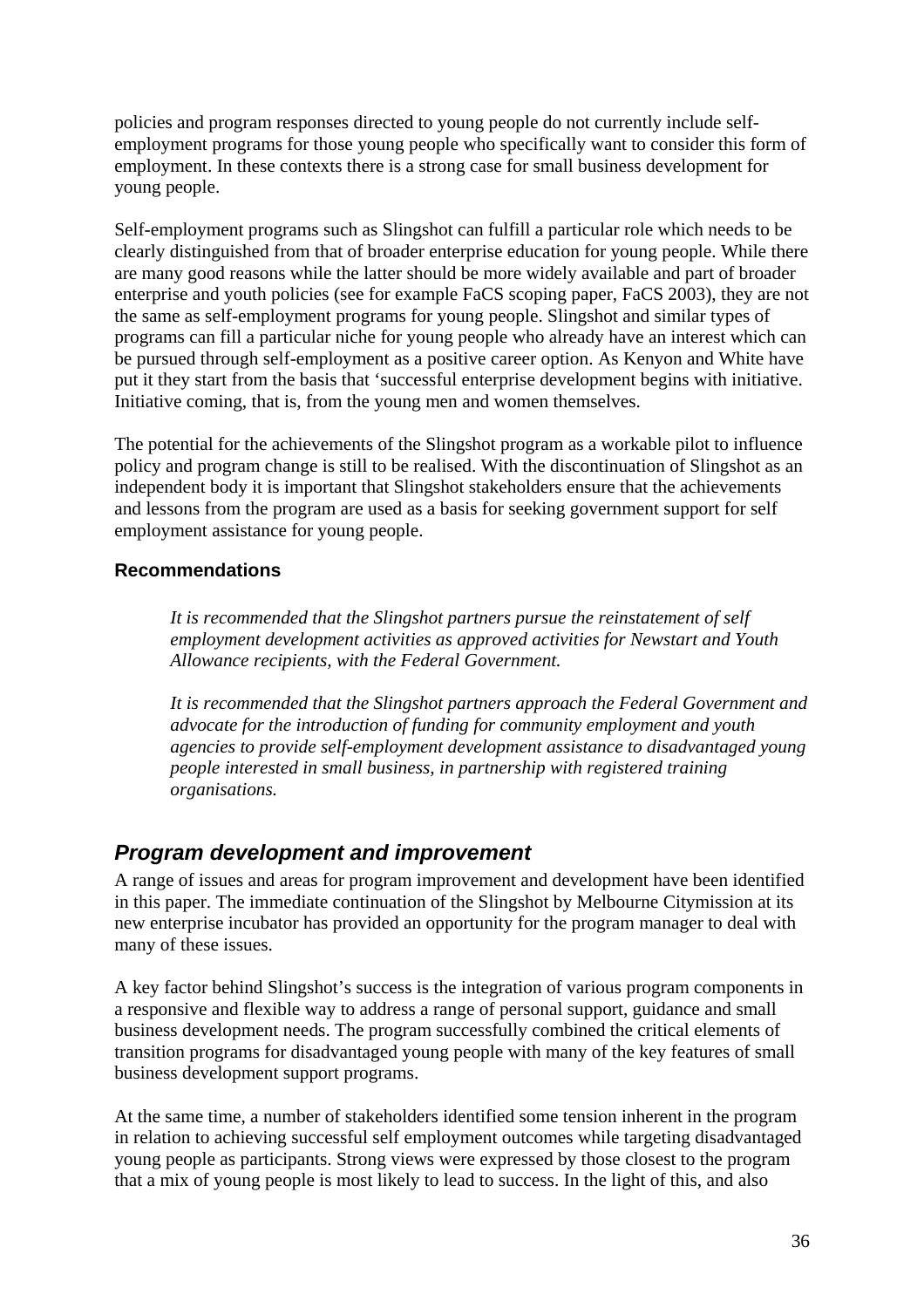<span id="page-45-0"></span>because the target group of young people is small, it is important that all young people interested in self employment are given the opportunity to access the program. A key characteristic of the Slingshot program is its flexibility in regard to entry with a strong emphasis on individual motivation and interest.

A very strong theme emerging from the individual young people's stories is the role the program played in assisting them to develop the self belief and confidence needed to set and pursue their own goals. While for some people these impacts do not translate into immediate employment and training outcomes, it is likely that the long-term benefits to individuals will be significant.

#### **Recommendations**

*It is recommended that Slingshot providers review and address program issues and areas for development identified in this paper, with particular attention to ensuring adequate staffing and to the development of recruitment strategies.* 

*It is recommended that Slingshot partners, in promoting and providing Slingshot and self-employment programs for young people in the future, continue to advocate for flexible entry to these programs.* 

*It is recommended that program providers maintain a focus on the development of individual pathways plans as appropriate measures of program outcomes.*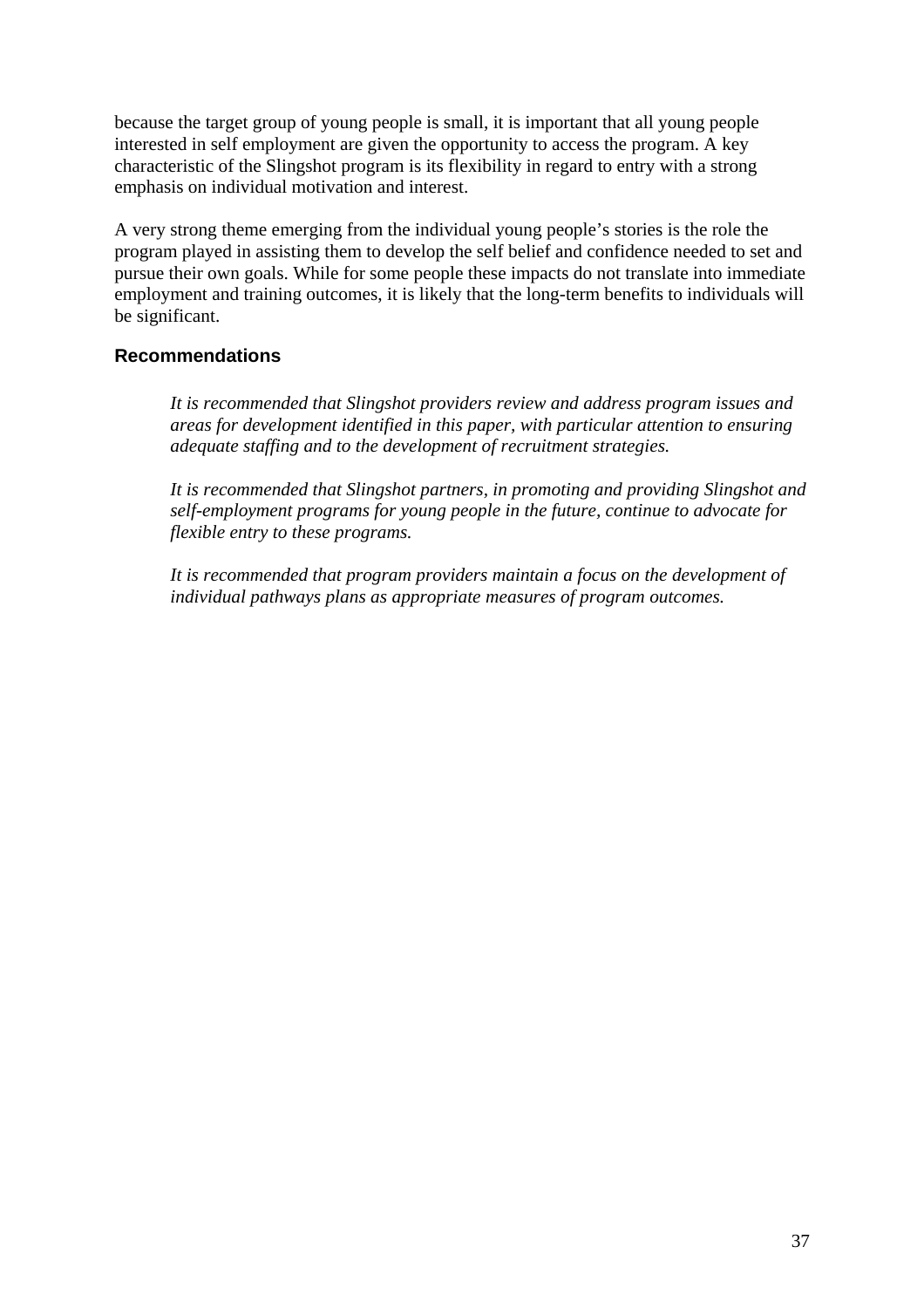# **References**

### **Published references**

- Department of Family and Community Services 2003 *Youth Entrepreneurship: Scoping Paper,* Report by Eureka Strategic research foe the Department of Family and Community Services, Canberra. *http://www.facs.gov.au/internet/facsinternet.nsf/via/ youth\_entrepreneurship/\$File/youth\_entrepreneurship\_scoping\_paper.pdf.*
- Kelly, R, Lewis, P., Dockery, M. & Mulvey, C. 2001, *Findings in the NEIS Evaluation,*  Report for DEWRSB by the Centre for Labour Market Research, Murdoch University, Western Australia.
- Kenyon P 1995, *Youth Enterprise Matters: Involving Young People in their Economic Futures*, Municipal Association of Victoria, Malvern.
- White S and Kenyon P 2000, 'Initiatives for the development of enterprise action and strategies' Enterprise-based youth employment policies, strategies and programmes, *In Focus Programme on Skills, Knowledge and Employability*, Geneva, ILO.

### **Slingshot Program documents**

Dusseldorp Skills Forum 2000, 'Enterprise paper', unpublished document by DSF outlining proposal for a self-employment pathway program.

Slingshot (unpublished) 'Slingshot Support Opportunities' September 2003.

Slingshot (unpublished) 'Mentor Evaluations Intake' Five 2003.